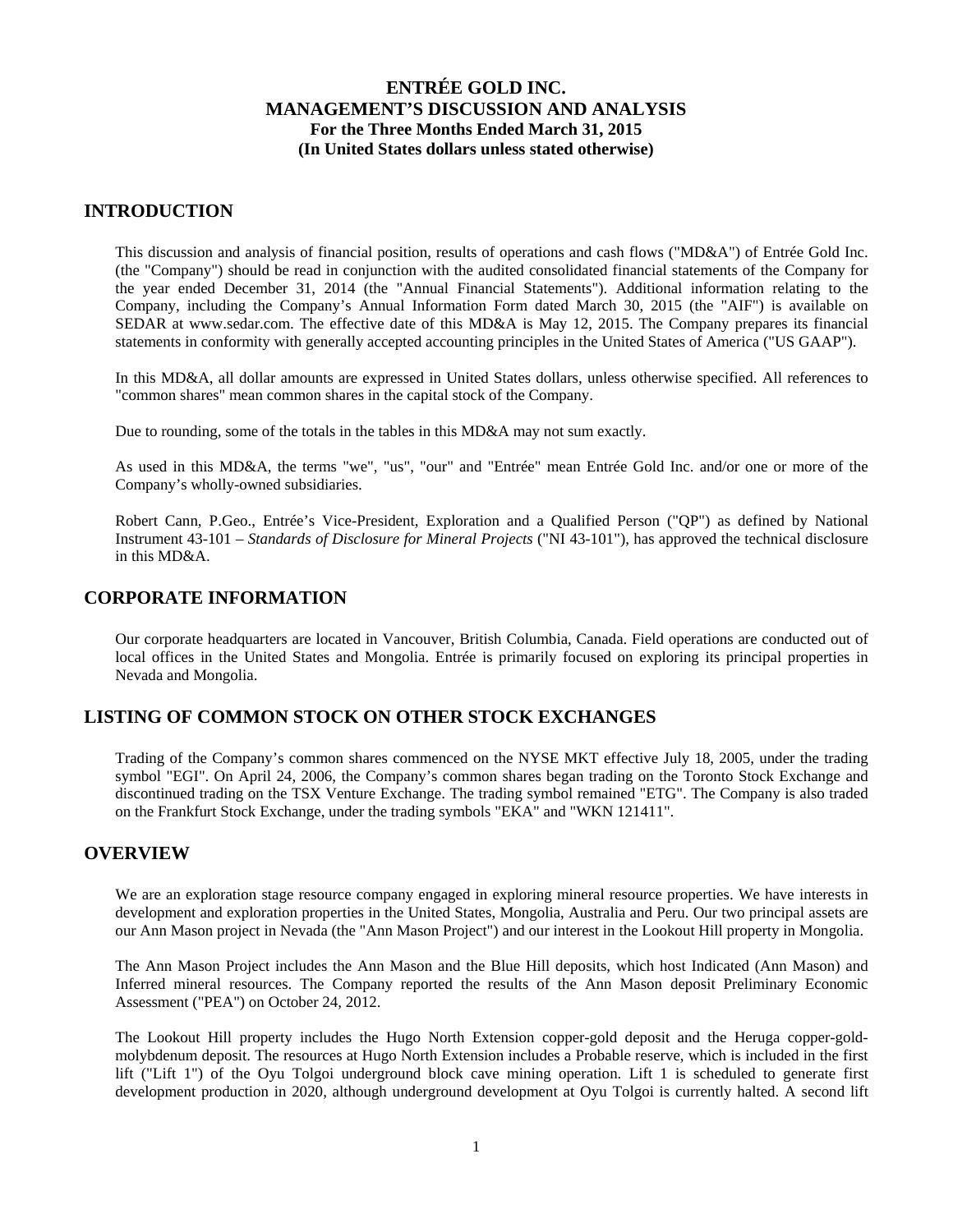("Lift 2") for the Oyu Tolgoi underground block cave operation, including additional resources from Hugo North Extension, has been proposed but has not yet been modeled within the existing mine plan.

The following is an overview of our two principal assets.

### **UNITED STATES – ANN MASON**

One of Entrée's principal assets is the Ann Mason Project in the Yerington District of Nevada.

The Ann Mason Project is currently defined by the mineral rights to 1,657 unpatented lode claims on public land administered by the Bureau of Land Management ("BLM"), and title to 33 patented lode claims. Together, these cover an area of approximately 12,730 hectares (31,456 acres). Entrée assembled this package of claims through a combination of staking and a series of transactions undertaken since August 2009, including the acquisition of PacMag Metals Limited ("PacMag"). The Roulette, Blackjack, Shamrock and Ann South properties have been folded into the Ann Mason Project, which now includes the Ann Mason copper-molybdenum porphyry deposit, the Blue Hill copper deposit, the Blackjack IP, Blackjack Oxide and Roulette targets, and the Minnesota, Shamrock and Ann South copper skarn targets. Unless otherwise described below, Entrée has, or has an option to acquire, a 100% interest in the claims comprising the Ann Mason Project.

A total of 226 of the unpatented lode claims (formerly part of the Blackjack property) are subject to a mining lease and option to purchase agreement (the "MLOPA") with two individuals. The MLOPA provides for an option to purchase the claims for \$500,000, a 3% net smelter returns ("NSR") royalty (which may be bought down to a 1% NSR royalty for \$2 million) and annual advance minimum royalty payments of \$27,500 until the commencement of sustained commercial production. The advance payments will be credited against future NSR royalty payments or the buy down of the royalty.

In September 2009, Entrée entered into an agreement with a third party whereby Entrée may acquire an 80% interest in 216 unpatented lode claims formerly known as the Roulette property. In order to acquire its interest, Entrée must: (a) incur expenditures of \$1,000,000, make cash payments of \$140,000 and issue 85,000 common shares of the Company within three years (completed); (b) make aggregate advance royalty payments totaling \$375,000 between the fifth and tenth anniversaries of the agreement (\$50,000 paid to date); and (c) deliver a bankable feasibility study before the tenth anniversary of the agreement.

Seventeen of the patented lode claims are subject to a 2% NSR royalty granted to a third party. In addition, 235 of the unpatented lode claims, including the claims covering the Ann Mason and Blue Hill deposits, are subject to a 0.4% NSR royalty.

Separate from the patented and unpatented lode claims comprising the Ann Mason Project, Entrée has an option to purchase 21 unpatented placer claims within the project boundaries, pursuant to an agreement entered into on April 30, 2014. In consideration of the option and a grant of access over the placer claims for the purpose of locating its own unpatented lode claims, Entrée paid \$35,000 and issued 250,000 common shares of the Company. Entrée may extend the option period to a maximum of five years, by making additional payments of \$35,000 each on the six-month (paid), first, second, third and fourth anniversaries of the effective date of the agreement. Entrée may exercise the option at any time by paying a purchase price of \$500,000. All cash option payments made by Entrée will be credited towards the purchase price.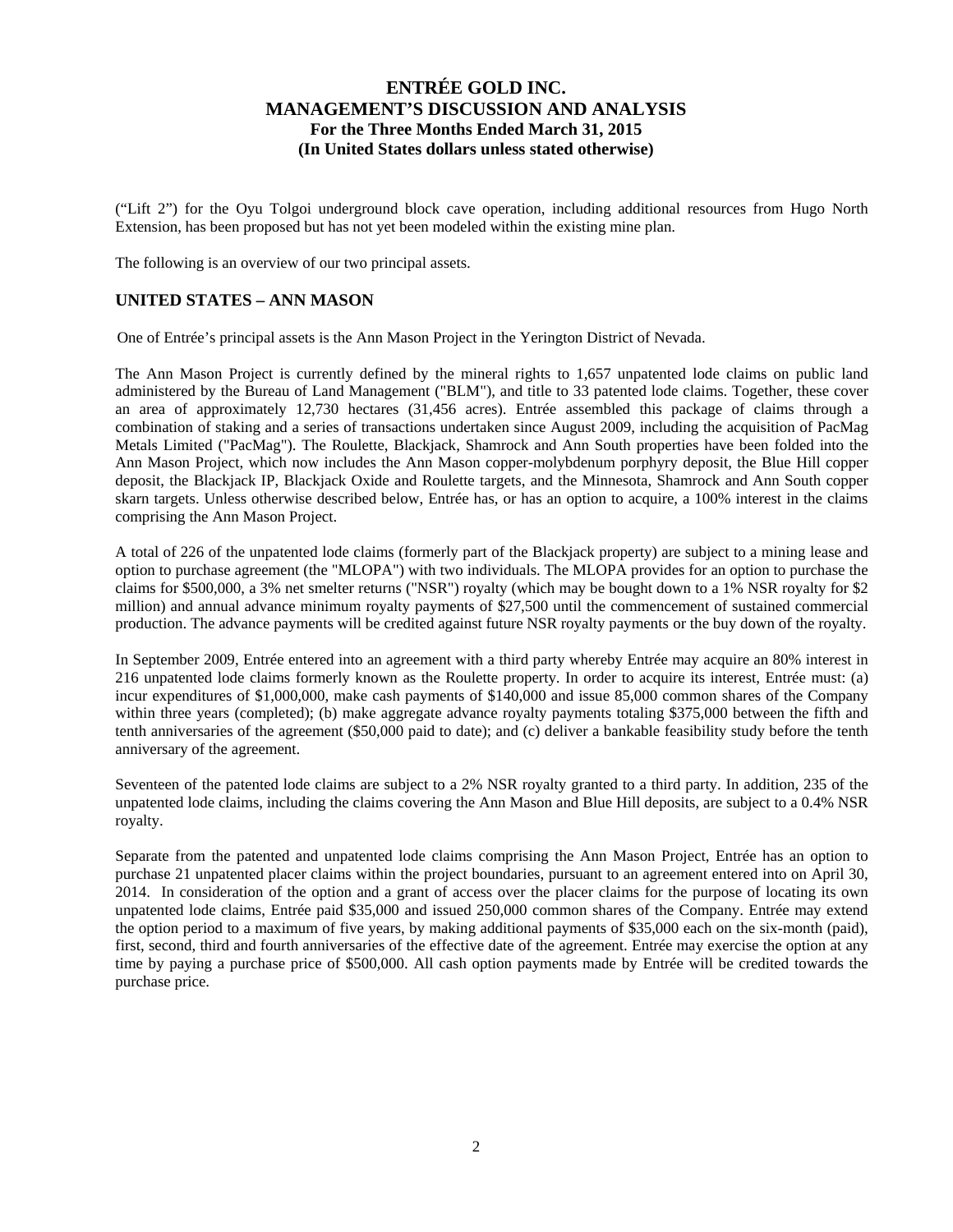

The illustration below depicts the target locations and current land status of the Ann Mason Project.

### *Preliminary Economic Assessment*

On October 24, 2012, the Company announced the results of its PEA on the Ann Mason deposit. The Company subsequently filed a technical report titled "Amended and Restated Preliminary Economic Assessment on the Ann Mason Project Nevada, U.S.A." with an effective date of October 24, 2012, amended October 15, 2014 ("AMTR12"). AMTR12 was prepared by AGP Mining Consultants Inc. ("AGP"). The following information is summarized, derived or extracted from AMTR12. For a complete description of the assumptions, qualifications and procedures associated with the information in AMTR12, reference should be made to the full text of AMTR12, which is available for review on SEDAR located at www.sedar.com or on www.entreegold.com.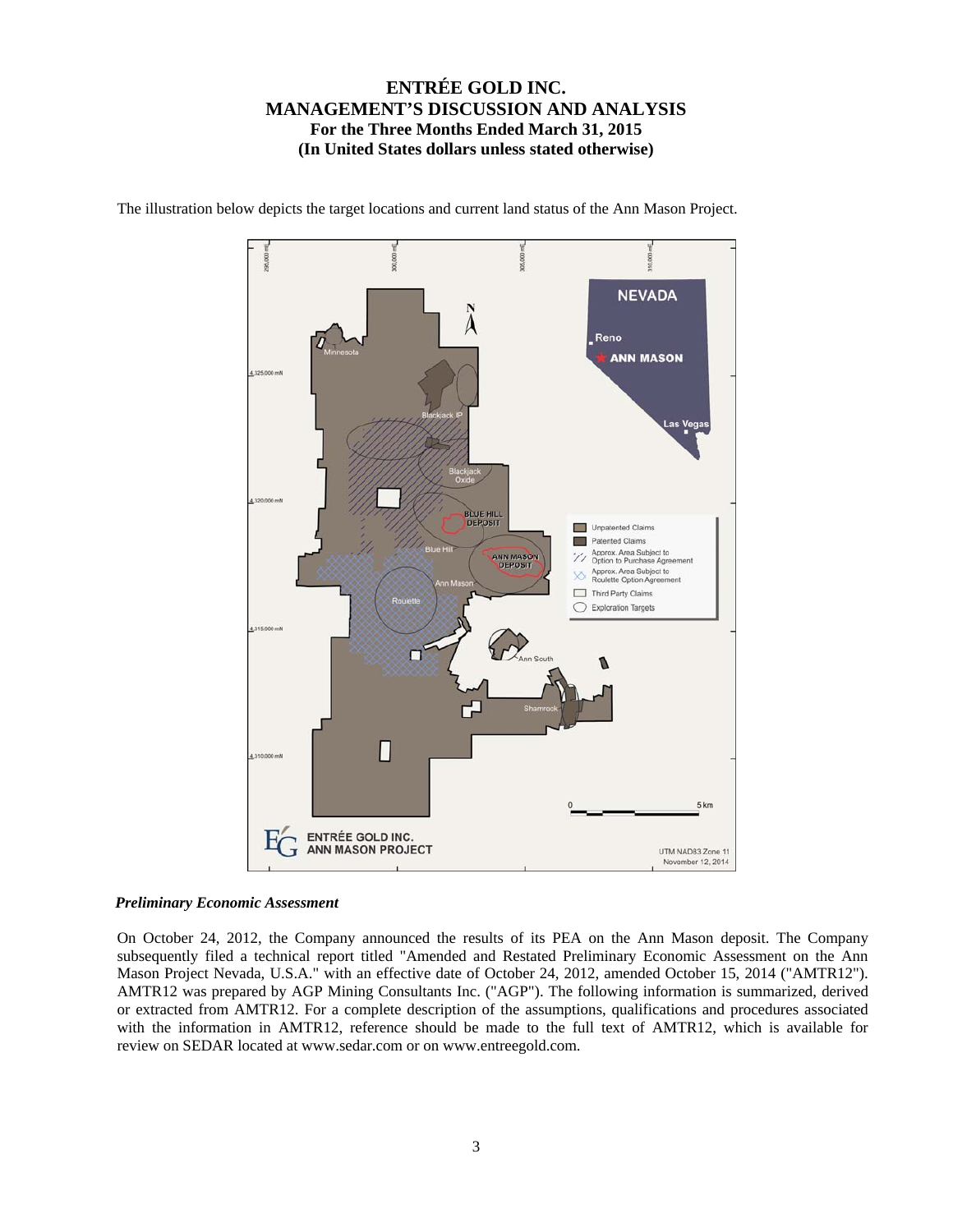Key results from the PEA can be summarized as follows:

- Base case, pre-tax net present value (using a 7.5% discount rate) ("NPV7.5") of \$1.11 billion, internal rate of return ("IRR") of 14.8%, and payback of 6.4 years, based on long term metal prices of \$3.00/lb copper, \$13.50/lb molybdenum, \$1,200/oz gold and \$22/oz silver (the "Base Case").
- Base Case, post-tax NPV7.5 of \$690 million, IRR of 12.6%, and payback of 7.1 years.
- Development (pre-production plus year 1) capital costs of approximately \$1.28 billion, including contingency.
- Average cash costs (net of by-product credits) of \$1.46/lb copper (see "Non-US GAAP Performance Measurement" below).
- Net annual undiscounted cash flow over the life of mine ("LOM") is approximately \$227 million per year.
- 100,000 tonnes per day ("tpd") conventional open pit mine utilizing a conventional sulphide flotation mill with a 24 year mine life.
- LOM production of 5.14 billion pounds of copper and 36.4 million pounds of molybdenum.
- LOM strip ratio of 2.16:1 waste to mineralized material.
- LOM average copper recovery of 93.5%.
- Copper concentrate grading 30%.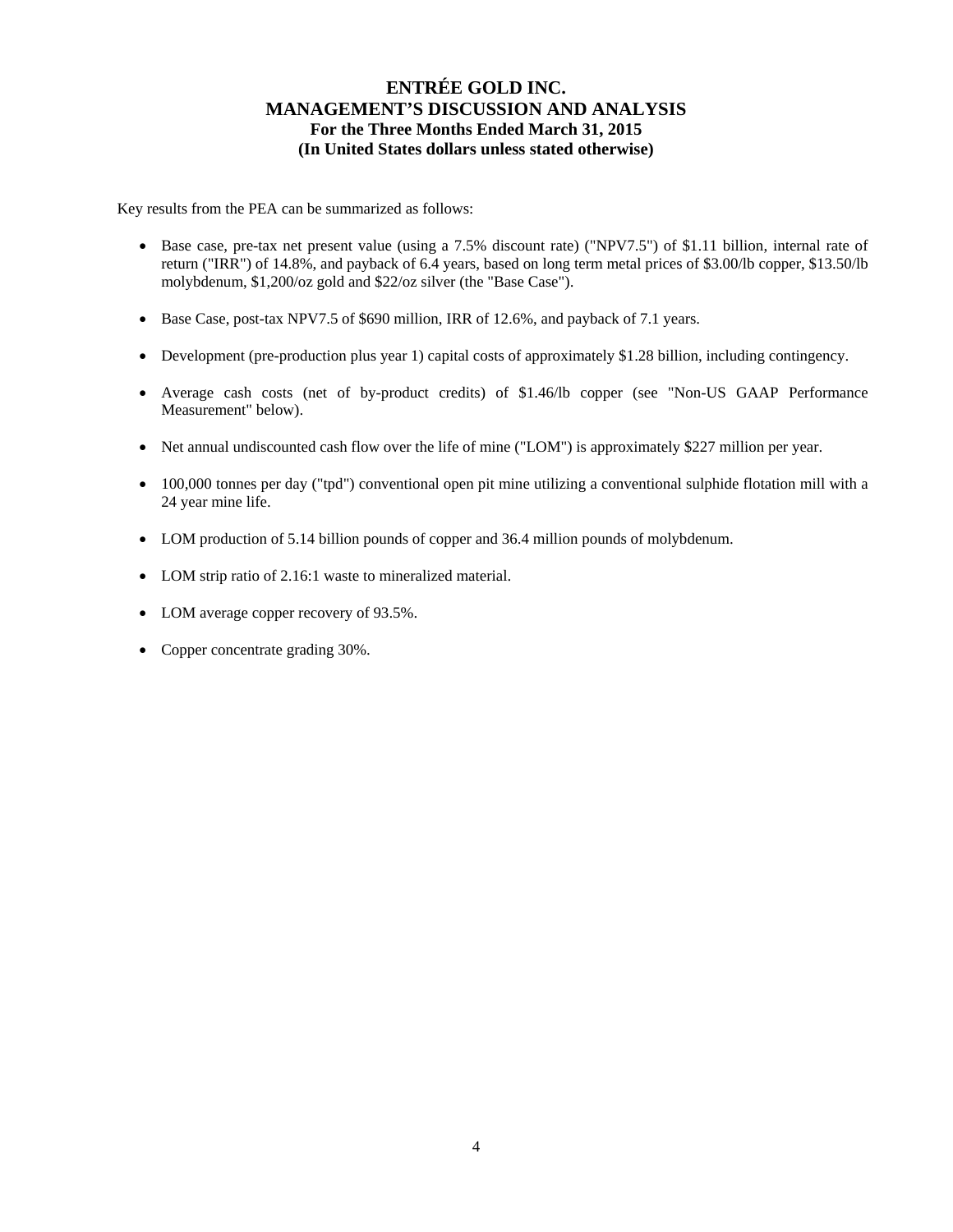The following table summarizes the main economic parameters and outputs of the discounted cash flow, without taking into account the 0.4% NSR royalty granted to Sandstorm Gold Inc. ("Sandstorm") subsequent to the effective date of the PEA.

|                                     |                   | Table 1. Summary of Ann Mason PEA key financial outputs. |                  |                  |
|-------------------------------------|-------------------|----------------------------------------------------------|------------------|------------------|
|                                     |                   | <b>Low Case</b>                                          | <b>Base Case</b> | <b>High Case</b> |
|                                     |                   |                                                          |                  |                  |
| Copper                              | $\frac{1}{2}$ /lb | \$2.75                                                   | \$3.00           | \$3.25           |
| Molybdenum                          | $\frac{1}{2}$ /lb | \$13.50                                                  | \$13.50          | \$13.50          |
| <b>Silver</b>                       | $\frac{2}{3}$ /oz | \$15.00                                                  | \$22.00          | \$26.00          |
| Gold                                | $\frac{2}{3}$ /0Z | \$1,100                                                  | \$1,200          | \$1,300          |
| <b>Metal Revenue</b>                |                   |                                                          |                  |                  |
| (after smelting, refining,          | \$ Million        | \$14,200                                                 | \$15,600         | \$17,000         |
| roasting, payable)                  |                   |                                                          |                  |                  |
| <b>Net Present Value (Pre-Tax)</b>  |                   |                                                          |                  |                  |
| <b>NPV (5%)</b>                     | \$ Million        | \$1,223                                                  | \$1,918          | \$2,602          |
| NPV (7.5%)                          | \$ Million        | \$589                                                    | \$1,106          | \$1,614          |
| <b>NPV (10%)</b>                    | \$ Million        | \$182                                                    | \$576            | \$964            |
| <b>IRR</b>                          |                   | 11.6%                                                    | 14.8%            | 17.8%            |
| <b>Payback Period</b>               | Years (Year paid) | 7.9 (Yr 8)                                               | 6.4 (Yr 7)       | 5.3 ( $Yr$ 6)    |
| <b>Net Present Value (Post-Tax)</b> |                   |                                                          |                  |                  |
| <b>NPV (5%)</b>                     | \$ Million        | \$807                                                    | \$1,320          | \$1,814          |
| <b>NPV (7.5%)</b>                   | \$ Million        | \$304                                                    | \$690            | \$1,062          |
| <b>NPV (10%)</b>                    | \$ Million        | \$(18)                                                   | \$281            | \$568            |
| <b>IRR</b>                          |                   | 9.8%                                                     | 12.6%            | 15.1%            |
| <b>Payback Period</b>               | Years (Year paid) | $8.6$ (Yr 9)                                             | $7.1$ (Yr 8)     | $6.0$ (Yr $6$ )  |
|                                     |                   |                                                          |                  |                  |

The PEA is preliminary in nature and includes Inferred mineral resources that are considered too speculative geologically to have the economic considerations applied to them that would enable them to be categorized as mineral reserves, and there is no certainty that the PEA will be realized. Mineral resources that are not mineral reserves do not have demonstrated economic viability.

### *Mineral Resource Estimate*

In 2012 Entrée contracted Quantitative Group Pty Ltd ("QG") to prepare an updated mineral resource estimate for the Ann Mason deposit. The current resource estimate is contained within a constraining Lerchs-Grossmann ("LG") pit shell, generated by AGP, and is based on approximately 33,000 metres of Entrée drilling in 30 holes and approximately 49,000 metres of historic drilling in 116 holes. The resource database also includes re-assaying of 6,333 samples from 44 historical Anaconda core holes, to allow molybdenum, gold and silver values to be estimated. At a base case lower cut-off of 0.20% copper, the deposit is estimated to contain an Indicated mineral resource of 1.14 billion tonnes ("Bt") at 0.33% copper and 0.006% molybdenum and an Inferred mineral resource of 0.873 Bt at 0.29% copper and 0.004% molybdenum. By-product levels of gold and silver were also estimated, and are shown in Table 2. The following table summarizes the mineral resource for the Ann Mason deposit: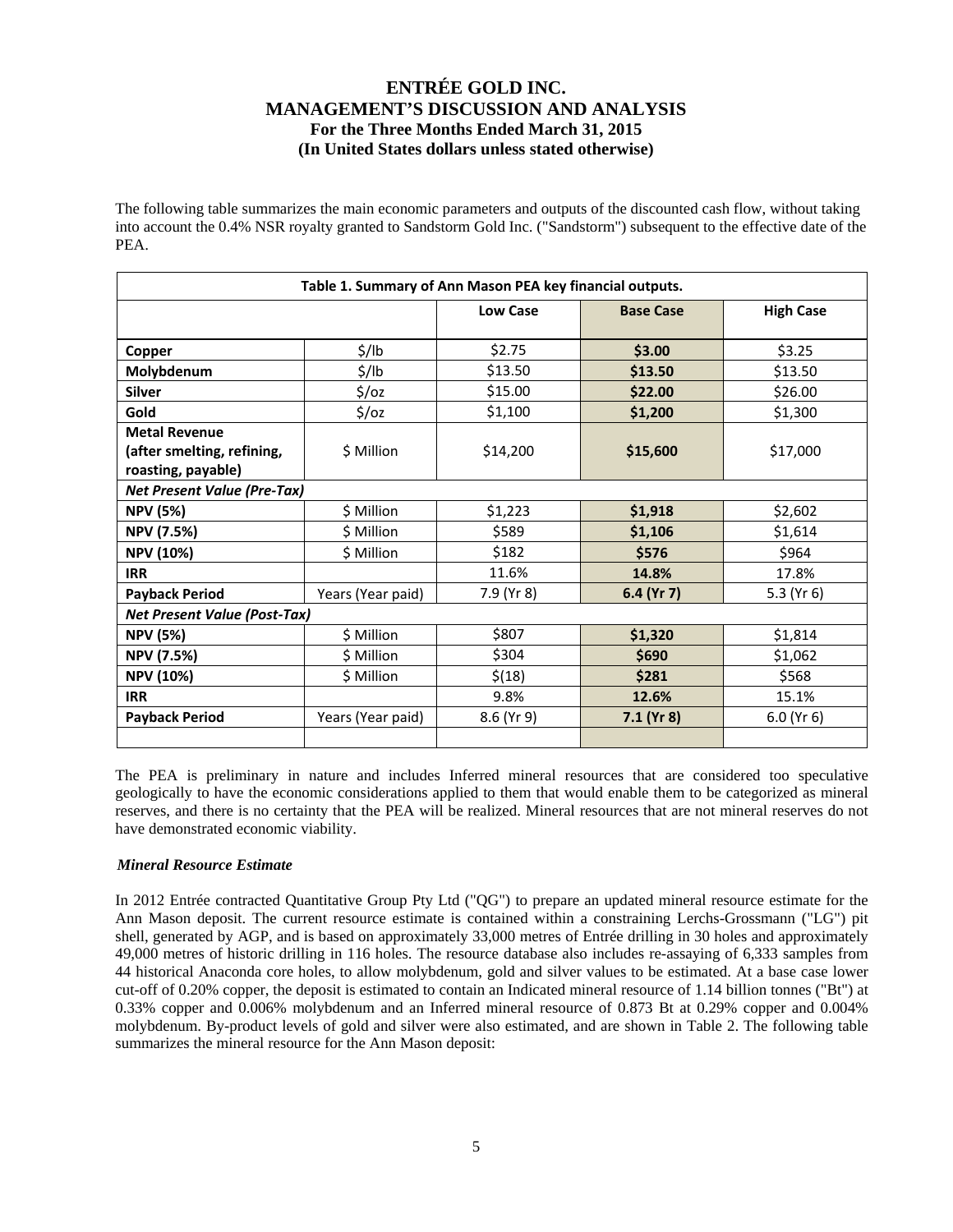|                   | Table 2. Ann Mason Pit-Constrained Mineral Resource (Effective August 14, 2012) |                  |           |             |             |                    |                    |  |  |  |  |  |  |
|-------------------|---------------------------------------------------------------------------------|------------------|-----------|-------------|-------------|--------------------|--------------------|--|--|--|--|--|--|
|                   |                                                                                 | <b>Indicated</b> |           |             |             |                    |                    |  |  |  |  |  |  |
| Cut-off<br>(% Cu) | <b>Tonnes</b><br>(million)                                                      | Cu<br>(%)        | Mo<br>(%) | Au<br>(g/t) | Ag<br>(g/t) | Ib Cu<br>(billion) | lb Mo<br>(billion) |  |  |  |  |  |  |
| 0.15              | 1,233                                                                           | 0.31             | 0.006     | 0.02        | 0.55        | 8.53               | 0.16               |  |  |  |  |  |  |
| 0.20              | 1,137                                                                           | 0.33             | 0.006     | 0.02        | 0.57        | 8.15               | 0.15               |  |  |  |  |  |  |
| 0.25              | 912                                                                             | 0.35             | 0.006     | 0.03        | 0.60        | 7.02               | 0.12               |  |  |  |  |  |  |
| 0.30              | 639                                                                             | 0.38             | 0.006     | 0.03        | 0.64        | 5.37               | 0.09               |  |  |  |  |  |  |
| 0.35              | 388                                                                             | 0.42             | 0.007     | 0.03        | 0.69        | 3.58               | 0.06               |  |  |  |  |  |  |

|                   |                            |              |           | <b>Inferred</b> |             |                    |                    |
|-------------------|----------------------------|--------------|-----------|-----------------|-------------|--------------------|--------------------|
| Cut-off<br>(% Cu) | <b>Tonnes</b><br>(million) | Cu<br>$(\%)$ | Mo<br>(%) | Au<br>(g/t)     | Ag<br>(g/t) | Ib Cu<br>(billion) | lb Mo<br>(billion) |
| 0.15              | 1,017                      | 0.27         | 0.004     | 0.03            | 0.61        | 6.16               | 0.10               |
| 0.20              | 873                        | 0.29         | 0.004     | 0.03            | 0.65        | 5.59               | 0.08               |
| 0.25              | 594                        | 0.32         | 0.004     | 0.04            | 0.73        | 4.20               | 0.05               |
| 0.30              | 330                        | 0.36         | 0.004     | 0.04            | 0.81        | 2.60               | 0.03               |
| 0.35              | 152                        | 0.40         | 0.004     | 0.04            | 0.86        | 1.34               | 0.01               |

Mineral resources that are not mineral reserves do not have demonstrated economic viability.

AGP also prepared an initial resource estimate for the Blue Hill copper deposit, which is not included in the economic calculations of the PEA. Blue Hill is located 1.5 kilometres northwest of the Ann Mason copper-molybdenum porphyry deposit. The resource estimate was prepared as a first step in determining if Blue Hill could serve to generate early cash flow for Ann Mason, should the Ann Mason deposit advance to production.

The resource is reported within a LG pit shell, generated by AGP, and is based on Entrée's drilling of 30 reverse circulation ("RC") and core holes totaling approximately 6,822 metres. In addition, the estimate incorporates approximately 2,381 metres of RC drilling (7 holes) and 1,057 metres of core drilling (2 holes) completed by PacMag, and 10 historic Anaconda RC and core holes totaling approximately 2,927 metres. The following table summarizes the pit-constrained mineral resource for the Blue Hill deposit (reported separately for oxide, mixed and sulphide copper mineralization):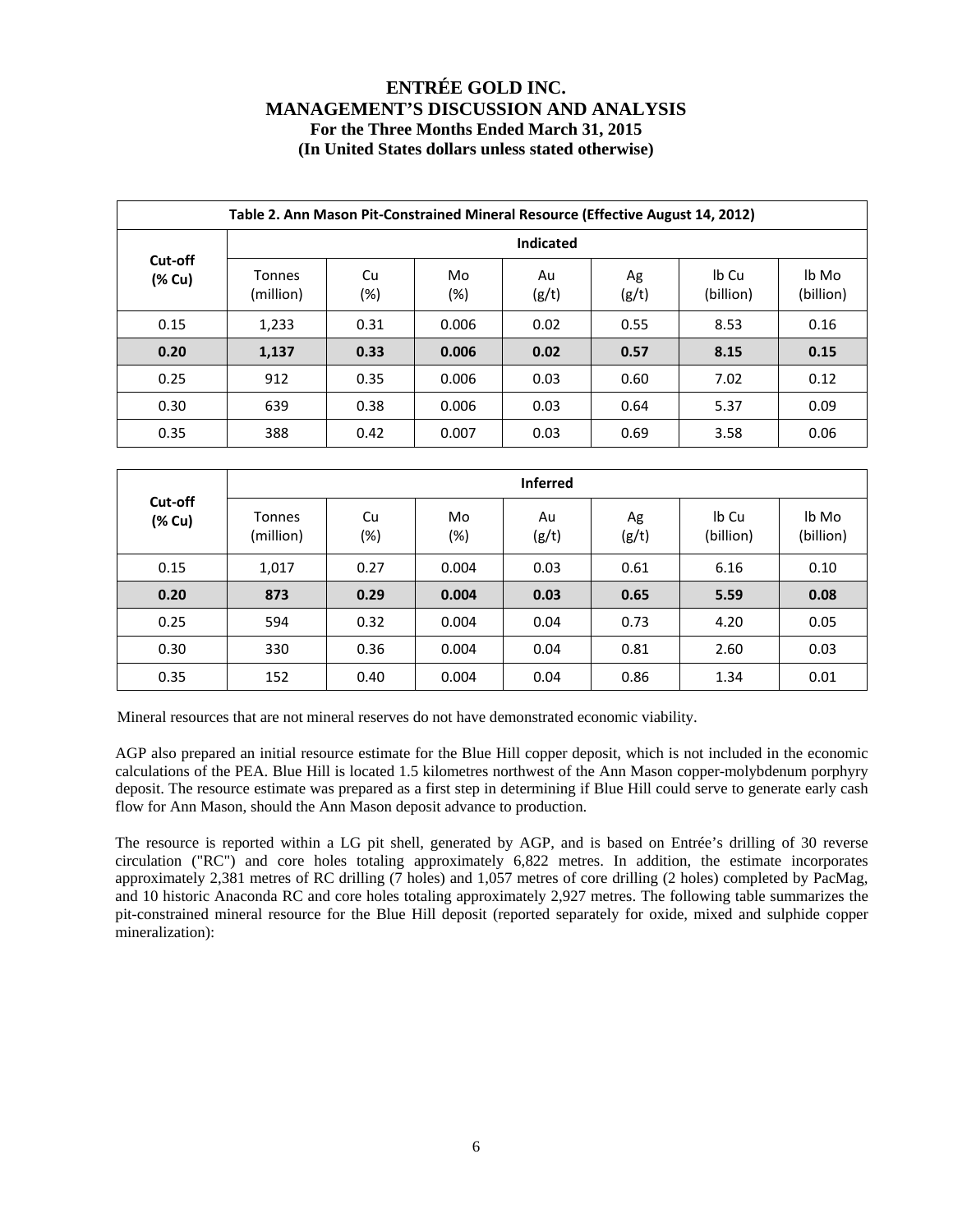| Table 3. Summary of Blue Hill Pit-Constrained Inferred Mineral Resource (Effective July 31, 2012) |                                       |                            |           |                    |              |             |             |  |  |  |
|---------------------------------------------------------------------------------------------------|---------------------------------------|----------------------------|-----------|--------------------|--------------|-------------|-------------|--|--|--|
| Zone                                                                                              | <b>Base Case</b><br>Cut-off<br>(Cu %) | <b>Tonnes</b><br>(Million) | Cu<br>(%) | Cu<br>(Million Ib) | Mo<br>$(\%)$ | Au<br>(g/t) | Ag<br>(g/t) |  |  |  |
| Oxide                                                                                             | 0.10                                  | 47.44                      | 0.17      | 179.37             | ---          | ---         |             |  |  |  |
| Mixed                                                                                             | 0.10                                  | 24.69                      | 0.18      | 98.12              | ---          | ---         |             |  |  |  |
| Oxide/Mixed<br>Sub-total                                                                          | 0.10                                  | 72.13                      | 0.17      | 277.49             | ---          | ---         |             |  |  |  |
| Sulphide                                                                                          | 0.15                                  | 49.86                      | 0.23      | 253.46             | 0.005        | 0.01        | 0.3         |  |  |  |

**Notes:** 

- Molybdenum, gold and silver were estimated for the sulphide only.
- Contained metal values are in-situ and not in consideration of metallurgical recoveries.
- See the News Release dated October 29, 2012 for additional information.

The Blue Hill deposit underlies a 900 by 450 metre area. Combined oxide and mixed zones range up to 185 metres in thickness (thinning to the northwest) with the sulphide zone appearing at an average depth of 160 metres below surface. Mineralization remains open in several directions.

Preliminary metallurgy suggests the oxide and mixed copper mineralization is amenable to low-cost, heap leach and solvent extraction/electrowinning ("SX/EW") processing. Average copper recovery in the oxide mineralization in column leach testing is 86%, while the mixed material returned 83% recovery. The underlying sulphide-copper mineralization has only been tested with ten widely spaced holes and remains open in most directions.

### **MONGOLIA – LOOKOUT HILL**

The Lookout Hill property in the South Gobi region of Mongolia is comprised of two mining licences, Shivee Tolgoi and Javhlant. The original Shivee Tolgoi and Javhlant exploration licences were converted into mining licences by the Mineral Resources Authority of Mongolia ("MRAM") in October 2009 as a condition precedent to the Oyu Tolgoi Investment Agreement. Shivee Tolgoi and Javhlant completely surround Oyu Tolgoi LLC's ("OTLLC") Oyu Tolgoi mining licence and host the Hugo North Extension copper-gold deposit and the Heruga copper-gold-molybdenum deposit, respectively. These deposits are located within a land area that is subject to a joint venture between Entrée and OTLLC (the "Entrée-OTLLC Joint Venture"). OTLLC is owned 66% by Turquoise Hill Resources Ltd. (together with its wholly-owned subsidiaries "Turquoise Hill") and 34% by the Government of Mongolia (through Erdenes Oyu Tolgoi LLC).

The Shivee Tolgoi and Javhlant mining licences are divided between Entrée and the Entrée-OTLLC Joint Venture as follows:

 The Entrée-OTLLC Joint Venture covers 39,807 hectares consisting of the eastern portion of Shivee Tolgoi and all of the Javhlant mining licence (the "Joint Venture Property"). The Joint Venture Property is contiguous with, and on three sides (to the north, east and south) surrounds OTLLC's Oyu Tolgoi mining licence. The Joint Venture Property hosts the Hugo North Extension deposit and the Heruga deposit.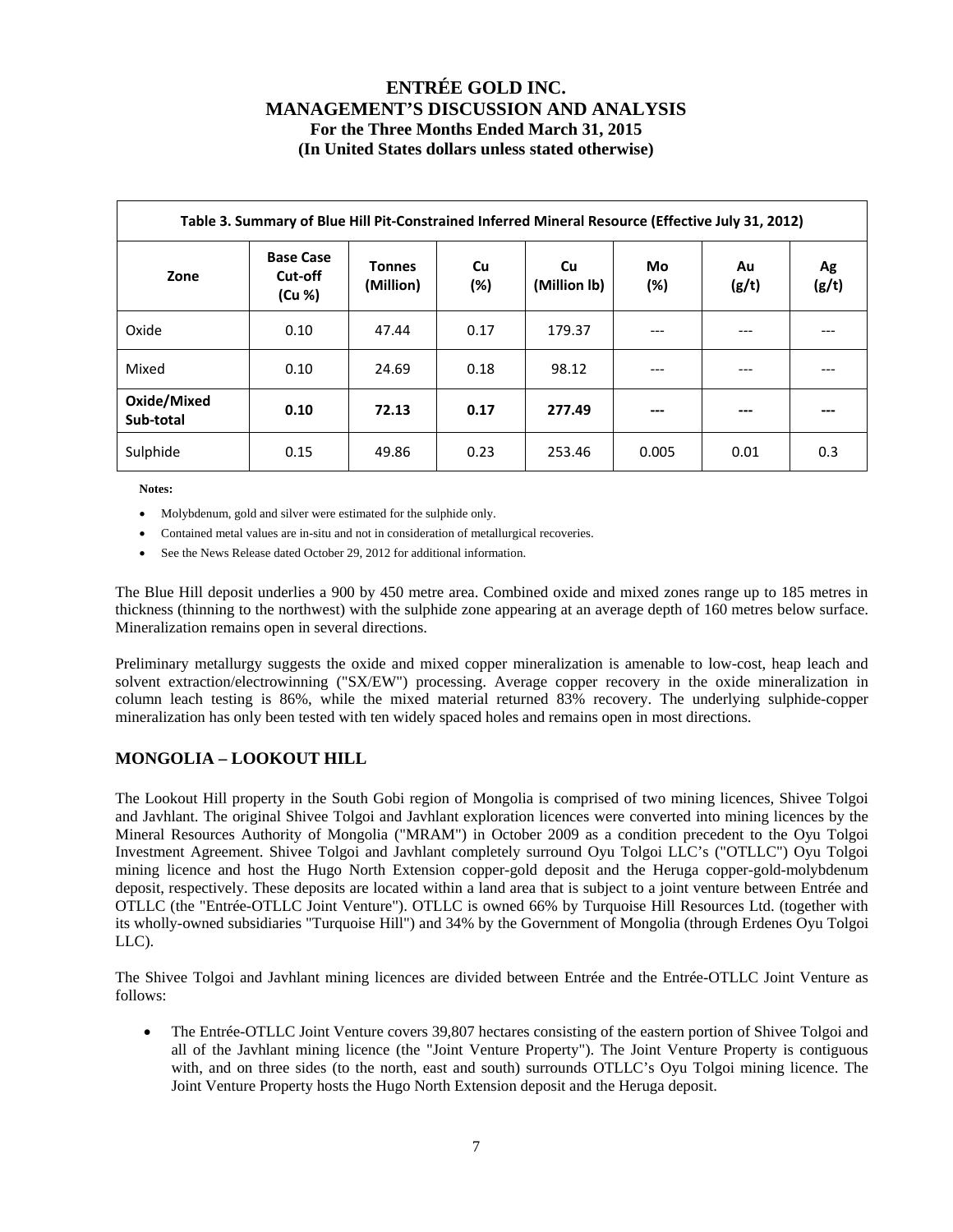The portion of the Shivee Tolgoi mining licence outside of the Joint Venture Property ("Shivee West") covers an area of 35,173 hectares. Shivee West is 100% owned by Entrée but is subject to a first right of refusal by OTLLC.

In February 2013, the Company entered into an equity participation and funding agreement (the "Funding Agreement") with Sandstorm that provided an upfront deposit (the "Deposit") from Sandstorm of \$40 million. The Company will use future payments that it receives from its mineral property interests, including from the Joint Venture Property, to purchase and deliver metal credits to Sandstorm, in amounts that are indexed to the Company's share of gold, silver and copper production from the Joint Venture Property as follows:

- 25.7% of Entrée's share of gold and silver, and 2.5% of Entrée's share of copper, produced from the portion of the Shivee Tolgoi mining licence included in the Joint Venture Property (represented by the shaded upper right portion of the following illustration); and
- 33.8% of Entrée's share of gold and silver, and 2.5% of Entrée's share of copper, produced from the Javhlant mining licence (represented by the lower hatched portion of the following illustration).

In addition to the Deposit, upon delivery of the metal credits Sandstorm will make a cash payment to the Company equal to the lesser of the prevailing market price and \$220/oz of gold, \$5/oz of silver and \$0.50/lb of copper (subject to inflation adjustments). After approximately 8.6 million ounces of gold, 40.3 million ounces of silver and 9.1 billion pounds of copper have been produced from the entire Joint Venture Property, the cash payment will increase to the lesser of the prevailing market price and \$500/oz of gold, \$10/oz of silver and \$1.10/lb of copper (subject to inflation adjustments). To the extent that the prevailing market price is greater than the amount of the cash payment, the difference between the two will be credited against the Deposit (the net amount of the Deposit being the "Unearned Balance").

In the event of a partial expropriation of Entrée's economic interest, contractually or otherwise, in the Joint Venture Property, which is not reversed during the abeyance period provided for in the Funding Agreement, the Company will be required to return a pro rata portion of the Deposit (the amount of the repayment not to exceed the amount of the Unearned Balance) and the metal credits that the Company is required to deliver will be reduced proportionately. In the event of a full expropriation, the full amount of the Unearned Balance must be returned with interest.

The Company is not required to deliver actual metal, and the Company may use revenue from any of its assets to purchase the requisite amount of metal credits.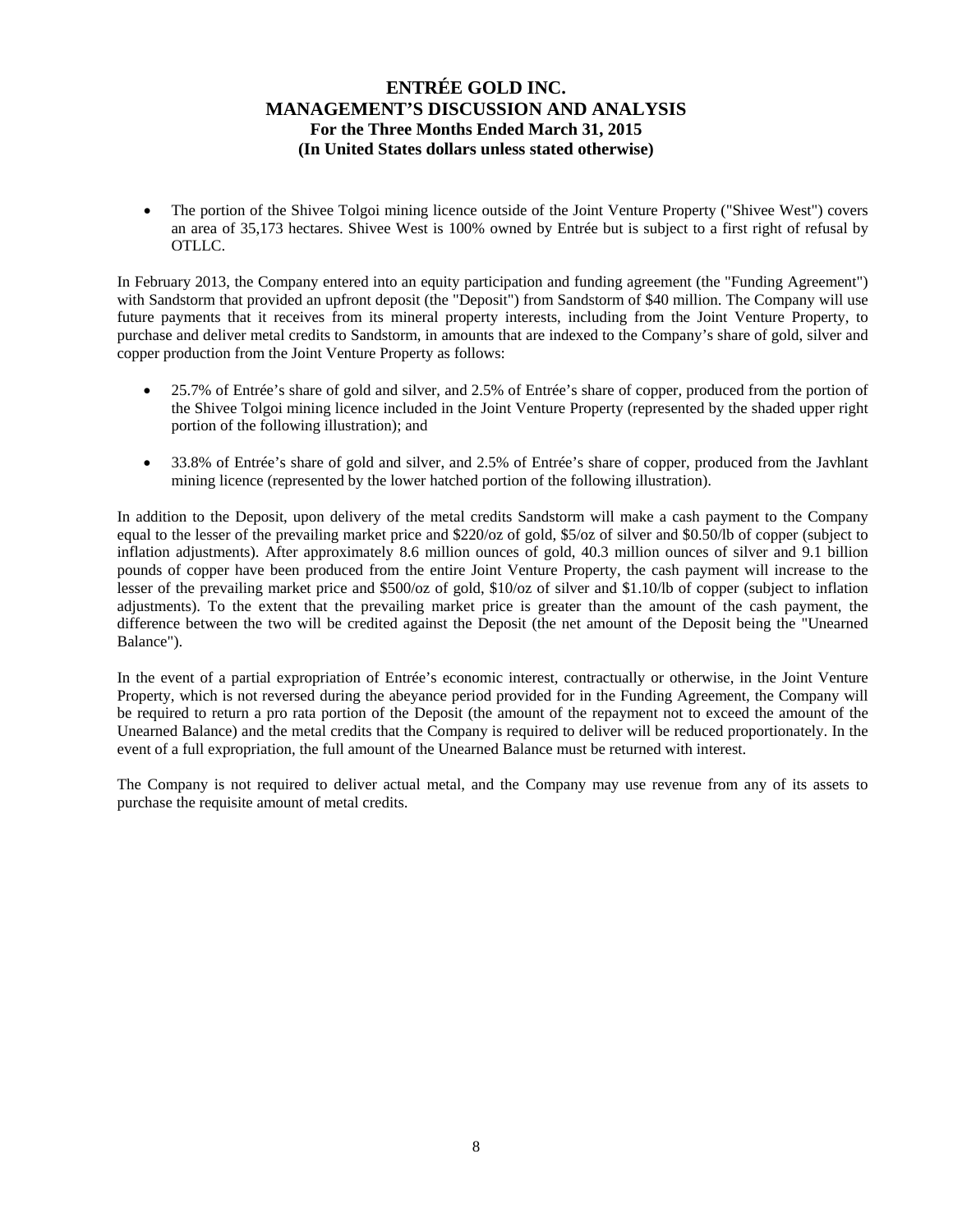

The illustration below depicts the different areas of Lookout Hill:

On February 27, 2013, notice (the "Notice") was delivered to Entrée by MRAM that by Order No. 43 dated February 22, 2013, the Ministry of Mining has cancelled the July 10, 2009 Order of the Ministry of Mineral Resources and Energy (the "2009 Order") registering the Hugo Dummett (including the Hugo North Extension) and Heruga reserves. The Notice states that the 2009 Order breached Clause 48.4 of the Minerals Law of Mongolia and Clause 9 of the Charter of the Minerals Resource Council. The Notice further advises that any transfer, sale or lease of the Shivee Tolgoi and Javhlant mining licences is temporarily restricted. On September 4, 2013, the Minister of Mining issued Order No. 179, advising the Minerals Professional Council to re-submit its previous conclusions regarding the reserves to MRAM for review and registration. On September 6, 2013, the head of MRAM ordered that the Hugo Dummett (including the Hugo North Extension) and Heruga reserves be registered. Entrée was also subsequently advised that the temporary transfer restriction on the joint venture mining licences will be lifted.

Entrée has been in discussions with stakeholders of the Oyu Tolgoi project, including the Government of Mongolia, OTLLC, Erdenes Oyu Tolgoi LLC, Turquoise Hill and Rio Tinto, since the Government of Mongolia temporarily restricted the joint venture licences from transfer in February 2013. The discussions to date have focussed on issues arising from Entrée's exclusion from the 2009 Oyu Tolgoi Investment Agreement, including the fact that the Government of Mongolia does not have a full 34% interest in the Joint Venture Property; the fact that the mining licences integral to future underground operations are held by more than one corporate entity; and the fact that Entrée does not benefit from the stability that it would otherwise have if it were a party to the Oyu Tolgoi Investment Agreement. No agreements have been finalized.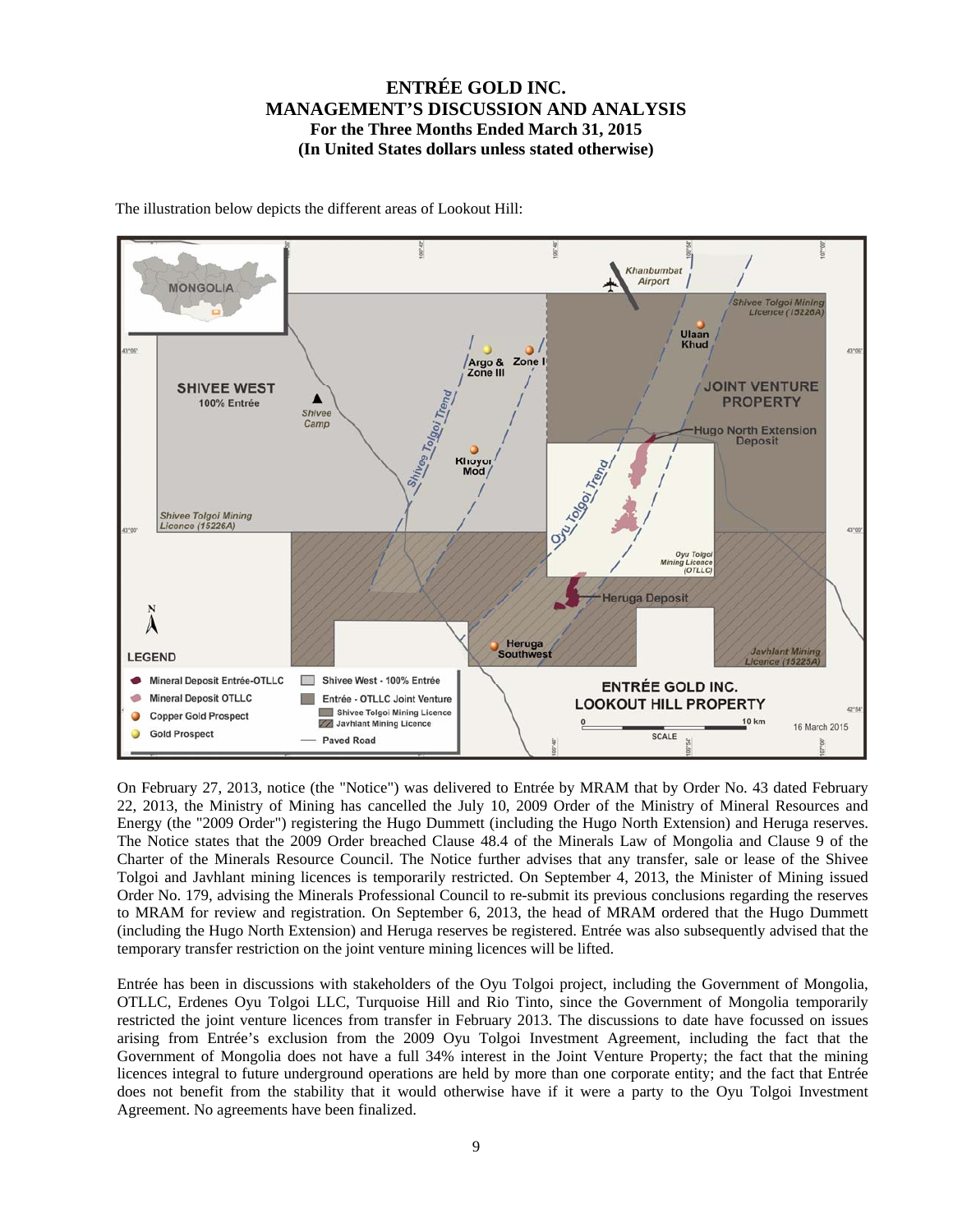### *Entrée-OTLLC Joint Venture*

In October 2004, the Company entered into an arm's-length Equity Participation and Earn-In Agreement (the "Earn-In Agreement") with Turquoise Hill. Under the Earn-In Agreement, Turquoise Hill agreed to purchase equity securities of the Company, and was granted the right to earn an interest in the Joint Venture Property. Most of Turquoise Hill's rights and obligations under the Earn-In Agreement, including its right of first refusal on Shivee West, were subsequently assigned by Turquoise Hill to what was then its wholly-owned subsidiary, OTLLC. OTLLC is also the title holder of the Oyu Tolgoi mining licence, illustrated in the map above.

OTLLC undertook an exploration program which established the presence of two significant resources on the Joint Venture Property: the Hugo North Extension deposit immediately to the north of the Oyu Tolgoi mining licence and the Heruga deposit immediately to the south of the Oyu Tolgoi mining licence.

On June 30, 2008, OTLLC gave notice to Entrée that it had completed its earn-in obligations by expending a total of \$35 million on exploration on the Joint Venture Property. OTLLC earned an 80% interest in all minerals extracted below a sub-surface depth of 560 metres from the Joint Venture Property and a 70% interest in all minerals extracted from surface to a depth of 560 metres from the Joint Venture Property. The Earn-In Agreement provides that at such time as OTLLC completes its earn-in obligations, the parties will enter into a joint venture agreement in the form attached to the Earn-In Agreement. While the parties have not formally executed the joint venture agreement, the Entrée-OTLLC Joint Venture is operating under those terms.

Under the terms of the Entrée-OTLLC Joint Venture, Entrée elected to have OTLLC debt finance Entrée's share of costs with interest accruing at OTLLC's actual cost of capital or prime plus 2%, whichever is less, at the date of the advance. Debt repayment may be made in whole or in part from (and only from) 90% of monthly available cash flow arising from sale of Entrée's share of products. Available cash flow means all net proceeds of sale of Entrée's share of products in a month less Entrée's share of costs of operations for the month.

### *Investment by Rio Tinto in Entrée and Turquoise Hill*

In June 2005, following the announcement in May 2005 of the discovery of high grade mineralization at Hugo North Extension, Rio Tinto plc (together with its wholly-owned subsidiaries, "Rio Tinto") indirectly took part in a private placement in the Company and became its then largest shareholder. At March 31, 2015, Rio Tinto owned approximately 11.3% of the Company's issued and outstanding shares.

Following Rio Tinto's investment in the Company in June 2005, Rio Tinto acquired, through a series of transactions, approximately 49% of Turquoise Hill's issued and outstanding shares. On January 24, 2012, Rio Tinto announced that it had increased its ownership interest in Turquoise Hill to 51%. At that time, Rio Tinto was deemed to have acquired beneficial ownership over the common shares of the Company held by Turquoise Hill. At March 31, 2015, Turquoise Hill owned approximately 9.4% of the Company's issued and outstanding common shares, which it acquired pursuant to the Earn-In Agreement. When combined with the common shares of the Company held by Rio Tinto, at March 31, 2015, Rio Tinto beneficially owned approximately 20.7% of the Company's issued and outstanding shares.

#### *Execution of Investment Agreement, Heads of Agreement and Memorandum of Agreement*

The Minerals Law of Mongolia, which became effective on August 26, 2006, defines a mineral deposit of strategic importance (a "Strategic Deposit") as a mineral resource that may have the potential to impact national security, or the economic and social development of the country, or that is generating or has the potential to generate more than five percent (5%) of Mongolia's gross domestic product in any given year. Under Resolution No 57 dated July 16, 2009 of the State Great Khural, the Oyu Tolgoi series of deposits were declared to be Strategic Deposits.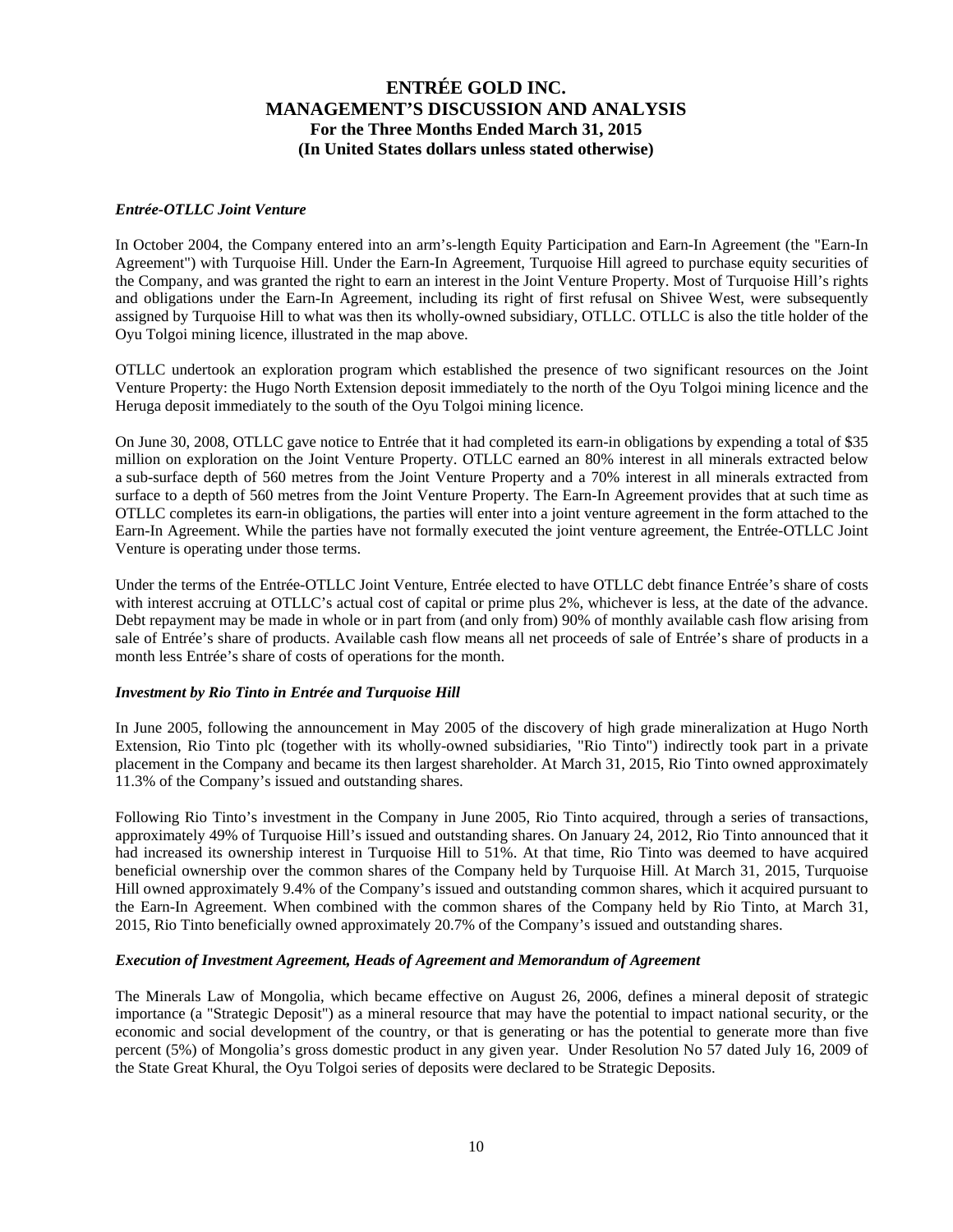The Minerals Law of Mongolia provides that the State may be an equity participant with any private legal entity, up to a 34% equity interest, in the exploitation of any Strategic Deposit where the quantity and grade of the deposit have been defined by exploration that has not been funded from the State budget. On October 6, 2009, Turquoise Hill, its whollyowned subsidiary OTLLC, and Rio Tinto signed an investment agreement (the "Investment Agreement") with the Mongolian Government, which regulates the relationship among the parties and stabilizes the long term tax, legal, fiscal, regulatory and operating environment to support the development of the Oyu Tolgoi project. The Investment Agreement specifies that the Government of Mongolia will own 34% of the shares of OTLLC (and by extension, 34% of OTLLC's interest in the Joint Venture Property) through its subsidiary Erdenes Oyu Tolgoi LLC. A shareholders' agreement was concurrently executed to establish the Government's 34% ownership interest in OTLLC and to govern the relationship among the parties.

On December 8, 2010, Rio Tinto and Turquoise Hill entered into a Heads of Agreement (the "Heads of Agreement") which provides for the management structure of OTLLC and the project management structure of the Oyu Tolgoi project, among other things. Under the Heads of Agreement, Rio Tinto is entitled to appoint three of the nine directors of OTLLC (with Turquoise Hill appointing three and the Government of Mongolia appointing three (as directed within the Amended and Restated Shareholders Agreement among the parties (the "Shareholders' Agreement") dated June 8, 2011)) and Rio Tinto assumes management of the building and operation of the Oyu Tolgoi project, which includes the Heruga and Hugo North Extension deposits on the Joint Venture Property.

On April 18, 2012, Rio Tinto announced that it had signed a Memorandum of Agreement (the "MOA") with Turquoise Hill under which Rio Tinto agrees to support and provide certain elements of a comprehensive funding package that will underpin the development of the Oyu Tolgoi project. In accordance with the MOA, Rio Tinto assumed responsibility for all exploration operations on behalf of OTLLC, including exploration on the Joint Venture Property.

### *Oyu Tolgoi Development and Funding*

As reported by Turquoise Hill, overall construction of the first phase of the Oyu Tolgoi project (OTLLC's Southern Oyu open pits) was essentially complete at the end of 2012. First ore was processed through the concentrator on January 2, 2013 and production of the first copper-gold concentrate followed on January 31, 2013. The first shipment of copper concentrate was sent to customers in China on July 9, 2013. On October 14, 2013, Turquoise Hill reported that the concentrator was operating at name-plate capacity of approximately 100,000 tonnes of ore processed per day.

As reported by Turquoise Hill, on April 17, 2013, Rio Tinto signed commitment letters with 15 global banks that locked in pricing and terms for long-term project financing for Oyu Tolgoi. On July 28, 2013, following receipt of notification from the Government of Mongolia that project financing for the Oyu Tolgoi underground mine would require approval by the Mongolian Parliament, Turquoise Hill announced that funding and all work on the underground development of Oyu Tolgoi would be delayed. On August 12, 2013, development of the underground mine, including Lift 1 of the Entrée-OTLLC Joint Venture's Hugo North Extension deposit, was suspended. However, Turquoise Hill reported that the feasibility study for expansion of the Oyu Tolgoi mine was ongoing.

On September 22, 2014, Turquoise Hill announced that the 2014 Oyu Tolgoi Feasibility Study ("OTFS14") has been finalized and presented to the board of directors of OTLLC. The OTFS14 contains two production cases – the 2014 Reserve Case and the 2014 Life of Mine (LOM) Case. The OTFS14 is subject to approval by OTLLC's shareholders and the Mongolian Minerals Council.

On November 10, 2014, Turquoise Hill announced that it continues to engage with the proposed project financing lender group and has kept both the international financial institutions and the commercial banks informed of the status of discussions with the Government of Mongolia. The commitments from the commercial bank consortium formally expired on September 30, 2014. Timing of any lender commitment extension requests will be determined when definitive progress or resolution has been made on the shareholder matters. The lending group continues to be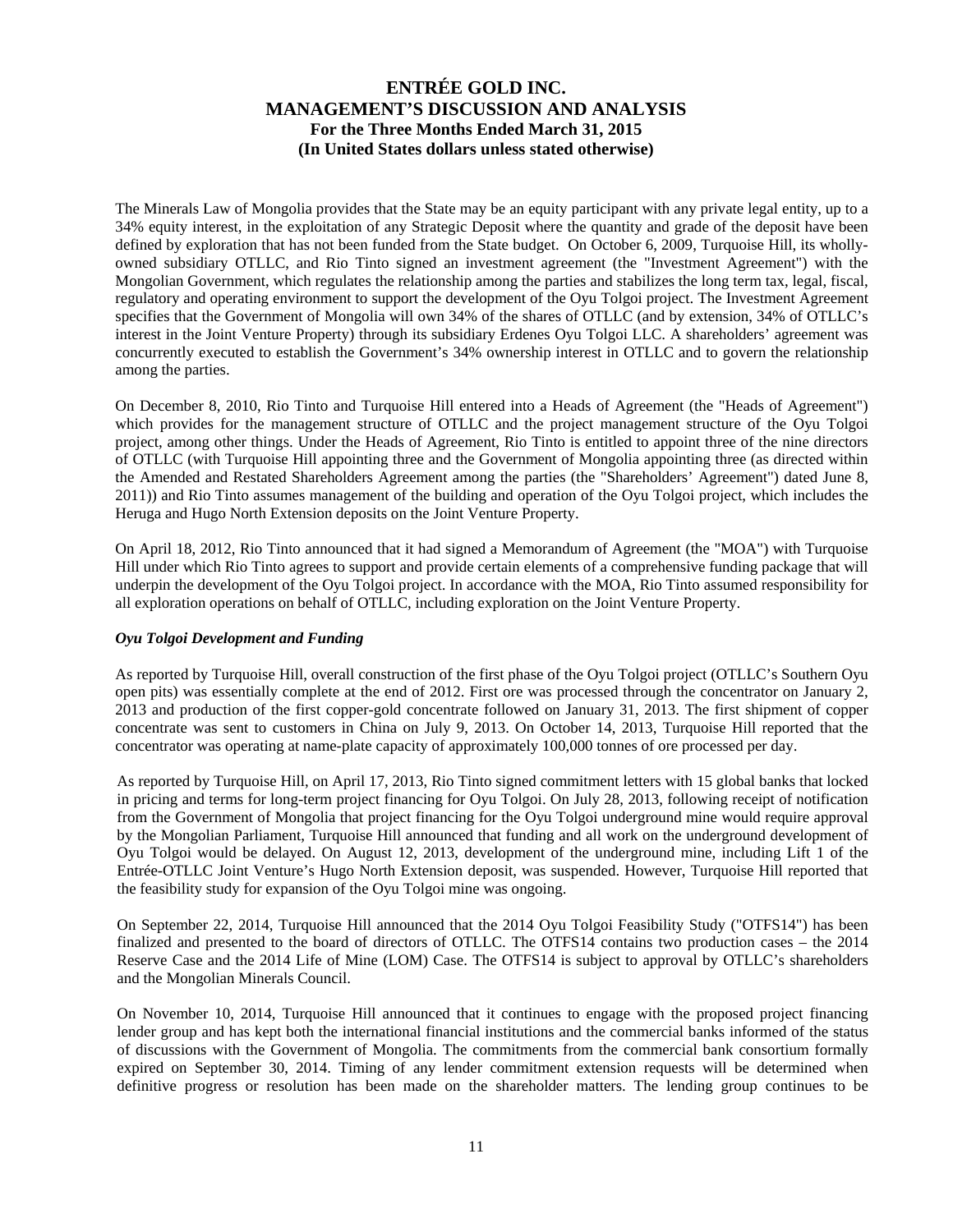supportive of Oyu Tolgoi project finance and current indications are that a suitable project financing package would be available upon resolution of the shareholder matters; however this is not guaranteed.

On November 10, 2014, Turquoise Hill stated that underground development is subject to: (1) successful resolution of the mine's remaining shareholder issues, including the tax situation described under "Investment Agreement and the Mongolian Government" below; (2) agreement of a comprehensive funding plan including project finance; (3) approval of the OTFS14 by the OTLLC shareholders and acceptance by the Mongolian Minerals Council; and (4) obtaining all necessary permits for the mine's operations and development.

On April 20, 2015, Turquoise Hill announced that the first quarter 2015 production for Oyu Tolgoi was 33,600 tonnes of copper and 86,000 ounces of gold in concentrates. Based on the current mine schedule, Oyu Tolgoi is expected to produce 175,000 to 195,000 tonnes of copper and 600,000 to 700,000 ounces of gold in concentrates in 2015.

#### *Investment Agreement and the Mongolian Government*

On October 15, 2012, Turquoise Hill announced that it, along with OTLLC and Rio Tinto, had rejected a request from the Mongolia Ministry of Mining to renegotiate the Investment Agreement. This followed re-affirmation by the Mongolian Government in October 2011 that the Investment Agreement was signed in full compliance with all laws and regulations of Mongolia.

In early 2013, Turquoise Hill announced that a number of substantive issues had been raised by the Government of Mongolia relating to implementation of the Investment Agreement and Shareholders' Agreement, including Oyu Tolgoi project development and costs, operating budget, project financing, management fees and governance. On August 12, 2013, development of the Oyu Tolgoi underground mine was suspended pending the resolution of outstanding OTLLC shareholder issues.

On June 23, 2014, Turquoise Hill announced that OTLLC had received an audit report from the Mongolian Tax Authority claiming unpaid taxes, penalties and disallowed entitlements associated with the initial development of the Oyu Tolgoi mine. Turquoise Hill advised that any element of the claim that amounts to a breach of the tax stabilization provisions of the Investment Agreement will trigger the dispute resolution process outlined in the Investment Agreement. On June 25, 2014, Turquoise Hill confirmed that OTLLC has paid all taxes and charges as required under the Investment Agreement. Turquoise Hill has reported that given the nature of the tax assessment and the breaches of the Investment Agreement, two formal dispute resolution processes have been undertaken. First, OTLLC has given formal notice to the Government of Mongolia of a dispute under the Investment Agreement. The Investment Agreement provides that if the parties are unable to reach a resolution during a 60-day negotiation period, the dispute can be referred to international arbitration. Although the notice period has been completed, OTLLC has reserved its rights to commence a formal international arbitration proceeding. Secondly, OTLLC appealed the assessment to the Tax Dispute Resolution Council of the General Taxation Authority of Mongolia. On September 22, 2014, Turquoise Hill announced that while the Tax Dispute Resolution Council issued a ruling that reduced the amount of tax, interest and penalties claimed to be payable by OTLLC, from approximately \$127 million to approximately \$30 million, there are aspects of the ruling that require further clarification. In October 2014, OTLLC submitted an appeal of the outcome from the Tax Dispute Resolution Council to the Administrative Appellate Court. On November 10, 2014, Turquoise Hill reported that OTLLC maintains that certain items remaining under dispute are breaches of the Investment Agreement and it has reserved its rights to dispute these breaches under the process outlined in the Investment Agreement.

On November 10, 2014, Turquoise Hill reported that it and Rio Tinto have made an offer to the Government of Mongolia to resolve the shareholder matters in a manner which Turquoise Hill believes is beneficial to all stakeholders. Upon successful resolution of shareholder matters, Turquoise Hill and Rio Tinto intend to formalize the agreement between the parties, which will be in alignment and accordance with the Investment Agreement and the Shareholders' Agreement.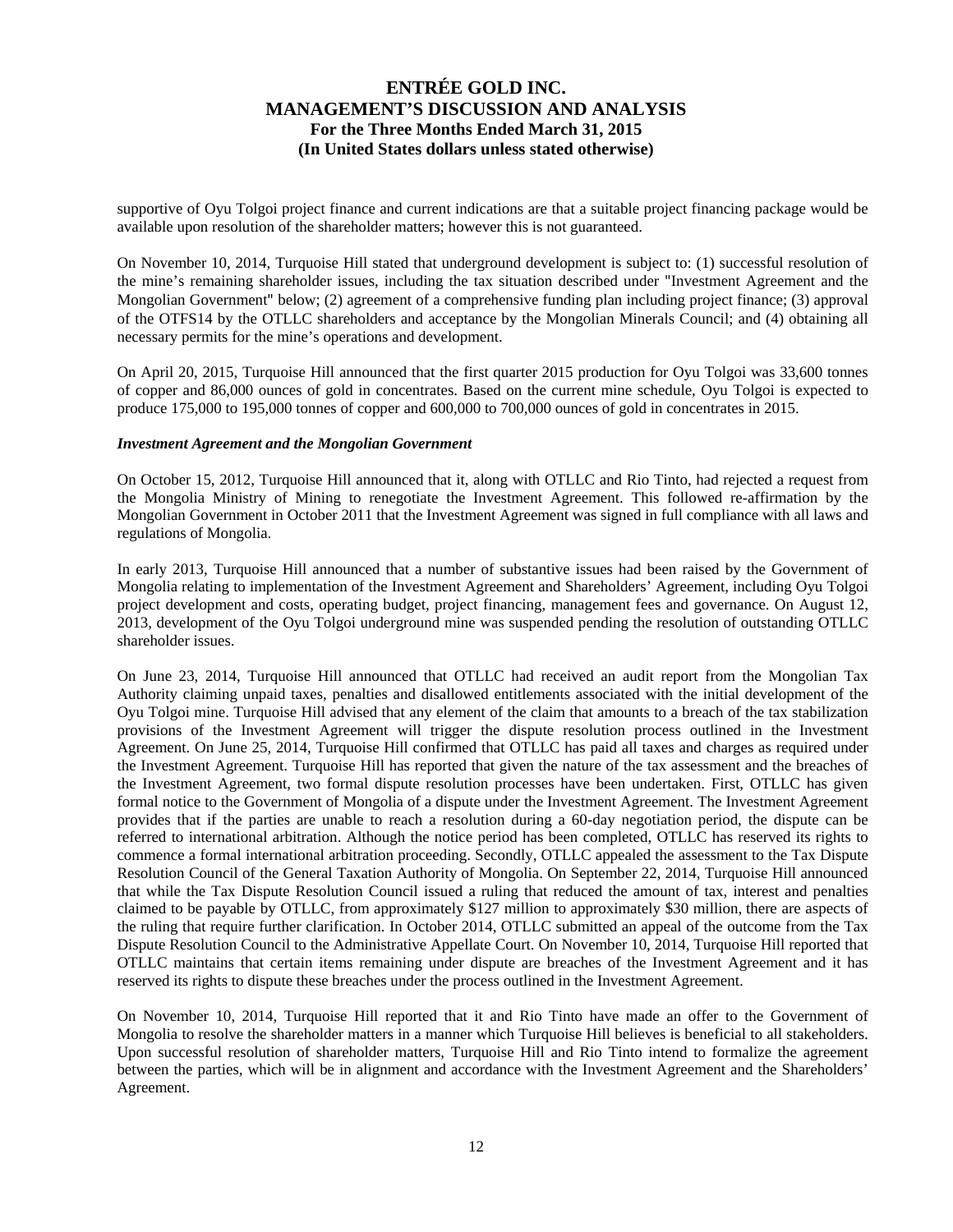#### *Investment Agreement and Entrée*

The contract area defined in the Investment Agreement includes the Javhlant and Shivee Tolgoi mining licences, including Shivee West which is 100% owned by Entrée and not currently subject to the Entrée-OTLLC Joint Venture. The conversion of the original Shivee Tolgoi and Javhlant exploration licences into mining licences was a condition precedent to the Investment Agreement coming into effect. The Shivee Tolgoi and Javhlant mining licences were issued on October 27, 2009, and the Investment Agreement took legal effect on March 31, 2010.

The Ministry of Mining has advised Entrée that it considers the deposits on the Joint Venture Property to be part of the series of Oyu Tolgoi deposits, which were declared to be Strategic Deposits under Resolution No 57 dated July 16, 2009 of the State Great Khural. However, at the time of negotiation of the Investment Agreement, Entrée was not made a party to the Investment Agreement, and as such does not have any direct rights or benefits under the Investment Agreement.

OTLLC agreed, under the terms of the Earn-In Agreement, to use its best efforts to cause Entrée to be brought within the ambit of, made subject to and to be entitled to the benefits of the Investment Agreement or a separate stability agreement on substantially similar terms to the Investment Agreement. Entrée has been in discussions with stakeholders of the Oyu Tolgoi project, including the Government of Mongolia, OTLLC, Erdenes Oyu Tolgoi LLC, Turquoise Hill and Rio Tinto, since February 2013. The discussions to date have focussed on issues arising from Entrée's exclusion from the Investment Agreement, including the fact that the Government of Mongolia does not have a full 34% interest in the Joint Venture Property; the fact that the mining licences integral to future underground operations are held by more than one corporate entity; and the fact that Entrée does not benefit from the stability that it would otherwise have if it were a party to the Investment Agreement. In order to receive the benefits of the Investment Agreement, the Government of Mongolia may require Entrée to agree to certain concessions, including with respect to the ownership of the Entrée-OTLLC Joint Venture, Entrée LLC or the economic benefit of Entrée's interest in the Joint Venture Property, or the royalty rates applicable to Entrée's share of the Joint Venture Property mineralization. No agreements have been finalized.

#### *Joint Venture Property and the Mongolian Government*

In June 2010, the Government of Mongolia passed Resolution 140, the purpose of which is to authorize the designation of certain land areas for "state special needs" within certain defined areas, some of which include or are in proximity to the Oyu Tolgoi project. These state special needs areas are to be used for Khanbogd village development and for infrastructure and plant facilities necessary in order to implement the development and operation of the Oyu Tolgoi project. A portion of the Shivee Tolgoi licence is included in the land area that is subject to Resolution 140.

In June 2011, the Government of Mongolia passed Resolution 175, the purpose of which is to authorize the designation of certain land areas for "state special needs" within certain defined areas in proximity to the Oyu Tolgoi project. These state special needs areas are to be used for infrastructure facilities necessary in order to implement the development and construction of the Oyu Tolgoi project. Portions of the Shivee Tolgoi and Javhlant licences are included in the land area that is subject to Resolution 175.

It is expected, but not yet formally confirmed by the Government, that to the extent that a consensual access agreement exists or is entered into between OTLLC and an affected licence holder, the application of Resolution 175 to the land area covered by the access agreement will be unnecessary. OTLLC has existing access and surface rights to the Joint Venture Property pursuant to the Earn-In Agreement. If Entrée is unable to reach a consensual arrangement with OTLLC with respect to Shivee West, Entrée's right to use and access a corridor of land included in the state special needs areas for a proposed power line may be adversely affected by the application of Resolution 175. While the Mongolian Government would be responsible for compensating Entrée in accordance with the mandate of Resolution 175, the amount of such compensation is not presently quantifiable.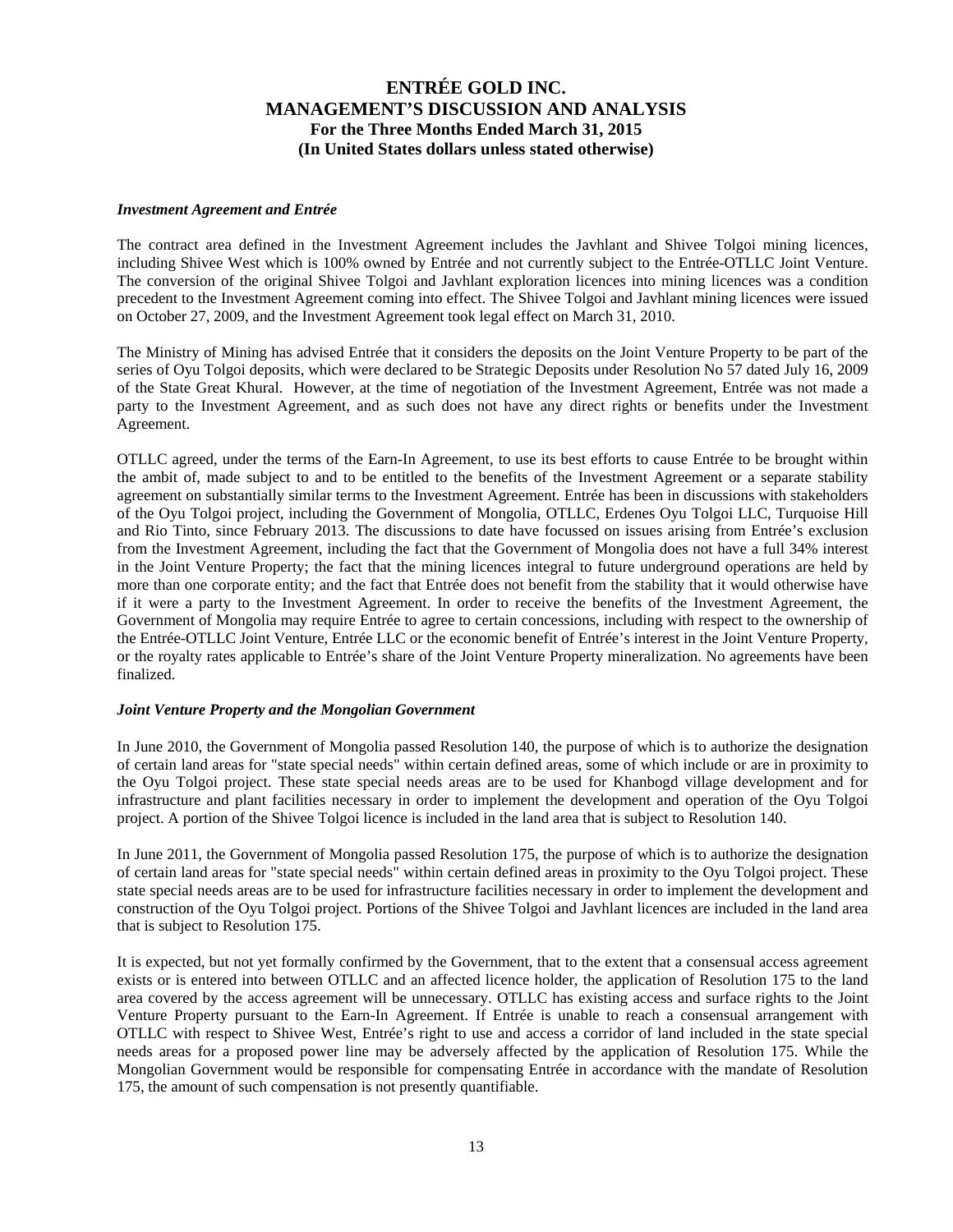The Investment Agreement contains provisions restricting the circumstances under which the Shivee Tolgoi and Javhlant licences may be expropriated. As a result, Entrée considers that the application of Resolution 140 and Resolution 175 to the Joint Venture Property will likely be considered unnecessary.

On February 27, 2013, Notice was delivered to Entrée by MRAM that by Order No. 43 dated February 22, 2013, the Ministry of Mining has cancelled the 2009 Order registering the Hugo Dummett (including the Hugo North Extension) and Heruga reserves. The Notice states that the 2009 Order breached Clause 48.4 of the Minerals Law of Mongolia and Clause 9 of the Charter of the Minerals Resource Council. The Notice further advises that any transfer, sale or lease of the Shivee Tolgoi and Javhlant mining licences is temporarily restricted. On September 4, 2013, the Minister of Mining issued Order No. 179, advising the Minerals Professional Council to re-submit its previous conclusions regarding the reserves to MRAM for review and registration. On September 6, 2013, the head of MRAM ordered that the Hugo Dummett (including the Hugo North Extension) and Heruga reserves be registered. Entrée was also subsequently advised that the temporary transfer restriction on the joint venture mining licences will be lifted.

### *Legislation*

On November 1, 2013, a new Investment Law came into effect in Mongolia. The new law is aimed at reviving foreign investment by easing restrictions on investors in key sectors such as mining and by providing greater certainty on the taxes they must pay. The new law replaces two previous laws, including the Law of Mongolia on the Regulation of Foreign Investment in Business Entities Operating in Sectors of Strategic Importance ("SEFIL"). The full impact of the new Investment Law is not yet known.

On January 16, 2014, the Mongolian Parliament adopted a new State Minerals Policy. The main focus of the policy is to establish a stable investment environment; improve the quality of mineral exploration, mining and processing; encourage the use of environmentally friendly and modern technology; and strengthen the competitiveness of the Mongolian mining sector on the international market. The State Minerals Policy is also intended to serve as the basis for amendments to the existing Minerals Law and other laws relating to the mining sector.

The State Minerals Policy contemplates the establishment of a "Policy Council" with representatives of the State, investors, professional associations and the public, to make recommendations and support the implementation of the State Minerals Policy. The State Minerals Policy sets out a broad timetable for implementation of its objectives, with legislative reform to be implemented in 2014 and 2015, implementation of the principles of the State Minerals Policy to take place between 2014 and 2025, and assessment of the implementation of the State Minerals Policy to occur between 2020 and 2025.

On July 1, 2014, the Mongolian Parliament passed the Law on the Amendments to the Minerals Law which amends the 2006 Minerals Law (the "2014 Amendments"). In addition, the Mongolian Parliament also passed a separate law which repeals the 2010 statute which imposed a moratorium on the granting of new exploration licences and the transfer of existing licences. The 2014 Amendments extend the maximum period for an exploration licence from 9 years to 12 years (although it ended the three year pre-mining period sometimes given to licence holders upon the expiration of their exploration rights), extend the requirement for holders of mining licences to ensure that 90% of their workforce is comprised of Mongolian nationals to the mining licence holder's subcontractors as well, make clearer the roles and responsibilities of government ministries and departments with respect to mineral matters, modify the definition of Strategic Deposit to reflect its impact on the national economy and not regional economy, and provide for some instances where a tender may not be required to obtain minerals licences where state funding has been used if related to compensation for declaring a special needs area, among other changes.

On February 18, 2015, the Mongolian Parliament adopted the Amendment Law to the Minerals Law of 2006 (the "2015 Amendment"), which purports to allow a licence holder to negotiate with the Government of Mongolia with respect to an exchange of the Government's 34% (50% in cases where exploration has been funded by the State budget) equity interest in a licence holder with a Strategic Deposit for an additional royalty payable to the Government. The amount of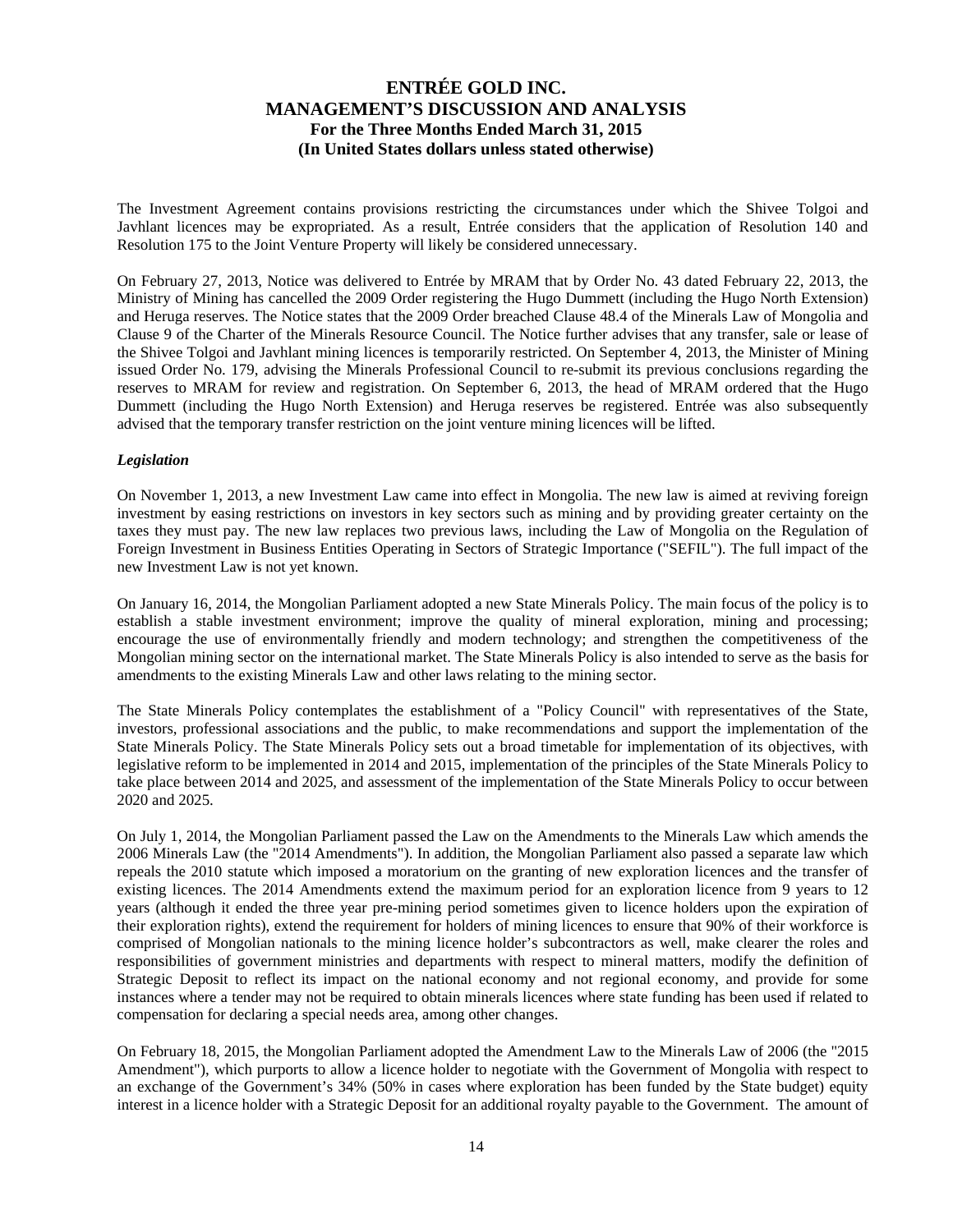the royalty payment would vary depending on the particulars of the Strategic Deposit but can't exceed five percent. The rate of this royalty payment shall be approved by the Government of Mongolia. The full impact of the 2015 Amendment is not yet known.

The Ministry of Finance and certain Members of Parliament have released draft laws and draft amendments to the tax legislation of Mongolia which include provisions related to the taxation of foreign legal entities operating in Mongolia and minerals companies in general. If certain provisions of these amendments were adopted by Parliament as currently drafted, they could adversely affect Entree's interests. It is not possible to determine when, if ever, these amendments would be adopted and in what form.

### *Mineral Resource and Reserve Estimates*

On April 2, 2013, the Company filed a technical report titled "Technical Report 2013 on the Lookout Hill Property" ("LHTR13"), dated March 28, 2013. Bernard Peters, B.Eng. (Mining), FAusIMM, a QP as defined in NI 43-101, was a Qualified Person in LHTR13 and was responsible for the overall report preparation and mineral reserves. For additional information regarding the assumptions, qualifications and procedures associated with the scientific and technical information regarding the Lookout Hill property, reference should be made to the full text of LHTR13, which is available for review on SEDAR located at www.sedar.com or on www.entreegold.com.

Hugo North Extension Indicated mineral resources were used to report Probable mineral reserves in LHTR13. The engineering has been carried out to a pre-feasibility level or better to estimate the underground mineral reserve. To ensure that Inferred mineral resources do not become included in the mineral reserve estimate, copper and gold grades of Inferred mineral resources within the block cave shell were set to zero and, as such, this material was assumed to be dilution. The block cave shell was defined by a \$15/t NSR. Entrée's Probable mineral reserve on the Hugo North Extension portion of the Hugo Dummett deposit is the economically mineable portion of the mineral resources.

Table 4 shows the underground mineral reserves for Lift 1 of the Hugo North Extension deposit as reported in LHTR13. Entrée has a 20% interest in mineralization extracted from the Hugo North Extension deposit.

| Table 4. LHTR13 Entrée-OTLLC Joint Venture Mineral Reserve, March 25, 2013 |      |            |         |       |            |                    |       |       |  |  |
|----------------------------------------------------------------------------|------|------------|---------|-------|------------|--------------------|-------|-------|--|--|
| Classification                                                             | Ore  | <b>NSR</b> | Cu      | Au    | Ag         | Cu                 | Au    | Ag    |  |  |
|                                                                            | (Mt) | (5/t)      | $(\% )$ | (g/t) | (g/t)      | (M <sub>lb</sub> ) | (koz) | (koz) |  |  |
| Proven                                                                     |      | -          | $\sim$  |       | <u>. .</u> |                    |       |       |  |  |
| Probable                                                                   | 31   | 95.21      | 1.73    | 0.62  | 3.74       | 1.090              | 521   | 3,229 |  |  |
| Total Entrée-OTLLC Joint Venture                                           | 31   | 95.21      | 1.73    | 0.62  | 3.74       | 1.090              | 521   | 3.229 |  |  |

**Notes:** 

- Entrée has a 20% interest in the reported mineral reserve.
- Metal prices used for calculating the Hugo North Extension underground NSR for mine planning are copper \$2.81/lb; gold \$970/oz; and silver \$15.50/oz based on long term metal price forecasts at the beginning of the mineral reserve work. The analysis indicates that the mineral reserve is still valid at these metal prices.
- The NSR has been calculated with assumptions for smelter refining and treatment charges, deductions and payment terms, concentrate transport, metallurgical recoveries and royalties.
- For the underground block cave, all material within the shell has been converted to mineral reserve. This includes Indicated mineral resources below the resource cut-off grade. It also includes Inferred mineral resources, which have been assigned a zero grade and treated as dilution.
- Only Indicated resources were used to report Probable reserves.
- Metal prices used for calculating the financial analysis are as follows: long term copper at \$2.87/lb; gold at \$1,350/oz; and silver at \$23.50/oz. Metal prices are assumed to fall from initial prices to the long term average over five years.
- The mineral reserves are not additive to the mineral resources.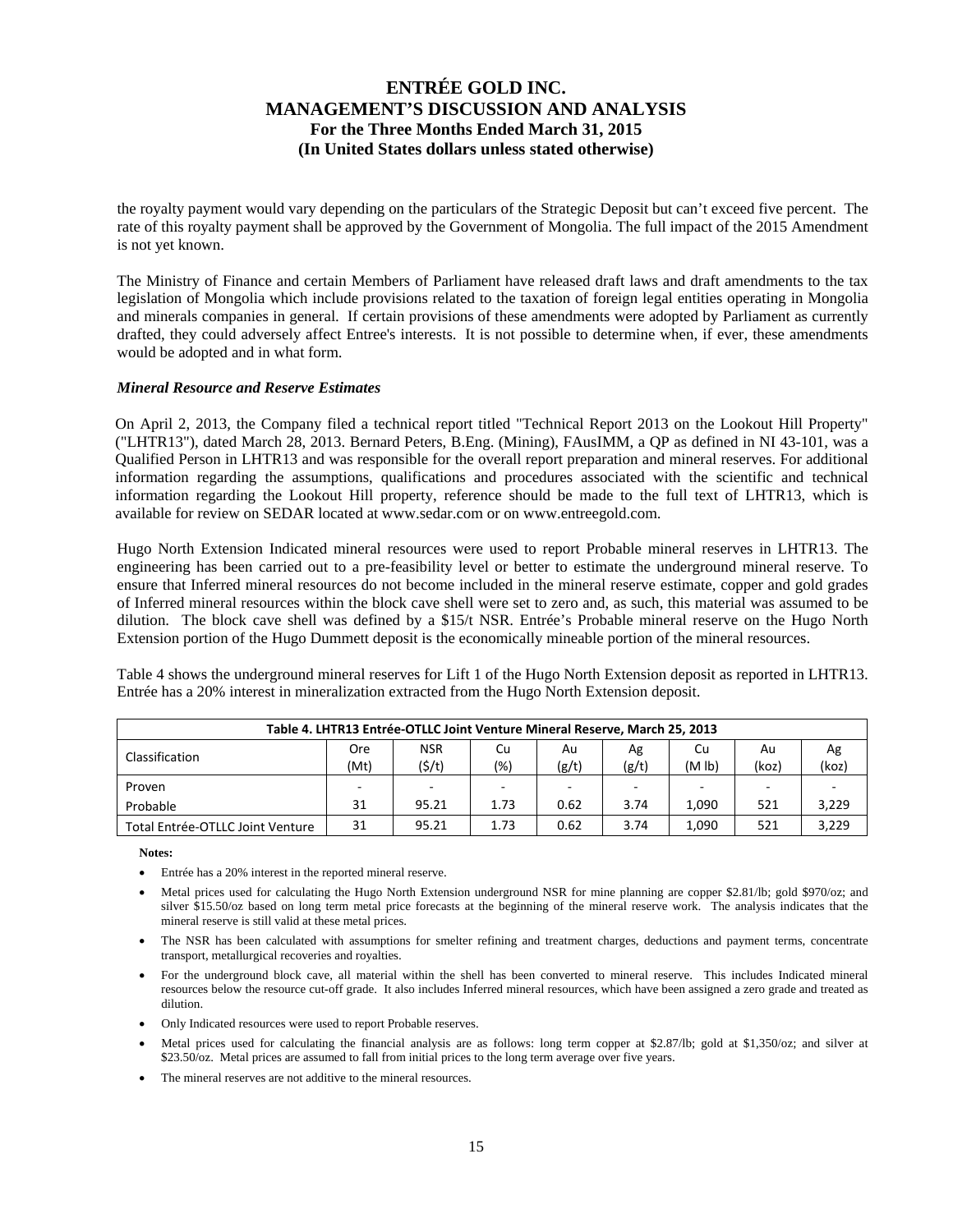In October 2014, Turquoise Hill filed its Oyu Tolgoi 2014 Technical Report ("2014 OTTR"). 2014 OTTR updates the reserve case for OTLLC's Southern Oyu Tolgoi ("SOT") open pit as well as Lift 1 of Hugo North, including the Hugo North Extension deposit. The 2014 OTTR is based on technical, production and cost information contained in OTFS14, which was finalized and presented to the board of directors of OTLLC in September 2014.

The Probable mineral reserve reported in 2014 OTTR for Lift 1 of the Entrée-OTLLC Joint Venture's Hugo North Extension deposit totals 35 Mt grading 1.59% copper and 0.55 g/t gold. The effective date of the reserve is September 20, 2014. The reserve was prepared for Turquoise Hill by Bernard Peters, B. Eng. (Mining), FAusIMM. Mr. Peters is also the QP who was responsible for the overall preparation of LHTR13. While the Company has reviewed the work and agrees with its results, it does not consider the changes to the Hugo North Extension deposit reserve and the mineral resources reported in 2014 OTTR to be material.

A comparison of the mineral reserve presented in the LHTR13 to the mineral reserve presented in 2014 OTTR is summarized in Table 5 below. While there were changes in costs and revenue assumptions in 2014 OTTR, the similarity of the underlying resource block model has produced a revised mineral reserve that is similar to that of LHTR13.

Mineral reserves are classified in accordance with the CIM Definition Standards for Mineral Resources and Mineral Reserves and prepared in accordance with NI 43-101.

| Table 5. Entrée-OTLLC Joint Venture Mineral Reserve Comparison |            |         |          |         |          |                        |          |  |  |  |
|----------------------------------------------------------------|------------|---------|----------|---------|----------|------------------------|----------|--|--|--|
| <b>Probable (Hugo North</b>                                    | <b>Ore</b> | Cu      | Au       | Ag      |          | <b>Recovered Metal</b> |          |  |  |  |
| Extension - EJV)                                               | (Mt)       | (%)     | (g/t)    | (g/t)   | Cu (MIb) | Au (koz)               | Ag (koz) |  |  |  |
| 2014 OTTR                                                      | 35         | 1.59    | 0.55     | 3.72    | 1,121    | 519                    | 3,591    |  |  |  |
| LHTR13                                                         | 31         | 1.73    | 0.62     | 3.74    | 1,090    | 521                    | 3,229    |  |  |  |
| <b>Difference</b>                                              | 4          | $-0.14$ | $-0.07$  | $-0.02$ | 31       | $-2$                   | 361      |  |  |  |
| % Difference                                                   | 11.7%      | $-8.1%$ | $-11.3%$ | $-0.6%$ | 2.8%     | $-0.4%$                | 11.2%    |  |  |  |

**Notes:** 

- LHTR13 mineral reserve estimate has the effective date March 25, 2013.
- 2014 OTTR mineral reserve estimate has the effective date September 20, 2014.
- Entrée has a 20% interest in the Hugo North Extension Lift 1 mineral reserve.
- In 2014 OTTR, metal prices used for calculating the Hugo North Extension underground NSR for mine planning are as follows: copper at \$3.01/lb; gold at \$1,250/oz; and silver at \$20.37/oz, all based on long-term metal price forecasts at the beginning of the mineral reserves work. The analysis indicates that the mineral reserves are still valid at these metal prices.
- The NSR has been calculated with assumptions for smelter refining and treatment charges, deductions and payment terms, concentrate transport, metallurgical recoveries and royalties.
- For the underground block cave, all mineral resources within the shell have been converted to mineral reserves. In both cases, this includes mineral resources below the resource cut-off grade. In both cases it also includes Inferred mineral resources, which have been assigned zero grades and treated as dilution.
- In 2014 OTTR, Measured and Indicated mineral resources were used to report Probable mineral reserves for Hugo North Extension. No Measured mineral resource was included in the resource estimate in LHTR13.
- In 2014 OTTR, metal prices used for calculating the financial analysis are as follows: long term copper at \$3.08/lb; gold at \$1,304/oz; and silver at \$21.46/oz. Metal prices are assumed to fall from initial prices to the long-term average over five years.
- The mineral reserves reported above are not additive to the mineral resources.

The reserve case discussed in LHTR13 and updated in 2014 OTTR, using Proven and Probable mineral reserves, sets out the likely path of initial mine development and includes nine open pit stages at SOT and the initial underground block cave (Lift 1) at Hugo North (including the Entrée-OTLLC Joint Venture's Hugo North Extension). The reserve case assumes the processing of 1.5 billion tonnes of ore over a 41 year period at 100 ktpd from the Hugo North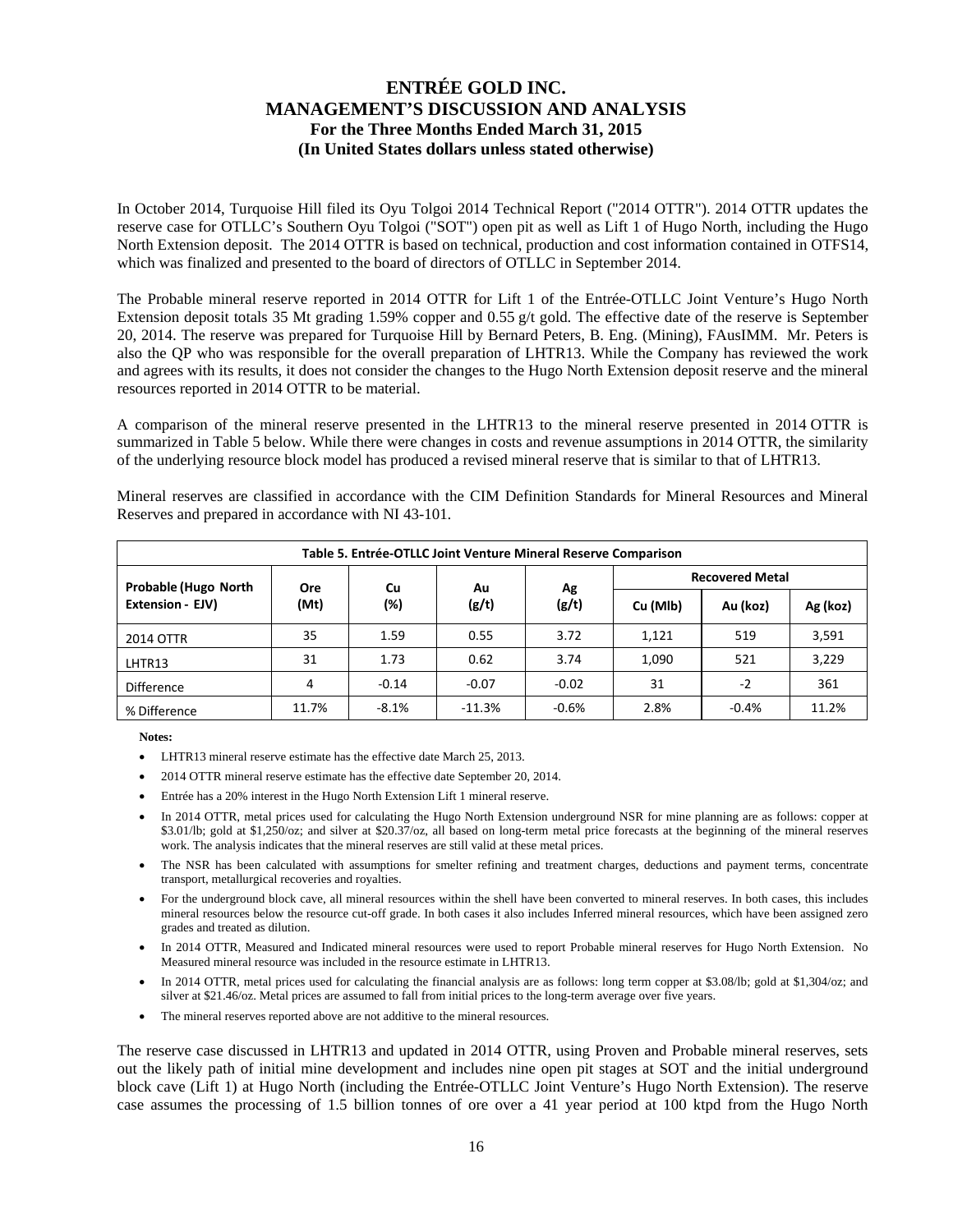(including Hugo North Extension) and SOT deposits (Table 6). Plans for the further development of Lift 1 are at the feasibility stage.

In August 2013, Turquoise Hill reported that development of the underground mine was suspended to allow matters between OTLLC, Turquoise Hill, Rio Tinto and the Government of Mongolia to be resolved. This delay has in turn postponed the timing of decisions relating to any expansions of the underground operations. The 2014 OTTR production estimates assumed early works recommenced in the third quarter of 2014. This has yet to occur. There can be no assurance that outstanding matters will be resolved in a satisfactory manner or that Oyu Tolgoi project financing will be available on the currently proposed terms, or at all, or within a reasonable time frame to permit development of the underground mine, including the Hugo North Extension deposit and the Heruga deposit, within current cost estimates, on schedule or at all.

| Table 6. Entrée-OTLLC Joint Venture Summary Production and Financial Results |                   |                                                         |                        |  |  |  |  |  |  |  |
|------------------------------------------------------------------------------|-------------------|---------------------------------------------------------|------------------------|--|--|--|--|--|--|--|
| <b>Description</b>                                                           | <b>Units</b>      | <b>LHTR13 Reserve Case</b>                              | 2014 OTTR Reserve Case |  |  |  |  |  |  |  |
|                                                                              |                   | Total Mineral Reserve Inventory (entire Lift 1 and SOT) |                        |  |  |  |  |  |  |  |
| Production Rate (average)                                                    | Mtpa              | 36.5                                                    | 36.5                   |  |  |  |  |  |  |  |
| Total Processed - OTLLC & Joint Venture                                      | billion t         | 1.5                                                     | 1.5                    |  |  |  |  |  |  |  |
| <b>Metal Prices</b>                                                          |                   |                                                         |                        |  |  |  |  |  |  |  |
| Copper                                                                       | \$/lb             | 2.87                                                    | 3.08                   |  |  |  |  |  |  |  |
| Gold                                                                         | $\frac{2}{3}$ /0z | 1,350                                                   | 1,304                  |  |  |  |  |  |  |  |
| Silver                                                                       | $\frac{1}{2}$ /0Z | 23.50                                                   | 21.46                  |  |  |  |  |  |  |  |
|                                                                              |                   | Entrée-OTLLC Joint Venture Property Results             |                        |  |  |  |  |  |  |  |
| Processed                                                                    | Mt                | 31                                                      | 35                     |  |  |  |  |  |  |  |
| <b>NSR</b>                                                                   | US\$/t            | 95.21                                                   | 99.69                  |  |  |  |  |  |  |  |
| Cu Grade                                                                     | %                 | 1.73                                                    | 1.59                   |  |  |  |  |  |  |  |
| Au Grade                                                                     | g/t               | 0.62                                                    | 0.55                   |  |  |  |  |  |  |  |
| Ag Grade                                                                     | g/t               | 3.74                                                    | 3.72                   |  |  |  |  |  |  |  |
| Copper Recovered                                                             | billion lb        | 1.1                                                     | 1.1                    |  |  |  |  |  |  |  |
| Gold Recovered                                                               | Moz               | 0.5                                                     | 0.5                    |  |  |  |  |  |  |  |
| Silver Recovered                                                             | Moz               | 3.2                                                     | 3.6                    |  |  |  |  |  |  |  |
| NPV8% After Tax (long-term prices) (Entrée's 20%<br>interest only)           | US\$M             | 110                                                     | 102                    |  |  |  |  |  |  |  |

**Notes:** 

- Entrée has a 20% interest in Entrée-OTLLC Joint Venture Property mineralization. Unless otherwise noted above, results are for the entire Entrée-OTLLC Joint Venture.
- LHTR13 metal prices used for calculating the financial analysis are as follows: long-term copper at \$2.87/lb; gold at \$1,350/oz; and silver at \$23.50/oz. 2014 OTTR metal prices used for calculating the financial analysis are as follows: long-term copper at \$3.08/lb; gold at \$1,304/oz; and silver at \$21.46/oz. The analysis has been calculated with assumptions for smelter refining and treatment charges, deductions and payment terms, concentrate transport, metallurgical recoveries and royalties.
- In LHTR13, for mine planning the metal prices used to calculate block model NSR were copper at \$2.81/lb; gold at \$970/oz; and silver at \$15.50/oz. The NSR shown above for 2014 OTTR was calculated by Entrée from the OTFS14 financial model, using the following metal prices: copper at \$3.01/lb; gold at \$1,250/oz; and silver at \$20.37/oz.
- Underground (including some mining costs) costs used to determine cut-off grades are based on \$15.34/t in LHTR13 and \$15.00/t in 2014 OTTR.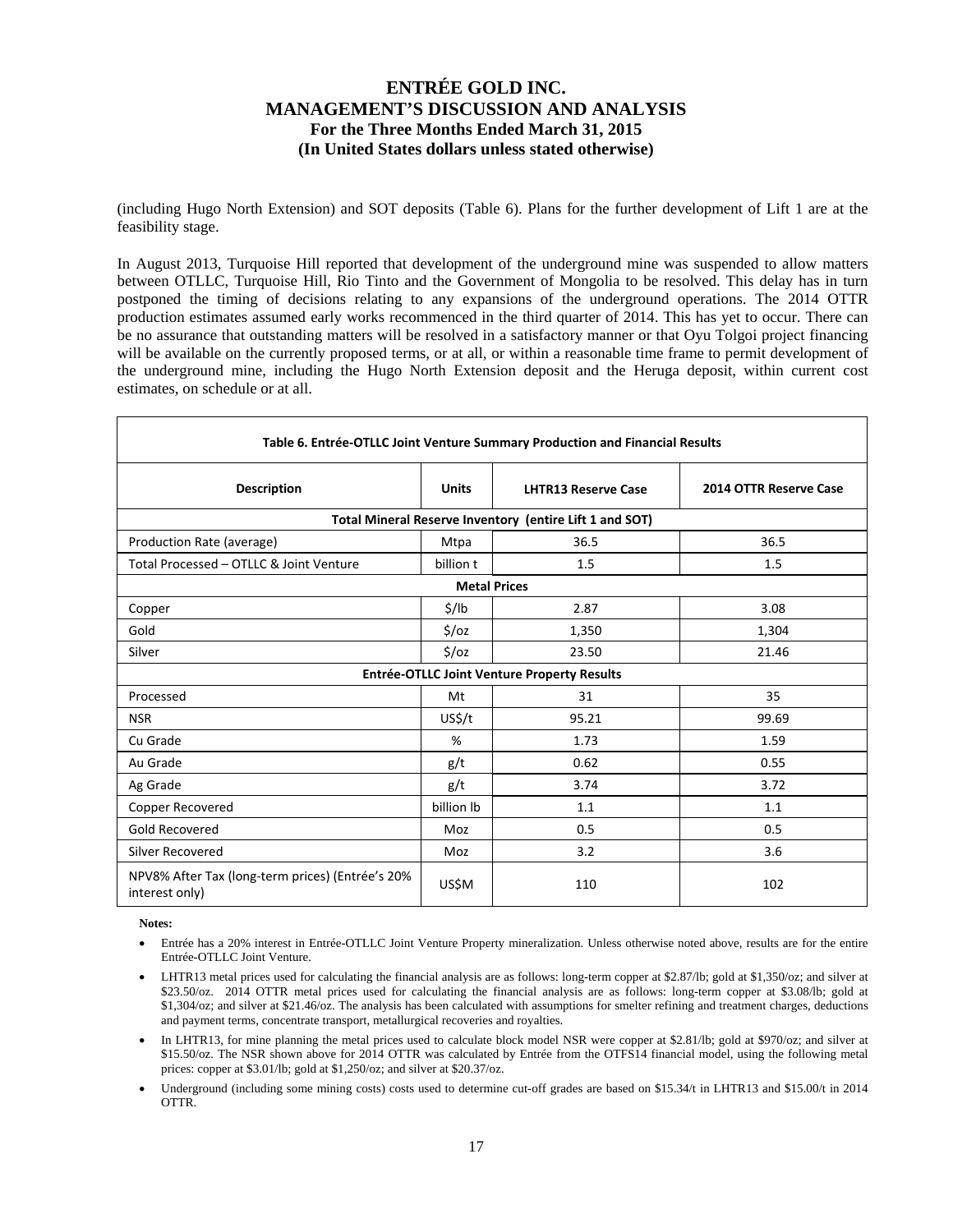- For the underground block cave, all mineral resources within the shell have been converted to mineral reserves. This includes Indicated mineral resources below the resource cut-off grade. It also includes Inferred mineral resources, which have been assigned a zero grade and treated as dilution.
- In 2014 OTTR, for Hugo North Extension, Measured and Indicated mineral resources were used to report Probable mineral reserves. In LHTR13, no Measured mineral resources were reported.
- The mineral reserves reported above are not additive to the mineral resources.
- The LHTR13 economic analysis has been calculated from the start of 2012. In 2014 OTTR, economic analysis has been calculated from the start of 2015 and excludes 2014. Costs shown are real costs not nominal costs. Expansion capital includes only direct project costs and does not include non-cash shareholder interest, management fees, tax pre- payments, forex adjustments, or exploration phase expenditure.
- Entrée's after tax NPV8% shown above for 2014 OTTR was calculated by Entrée using the OTFS14 financial model.

The Hugo North Extension NSR (Table 6 above) is the highest NSR for all the deposits at Oyu Tolgoi. The NSR calculation reflects the net value received for the ore by the mine (after all costs and charges). An NSR has been calculated on a US Dollar per tonne basis for each of the mineral reserve areas in the Oyu Tolgoi project.

Using the OTFS14 financial model, the Company calculated that the impact on Entrée's after tax NPV8% from the 2014 OTTR would be an approximate decrease of \$8 million from \$110 million reported in LHTR13 to \$102 million. This is mainly due to a development delay on the Hugo North (including Hugo North Extension) block cave and a subsequent two year delay on the Hugo North Extension ore. The NPV8% case is also impacted by more cautious cave performance assumptions, which led to a reduction in recovered metal and a slowing of cave ramp-up

The Hugo North (including Hugo North Extension) block cave is scheduled to commence in 2019 with Lift 1 Entrée-OTLLC Joint Venture development scheduled to start in 2020 (previously 2019). Entrée-OTLLC Joint Venture cave production is scheduled to commence in 2025 (previously 2023). Peak production from Hugo North Extension would be reached in 2030 with an estimated production of 8.3 Mt at 1.82% copper and 0.69 g/t gold. Production from Lift 1 at Hugo North Extension is estimated to last until approximately 2033. Underground development at Oyu Tolgoi is currently halted and the timing of development and production is subject to change.

Capital costs (excluding sustaining) for development of the entire Hugo North (including Hugo North Extension) underground block cave are estimated at \$4.9 billion – approximately \$255 million of which will be the responsibility of Entrée. Under the terms of the Entrée-OTLLC Joint Venture, Entrée elected to have OTLLC debt finance Entrée's share of costs with interest accruing at OTLLC's actual cost of capital or prime plus 2%, whichever is less, at the date of the advance. Debt repayment may be made in whole or in part from (and only from) 90% of monthly available cash flow arising from sale of Entrée's share of products.

A significant portion of the mineralization on the Joint Venture Property has not been included in the mining plan and remains in the mineral resource category, including Hugo North Extension – Lift 2 and the Heruga deposit.

The following Table 7 summarizes the mineral resources for the Hugo North Extension deposit and the Heruga deposit as reported in LHTR13. The resource estimate for the Hugo North Extension deposit is effective as of February 20, 2007 and is based on drilling completed to November 1, 2006. The Heruga mineral resource estimate is effective as of March 30, 2010 and is based on drilling completed to June 21, 2009.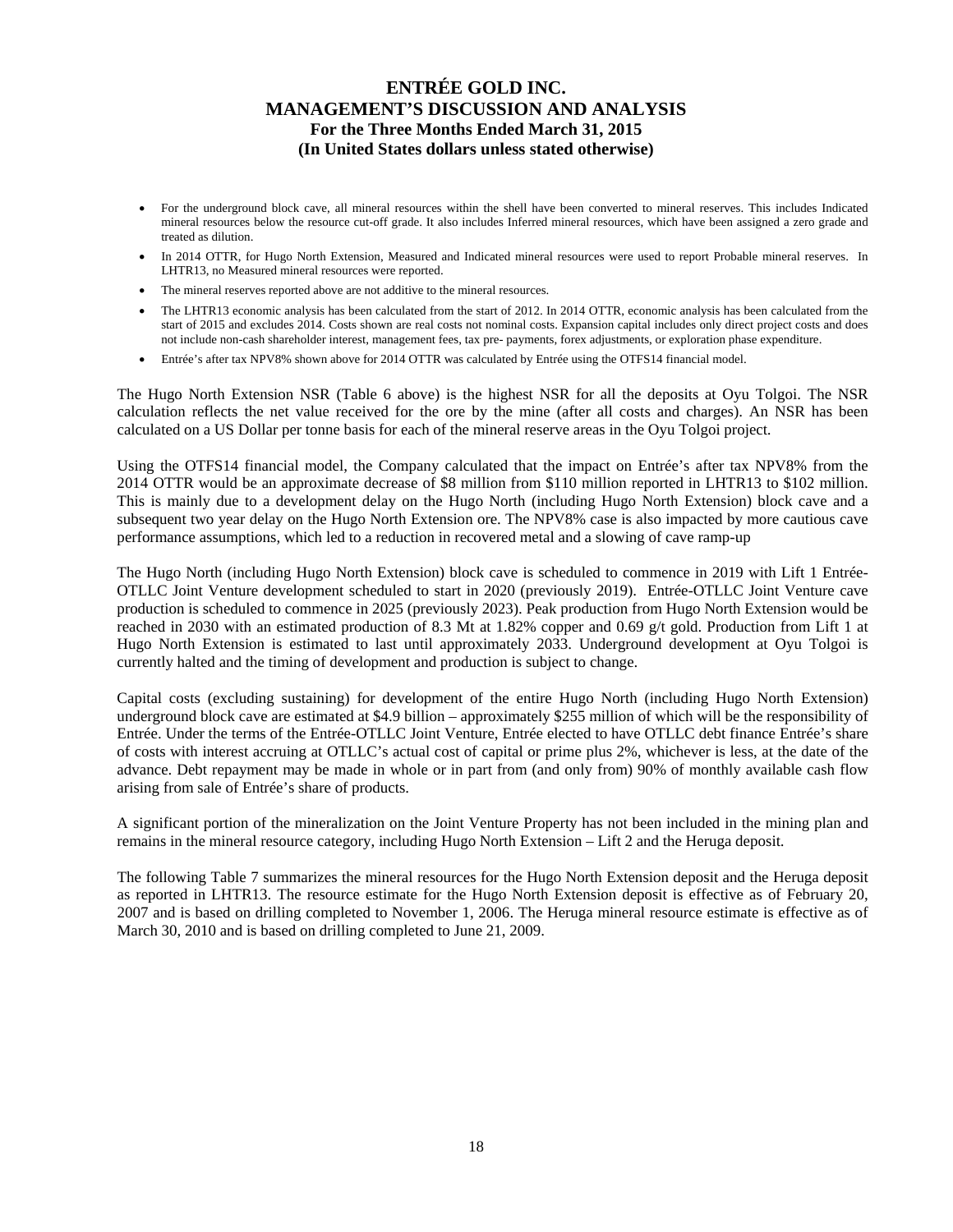|                                                          | Table 7. Entrée-OTLLC Joint Venture Mineral Resources |                                      |                        |                        |  |                     |  |               |  |  |  |
|----------------------------------------------------------|-------------------------------------------------------|--------------------------------------|------------------------|------------------------|--|---------------------|--|---------------|--|--|--|
|                                                          |                                                       |                                      | (0.37% CuEq cut-off)   |                        |  |                     |  |               |  |  |  |
| <b>Deposit</b>                                           | <b>Tonnage</b><br>(Mt)                                | Copper<br>(%)                        | Gold<br>(g/t)          | <b>Silver</b><br>(g/t) |  | Molybdenum<br>(ppm) |  | CuEq<br>(%)   |  |  |  |
| <b>Hugo North Extension Deposit</b>                      |                                                       |                                      |                        |                        |  |                     |  |               |  |  |  |
| <b>Indicated Shivee Tolgoi</b><br>(Hugo North Extension) | 132                                                   | 1.65                                 | 0.55                   | 4.09                   |  | 35.7                |  | 2.00          |  |  |  |
| <b>Inferred Shivee Tolgoi</b><br>(Hugo North Extension)  | 134                                                   | 0.93<br>0.25<br>2.44<br>23.6<br>1.09 |                        |                        |  |                     |  |               |  |  |  |
| <b>Heruga Deposit</b>                                    |                                                       |                                      |                        |                        |  |                     |  |               |  |  |  |
| <b>Inferred Jayhlant</b><br>(Heruga)                     | 1,824                                                 | 0.38                                 | 0.36                   | 1.35                   |  | 110                 |  | 0.67          |  |  |  |
|                                                          |                                                       |                                      |                        |                        |  |                     |  |               |  |  |  |
|                                                          |                                                       |                                      | <b>Contained Metal</b> |                        |  |                     |  |               |  |  |  |
| <b>Deposit</b>                                           | Copper<br>(MIb)                                       | Gold<br>(Moz)                        | Silver<br>(Moz)        |                        |  | Molybdenum<br>(MIb) |  | CuEq<br>(MIb) |  |  |  |
| <b>Hugo North Extension Deposit</b>                      |                                                       |                                      |                        |                        |  |                     |  |               |  |  |  |
| <b>Indicated Shivee Tolgoi</b><br>(Hugo North Extension) | 4,800                                                 | 2.32                                 | 17.4                   |                        |  | 10.4                |  | 5,810         |  |  |  |
| <b>Inferred Shivee Tolgoi</b><br>(Hugo North Extension)  | 2,760                                                 | 1.08                                 |                        | 10.5                   |  | 7.0                 |  | 3,230         |  |  |  |
| <b>Heruga Deposit</b>                                    |                                                       |                                      |                        |                        |  |                     |  |               |  |  |  |
| <b>Inferred Javhlant</b><br>(Heruga)                     | 15,190                                                | 21.2                                 | 79.4                   |                        |  | 444                 |  | 26,850        |  |  |  |

**Notes:** 

Entrée has a 20% interest in mineralization extracted from the Hugo North Extension and Heruga deposits.

- CuEq has been calculated using assumed metal prices of \$1.35/lb for copper, \$650/oz for gold and \$10.00/lb for molybdenum. The equivalence formula was calculated assuming that gold and molybdenum recovery was 91% and 72% of copper recovery respectively. CuEq was calculated using the formula:  $CuEq\% = Cu\% + ((Au g/t*18.98)+(Mo g/t*.01586))/29.76$ . Silver is not included in the CuEq calculation.
- The contained copper, gold, silver and molybdenum in the tables have not been adjusted for metallurgical recovery.
- The 0.37% CuEq cut-off is highlighted as the base case resource for underground bulk mining.
- Mineral resources that are not mineral reserves do not have demonstrated economic viability.

Entrée has reviewed the resource estimate presented in 2014 OTTR, and while the Company agrees with its conclusions, it does not consider the changes to the resource estimate for the Joint Venture Property reported in 2014 OTTR to be material.

The base case cut-off grade of 0.37% copper equivalent ("CuEq") remains the same as in the LHTR13. The resource model has been updated for the Hugo North Extension deposit but remains the same as reported previously for Heruga. The formula used to calculate copper equivalency has been updated in 2014 for each deposit.

Comparisons of the LHTR13 and 2014 OTTR mineral resources for the Hugo North Extension and Heruga deposits are shown in Table 8 and Table 9, respectively, below.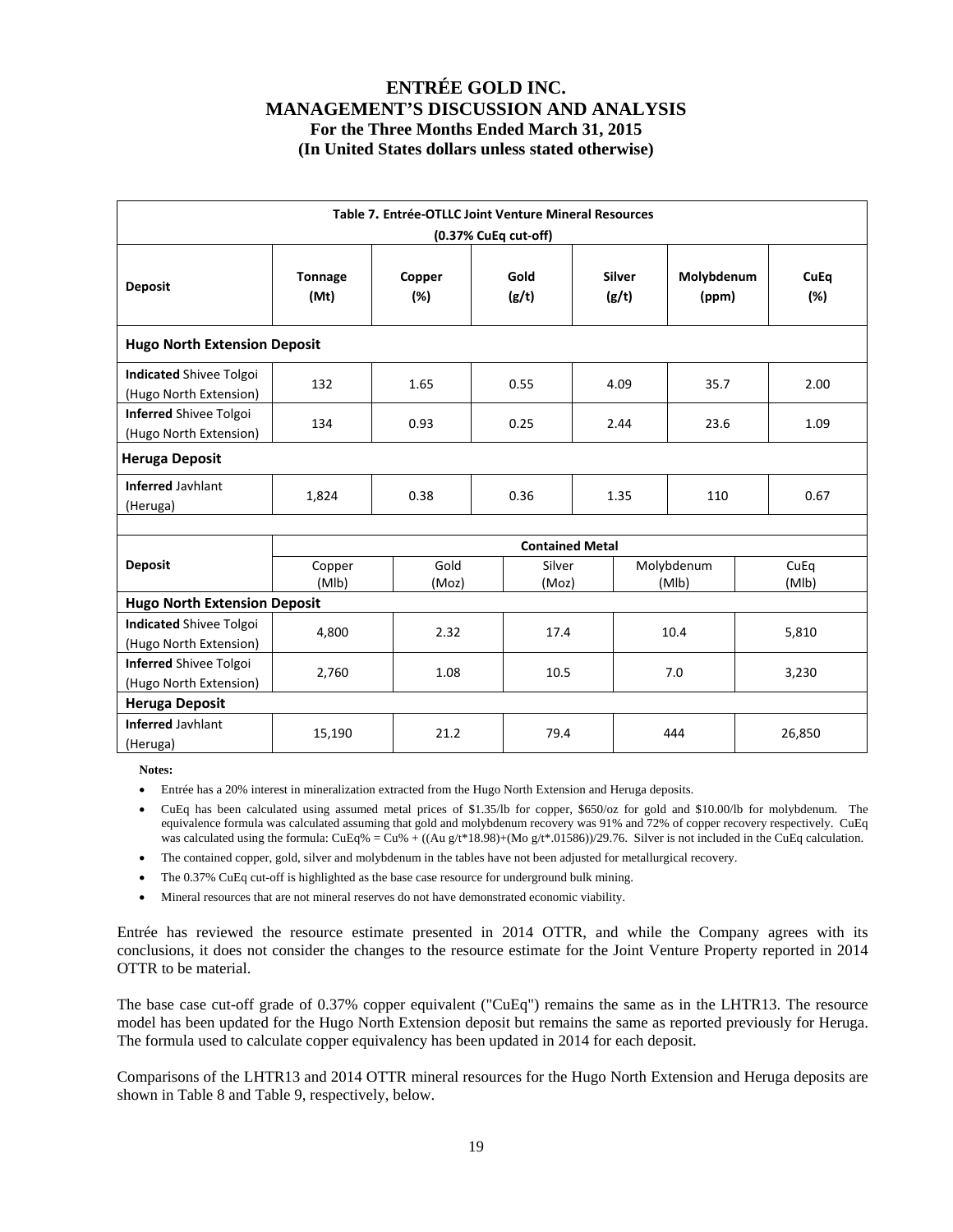The Hugo North Extension Indicated and Measured mineral resource estimate in 2014 OTTR is very similar to the LHTR13 Indicated mineral resource estimate, with a 2% reduction in tonnage and CuEq metal in 2014 OTTR. In contrast, the 2014 OTTR Hugo North Extension Inferred mineral resource has increased in estimated tonnage by 34% (45 Mt) from the LHTR13 estimate, with a 6% increase in copper grade and a 36% increase in gold grade, resulting in a 46% increase in CuEq metal in 2014 OTTR. The 2014 OTTR CuEq formula for Hugo North Extension accounts for a negligible drop in the overall (Measured, Indicated, and Inferred) resource tonnage  $(<0.1\%)$  and CuEq metal  $(0.25\%)$ relative to the LHTR13 mineral resource estimate.

The Heruga resource model has not changed; however, in 2014 OTTR, grades and tonnage have been revised as a result of changes to the CuEq calculation and resultant changes to blocks selected above the CuEq cut-off grade. Revisions to the 2014 OTTR CuEq formula have had a more pronounced effect on the Heruga mineral resource estimate, with a 7% (124 Mt) drop in tonnage, a 4% drop in copper, gold, silver, and molybdenum contained metals, and a 10% drop in CuEq metal relative to LHTR13.

|                       |                |                                |      |             |             |             | Table 8. Hugo North Extension Mineral Resources Comparison (0.37% CuEq cut-off) |                      |        |     |       |
|-----------------------|----------------|--------------------------------|------|-------------|-------------|-------------|---------------------------------------------------------------------------------|----------------------|--------|-----|-------|
|                       | <b>Tonnage</b> | Cu                             | Au   | Ag          | Mo          | <b>CuEq</b> | <b>Contained Metal</b>                                                          |                      |        |     |       |
| <b>Classification</b> | (Mt)           | (%)<br>(g/t)<br>(g/t)<br>(ppm) | (%)  | Cu<br>(MIb) | Au<br>(koz) | Ag<br>(koz) | Mo<br>(Mlb)                                                                     | <b>CuEq</b><br>(MIb) |        |     |       |
| <b>2014 OTTR</b>      |                |                                |      |             |             |             |                                                                                 |                      |        |     |       |
| Measured              | 1.2            | 1.38                           | 0.12 | 2.77        | 38.4        | 1.47        | 36                                                                              | 4                    | 105    | 0.1 | 38    |
| Indicated             | 128            | 1.65                           | 0.55 | 4.12        | 33.6        | 1.99        | 4,663                                                                           | 2,271                | 16,988 | 9.5 | 5,633 |
| Measured + Indicated  | 129            | 1.65                           | 0.55 | 4.11        | 33.7        | 1.99        | 4,698                                                                           | 2,276                | 17,091 | 9.6 | 5,670 |
| Inferred              | 179            | 0.99                           | 0.34 | 2.68        | 25.4        | 1.20        | 3,887                                                                           | 1,963                | 15,418 | 10  | 4,730 |
|                       |                |                                |      |             | LHTR13      |             |                                                                                 |                      |        |     |       |
| Measured              | -              | -                              |      | -           |             |             |                                                                                 |                      |        | -   |       |
| Indicated             | 132            | 1.65                           | 0.55 | 4.09        | 35.7        | 2.00        | 4,800                                                                           | 2,320                | 17,400 | 10  | 5,810 |
| Measured + Indicated  | 132            | 1.65                           | 0.55 | 4.09        | 35.7        | 2.00        | 4,800                                                                           | 2,320                | 17,400 | 10  | 5,810 |
| Inferred              | 134            | 0.93                           | 0.25 | 2.44        | 23.6        | 1.09        | 2,760                                                                           | 1,080                | 10,500 | 7.0 | 3,230 |

**Notes:** 

- Entrée has a 20% interest in mineralization extracted from the Hugo North Extension deposit.
- LHTR13:
	- o CuEq has been calculated using assumed metal prices of \$1.35/lb for copper, \$650/oz for gold and \$10.00/lb for molybdenum. The equivalence formula was calculated assuming that gold and molybdenum recovery was 91% and 72% of copper recovery respectively. CuEq was calculated using the formula:  $CuEq\% = Cu\% + ((Au g/t*18.98)+(Mo g/t*.01586))/29.76$ . Silver is not included in the CuEq calculation.
	- o The 0.37% CuEq cut-off is highlighted as the base case resource for underground bulk mining.
- 2014 OTTR:
	- o Effective date for the mineral resources for Hugo North Extension is 28 March 2014.
	- o The 0.37% CuEq cut-off is equivalent to the underground mineral reserve cut-off determined by OTLLC.
	- o CuEq has been calculated using assumed metal prices (\$3.01/lb for copper, \$1,250/oz for gold and \$20.37/oz for silver).
		- HNE CuEq% = Cu% + ((Au (g/t) x 1,250 x 0.0321507 x 0.913) + (Ag (g/t) x 20.37 x 0.0321507 x 0.942)) / (3.01 x 22.0462)
- The contained copper, gold, silver and molybdenum in the table have not been adjusted for metallurgical recovery.
- Totals may not match due to rounding.
- Mineral resources that are not mineral reserves do not have demonstrated economic viability.
- The mineral reserves are not additive to the mineral resources.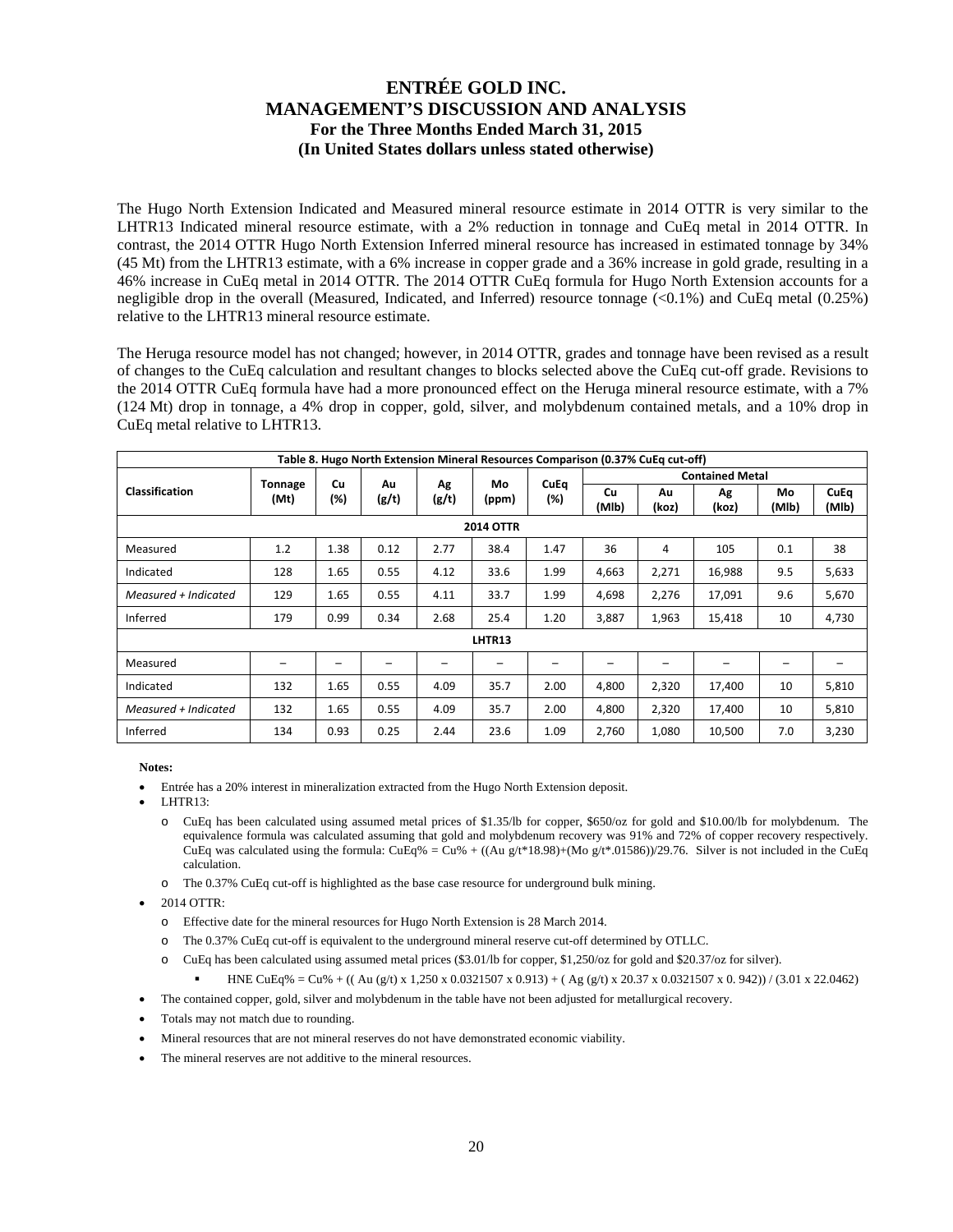| Table 9. Heruga Mineral Resource Comparison (0.37% CuEq cut-off) |                  |      |       |             |       |                    |             |             |                        |             |                      |
|------------------------------------------------------------------|------------------|------|-------|-------------|-------|--------------------|-------------|-------------|------------------------|-------------|----------------------|
| Mo<br>Cu<br>Au                                                   |                  |      |       |             |       |                    |             |             | <b>Contained Metal</b> |             |                      |
| <b>Classification</b>                                            | Tonnage<br>(Mt)  | (%)  | (g/t) | Αg<br>(g/t) | (ppm) | <b>CuEq</b><br>(%) | Cu<br>(MIb) | Λu<br>(koz) | Ag<br>(koz)            | Mo<br>(MIb) | <b>CuEq</b><br>(MIb) |
|                                                                  | <b>2014 OTTR</b> |      |       |             |       |                    |             |             |                        |             |                      |
| Inferred                                                         | 1,700            | 0.39 | 0.37  | 1.39        | 113.2 | 0.64               | 14,610      | 20,428      | 75,955                 | 424         | 24,061               |
| LHTR13                                                           |                  |      |       |             |       |                    |             |             |                        |             |                      |
| Inferred                                                         | 1,824            | 0.38 | 0.36  | 1.35        | 110.4 | 0.67               | 15,190      | 21,200      | 79,400                 | 444         | 26,850               |

**Notes:** 

- Entrée has a 20% interest in mineralization extracted from the Heruga deposit.
- LHTR13:
	- o CuEq has been calculated using assumed metal prices of \$1.35/lb for copper, \$650/oz for gold and \$10.00/lb for molybdenum. The equivalence formula was calculated assuming that gold and molybdenum recovery was 91% and 72% of copper recovery respectively. CuEq was calculated using the formula: CuEq% = Cu% + ((Au g/t\*18.98)+(Mo g/t\*.01586))/29.76. Silver is not included in the CuEq calculation.
	- o The 0.37% CuEq cut-off is highlighted as the base case resource for underground bulk mining.

2014 OTTR:

- o Effective date for the mineral resource for Heruga is 30 March 2010.
- o The 0.37% CuEq cut-off is equivalent to the underground mineral reserve cut-off determined by OTLLC.
- o CuEq has been calculated using assumed metal prices (\$3.01/lb for copper, \$1,250/oz for gold, \$20.37/oz for silver, and \$11.90/lb for molybdenum).
	- $\bullet$  Heruga CuEq% = Cu% + ((Au (g/t) x 1,250 x 0.0321507 x 0.911) + (Ag (g/t) x 20.37 x 0.0321507 x 0.949) + (Mo (ppm) x 11.9 x 0.0022046 x 0.736)) / (3.01 x 22.0462)
- The contained copper, gold, silver, and molybdenum in the table have not been adjusted for metallurgical recovery.
- Totals may not match due to rounding.
- Mineral resources that are not mineral reserves do not have demonstrated economic viability.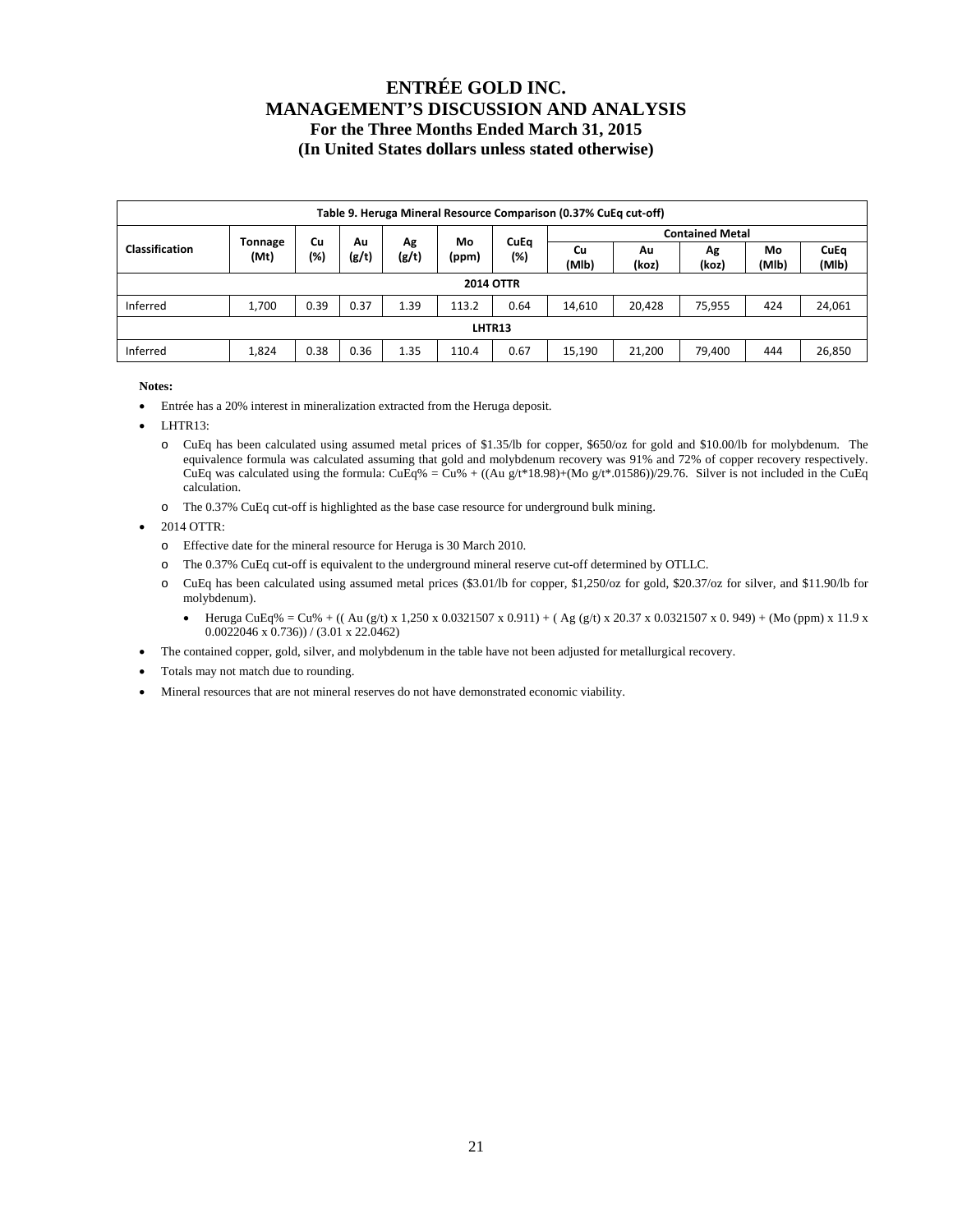|                                                                                                               | <b>Three Months</b>                       | <b>Three Months</b>                       | <b>Three Months</b>                       | <b>Three Months</b>                       |
|---------------------------------------------------------------------------------------------------------------|-------------------------------------------|-------------------------------------------|-------------------------------------------|-------------------------------------------|
|                                                                                                               | <b>Ended</b>                              | <b>Ended</b>                              | <b>Ended</b>                              | <b>Ended</b>                              |
|                                                                                                               | March 31,                                 | December 31,                              | September 30,                             | <b>June 30,</b>                           |
|                                                                                                               | 2015                                      | 2014                                      | 2014                                      | 2014                                      |
| <b>Total Revenues</b>                                                                                         | \$                                        | \$                                        | \$                                        | \$                                        |
| Net Loss                                                                                                      | (560, 678)                                | (3,063,814)                               | (1,399,598)                               | (2,925,791)                               |
| Net loss per share, basic and diluted                                                                         | (0.00)                                    | (0.02)                                    | (0.01)                                    | (0.02)                                    |
| Working capital                                                                                               | 29,409,210                                | 32,603,711                                | 38,206,137                                | 41,706,121                                |
| <b>Total assets</b>                                                                                           | 71,698,495                                | 79,690,498                                | 86,599,411                                | 92,088,906                                |
| Total long term liabilities                                                                                   | 40,683,596                                | 44,269,904                                | 47,553,279                                | 50,495,938                                |
|                                                                                                               | <b>Three Months</b>                       | <b>Three Months</b>                       | <b>Three Months</b>                       | <b>Three Months</b>                       |
|                                                                                                               | <b>Ended</b>                              | <b>Ended</b>                              | <b>Ended</b>                              | <b>Ended</b>                              |
|                                                                                                               | March 31,                                 | December 31,                              | September 30,                             | <b>June 30,</b>                           |
|                                                                                                               | 2014                                      | 2013                                      | 2013                                      | 2013                                      |
| <b>Total Revenues</b><br>Net Loss<br>Net loss per share, basic and diluted<br>Working capital<br>Total assets | \$<br>(1,279,985)<br>(0.01)<br>43,278,927 | \$<br>(1,123,962)<br>(0.01)<br>46,394,496 | \$<br>(2,930,602)<br>(0.02)<br>49,394,845 | \$<br>(2,275,617)<br>(0.02)<br>51,637,492 |

# **SELECTED QUARTERLY FINANCIAL INFORMATION**

(1) Working Capital is defined as Current Assets less Current Liabilities.

For the three months ended March 31, 2015, net loss was \$560,678 compared to \$1,279,985 in the three months ended March 31, 2014. During the three months ended March 31, 2015, Entrée incurred lower operating expenditures primarily due to a combination of lower general and administration expense, lower consultancy and advisory fees and higher foreign exchange gains. As at March 31, 2015, working capital was \$29,409,210 compared to \$43,278,927 as at March 31, 2014. The decrease in working capital is primarily the result of cash used in operations during the period. As at March 31, 2015, total assets were \$71,698,495 compared to \$92,784,050 as at March 31, 2014. The decrease in total assets over the prior year is primarily the net effect of a decrease in working capital described above. As at March 31, 2015, total long term liabilities were \$40,683,596 compared to \$48,818,885 as at March 31, 2014. The decrease in long term liabilities over the prior year is largely due to a decrease in deferred income tax liabilities and decreased deferred revenue resulting from unrealized foreign currency translation gains.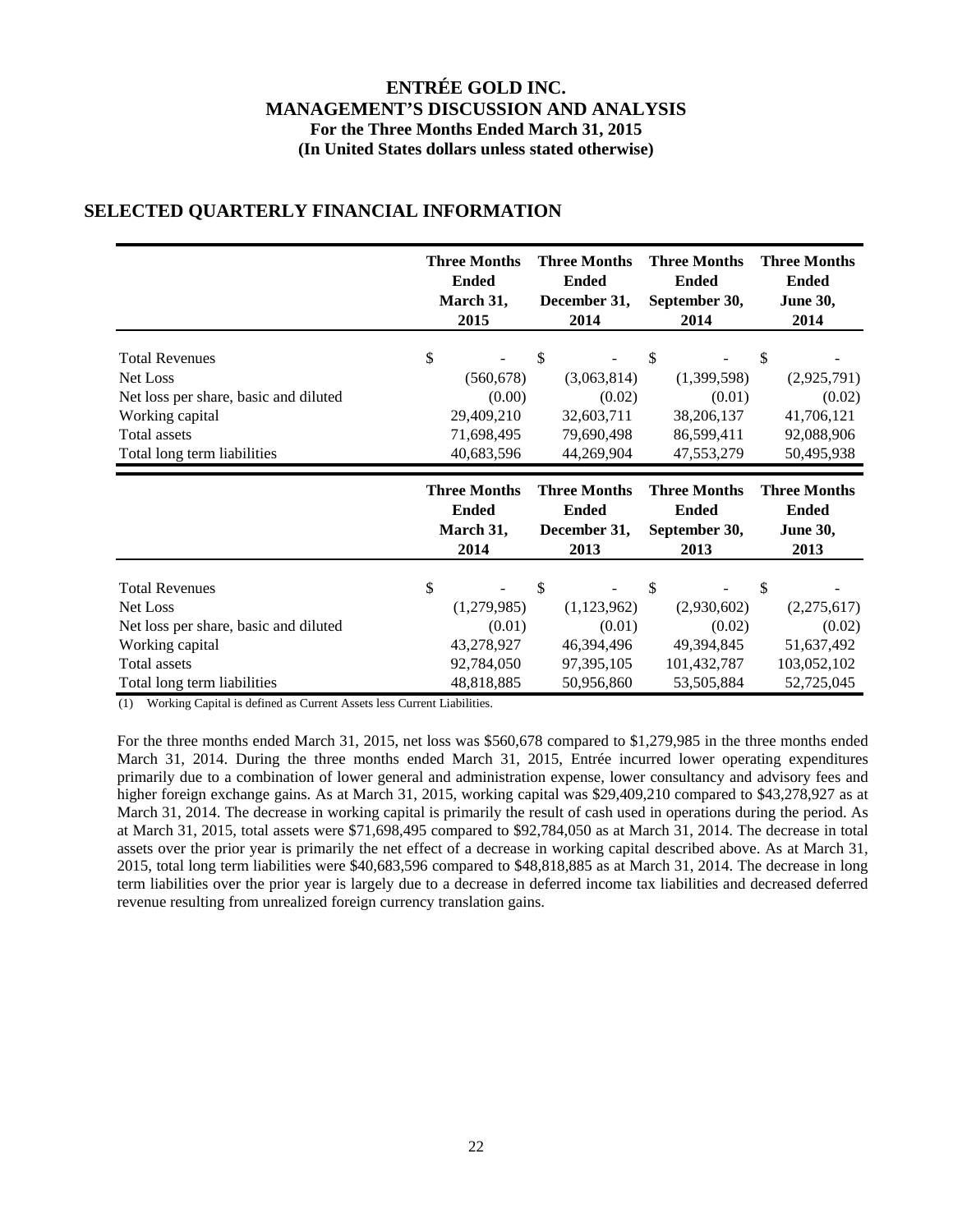### **REVIEW OF OPERATIONS**

Results of operations are summarized as follows:

|                               | <b>Three Months</b><br><b>Ended</b><br>March 31,<br>2015 |               | <b>Three Months</b><br><b>Ended</b><br>March 31,<br>2014 |
|-------------------------------|----------------------------------------------------------|---------------|----------------------------------------------------------|
| Exploration                   | \$<br>1,897,609                                          | <sup>\$</sup> | 1,564,146                                                |
| General and administrative    | 938,740                                                  |               | 1,144,090                                                |
| Consultancy and advisory fees | 125,000                                                  |               | 285,672                                                  |
| Interest expense              | 64,289                                                   |               | 64,861                                                   |
| Loss from equity investee     | 26,146                                                   |               | 20,792                                                   |
| Depreciation                  | 11,726                                                   |               | 17,675                                                   |
| Current income tax expense    |                                                          |               | 113,230                                                  |
| Interest income               | (47,027)                                                 |               | (83,226)                                                 |
| Deferred income tax recovery  | (706, 856)                                               |               | (775, 798)                                               |
| Foreign exchange gain         | (1,748,949)                                              |               | (1,071,457)                                              |
| Net loss                      | \$<br>560,678                                            | \$.           | 1,279,985                                                |

Exploration expenditures are summarized as follows:

|                                              | <b>Three Months</b><br><b>Ended</b><br>March 31,<br>2015 | <b>Three Months</b><br><b>Ended</b><br>March 31,<br>2014 |  |  |
|----------------------------------------------|----------------------------------------------------------|----------------------------------------------------------|--|--|
| US <sup>-</sup><br>Mongolia<br>Other         | \$<br>1,531,747<br>348,390<br>17,472                     | -\$<br>533,028<br>946,310<br>84,808                      |  |  |
| Total costs<br>Less stock-based compensation | 1,897,609                                                | 1,564,146                                                |  |  |
| Total expenditures, cash                     | 1,897,609<br>c                                           | 1,564,146<br>\$.                                         |  |  |

### **UNITED STATES**

### **Ann Mason Project, Nevada**

The Ann Mason Project, located in the Yerington District of Nevada, is one of Entrée's core assets. With the completion of a positive PEA in 2012, Entrée began evaluating the most efficient and effective way of advancing the Ann Mason Project towards prefeasibility. A prefeasibility drill program was undertaken between August 2014 and late January 2015. The Company commenced a prefeasibility metallurgy program in the first quarter of 2015 and plans to release an updated resource estimate for the Ann Mason deposit and an updated PEA in the second quarter of 2015. In addition, the Company is considering strategic partnerships, joint ventures and similar arrangements that would help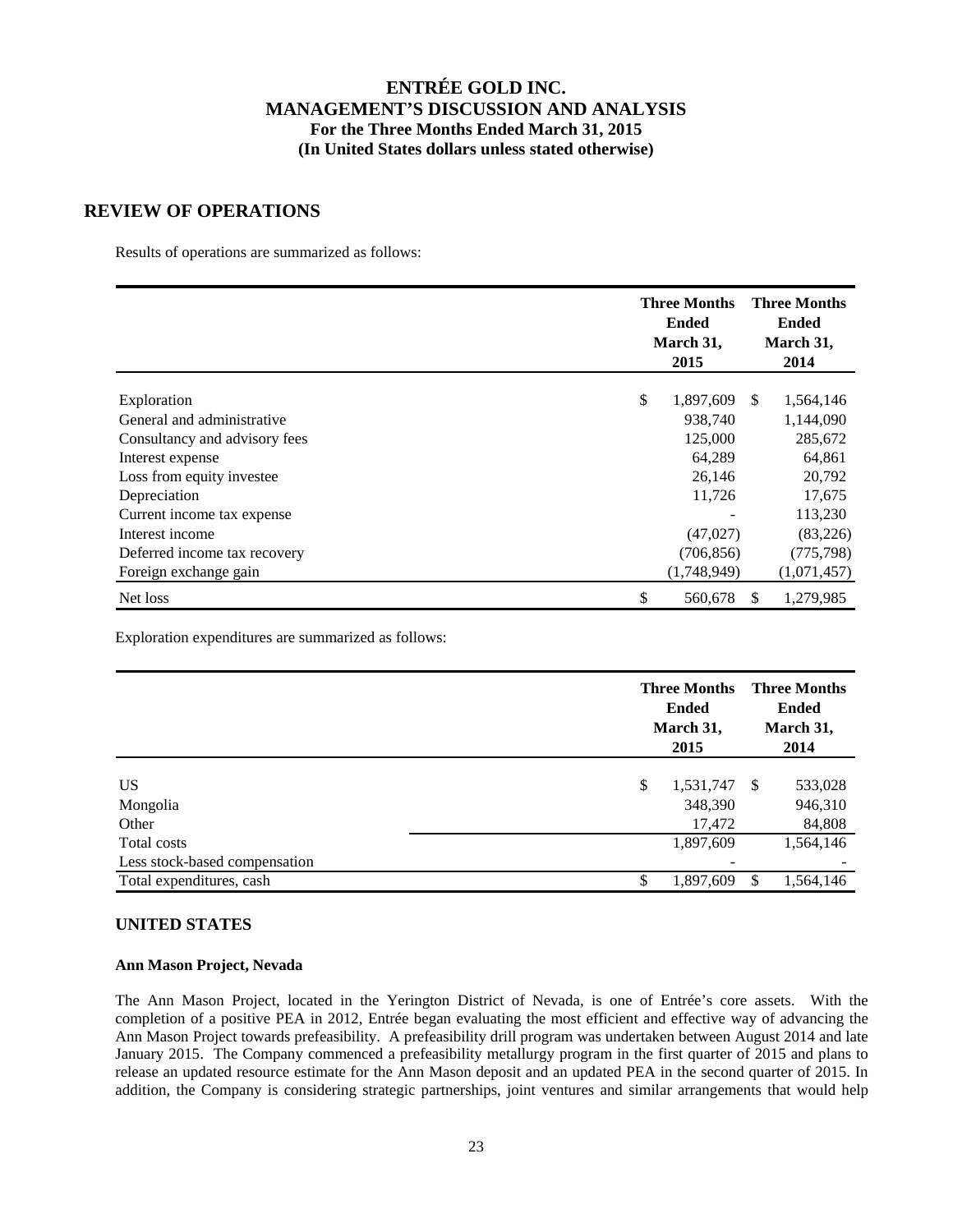facilitate the development of the project. To date, excluding any capitalized mineral property acquisition costs, Entrée has expended approximately \$34.5 million on the Ann Mason Project.

From April to July 2013, Entrée completed approximately 4,755 metres of core and RC drilling, of which 3,333 metres were drilled in seven holes near Ann Mason and 1,422 metres were drilled in 11 holes at or near Blue Hill. Three of five core holes drilled at the Ann Mason deposit extended copper mineralization 190 metres to 250 metres northwest and northeast of the deposit. 2013 drilling at Blue Hill successfully located westward extensions of the current deposit; however, to the east, oxide and mixed mineralization is truncated by the low angle Blue Hill Fault. Drilling of the underlying Blue Hill sulphide target remains very widely-spaced.

Two shallow, widely-spaced RC holes (totalling 180 metres) were also completed in 2013 about 500 to 900 metres to the west of the Ann Mason deposit. Holes EG-AM-13-038 and 039 encountered minor, narrow intervals of 0.16% to 0.20% oxide copper within strong, quartz-sericite-pyrite alteration. In addition, deepened hole EG-BH-11-031, located approximately one kilometre east of Blue Hill, intersected copper-oxide mineralization averaging 0.28% copper over 13.8 metres from a depth of 22.2 metres.

In the second quarter of 2013, Entrée commenced certain data collection and testwork to begin preparation for the next stage of study and ultimately permit applications. The baseline environmental studies that were undertaken included wildlife, biology, archaeology and cultural surveys and Waters of the US ("WOUS") delineation. These studies were largely complete in early 2014 except for raptor field surveys, final report writing, and a follow-up WOUS submission to the US Corps of Engineers. An amendment to expand Entrée's existing Plan of Operations and minor modification of its Nevada Reclamation Permit, were accepted by the Nevada Division of Environmental Protection and the BLM in early 2014. An additional bond, in the amount of \$31,276, was posted by Entrée in June 2014. Wildlife, vegetation and cultural field surveys and reports were complete by late 2014 and no significant obstacles to the development of Ann Mason were identified. The US Corps of Engineers has verbally approved the WOUS report finding of no wetlands subject to US Corps of Engineers jurisdiction within the Ann Mason Project area but are now waiting for United States Environmental Protection Agency approval.

On July 16, 2014, the Company announced the commencement of an approximately \$5 million prefeasibility drill program, designed to upgrade the mineral resources contained in the PEA Phase 5 pit from Indicated and Inferred to a mix of Measured and Indicated categories. The infill drill program commenced in August 2014 and was completed in late January 2015. The program comprised 40 holes and a total of approximately 19,265 metres combined RC precollars and core.

RC pre-collars were generally restricted to barren, overlying volcanics. Drilling changed to HQ diameter core which was continually sampled over 2 metre intervals once mineralized rocks of the Yerington batholith were encountered or hole conditions dictated the change to core. Depths of holes ranged from 275 metres to 885 metres, depending on position within the Phase 5 pit, and hole angles varied from -60 to -90 degrees.

Samples were submitted to Acme Analytical Laboratories ("Acme") in Reno and Elko for sample preparation and forwarded by Acme to their laboratory in Vancouver for analysis. Prepared standards, blanks and duplicates were inserted at the project site to monitor the quality control of the assay data. Entrée has a chain of custody program to ensure sample security during all stages of sample collection, cutting, shipping and storage.

On January 21, 2015, the Company reported assay results from the first 20 holes with the remaining 20 holes being reported on March 10, 2015. Highlights include:

- EG-AM-14-041, located near the centre of the deposit, with 390 metres of 0.35% copper;
- EG-AM-14-043, located near the centre of the deposit, with 409 metres of 0.35% copper;
- EG-AM-14-046, the eastern-most drill hole, with 112.3 metres of 0.34% copper;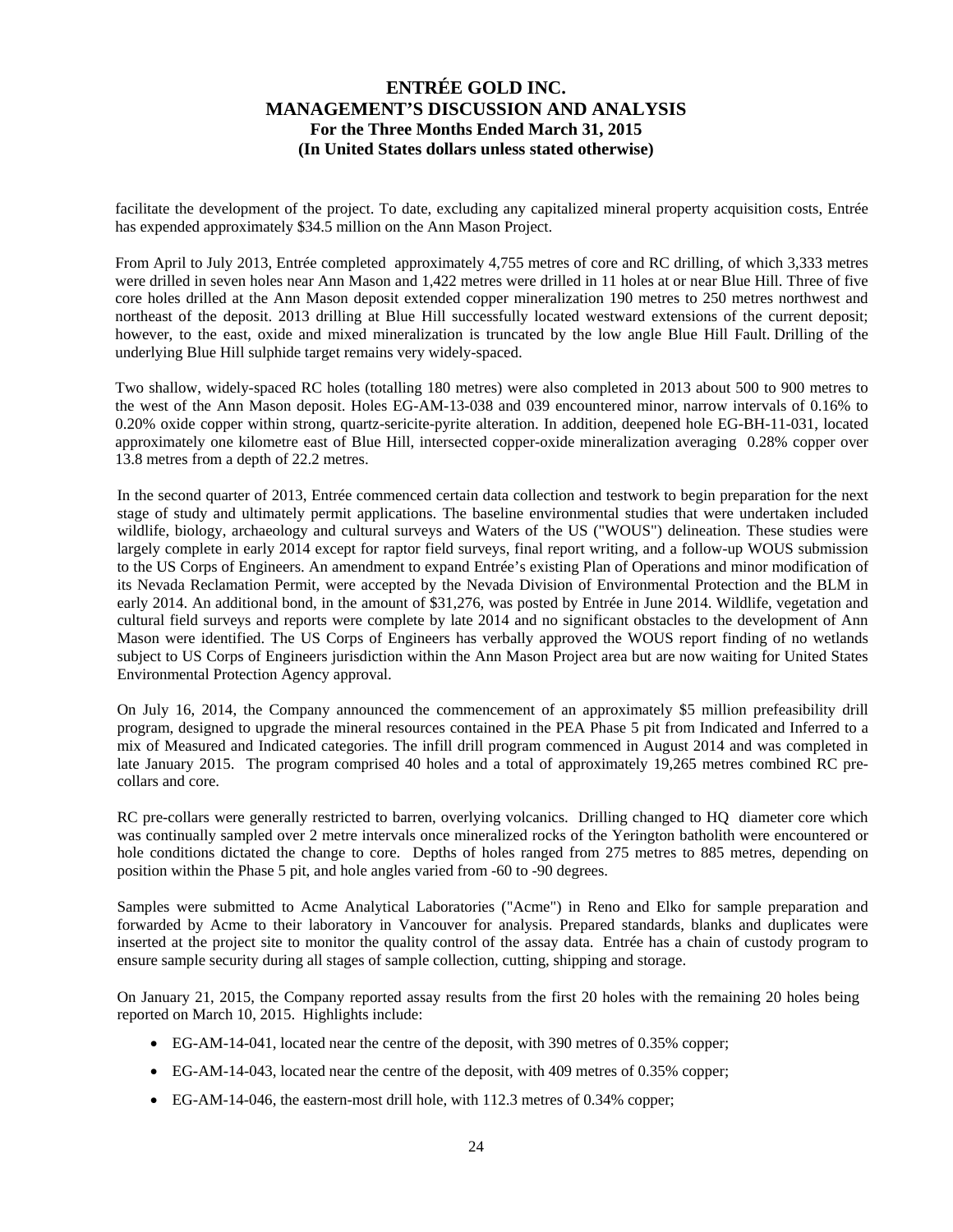- EG-AM-14-050, with 176 metres of 0.35% copper;
- $\bullet$  EG-AM-14-057, with 327.4 metres of 0.38% copper, including 0.42% copper and 0.12 g/t gold over 200 metres;
- EG-AM-14-059, with 466 metres of 0.31% copper;
- EG-AM-14-065 with 150 metres of 0.38% copper;
- EG-AM-14-067, with 377 metres of 0.32% copper;
- EG-AM-14-073, on the northeast rim of the deposit, with 102 metres of 0.36% copper; and
- EG-AM-14-076, immediately northwest of 043, with 190 metres of 0.34% copper and a separate interval of 180 metres of 0.38% copper.

25 of the 40 holes ended in mineralization (copper values greater than the 0.15% copper cut-off). Lower grade holes tend to be located toward the northern-most border of the Phase 5 pit, in areas where strong mineralization was not expected. Only one hole, EG-AM-14-049, drilled along the northern-most border of the Phase 5 pit, failed to return any significant results.

The Company has recently commenced additional metallurgy studies on Ann Mason and expects to complete an updated resource estimate and PEA in the second quarter of 2015.

The area between the Ann Mason and Blue Hill deposits has seen only wide-spaced, mostly shallow drilling to date and remains a high priority target for future exploration for both additional sulphide and oxide mineralization. South of Ann Mason, soil surveying and mapping suggests potential for near surface oxide copper mineralization which could have a positive impact on the Ann Mason Project.

Several other high-priority targets on the Ann Mason Project property require further exploration. These include the Roulette, Blackjack IP and Blackjack Oxide targets and the Minnesota copper skarn target. In the Blackjack area, induced polarization ("IP") and surface copper oxide exploration targets have been identified for drill testing. The Minnesota skarn target requires further drilling to test deeper IP and magnetic anomalies. The Shamrock and Ann South targets comprise several small-scale historical mines and skarn-related copper showings in the southeast portion of the project.

Entrée commenced a short, five-hole exploration drill program in late January 2015 to test higher priority targets to the west of Ann Mason and to the south of Blue Hill. The program terminated mid-April 2015 and comprised 2,434 metres of combined core and RC drilling. Results are pending.

For the three months ended March 31, 2015, Ann Mason Project expenditures were \$1,527,472 compared to \$524,545 during the three months ended March 31, 2014. The higher expenses in the three months ended March 31, 2015 resulted primarily from an increase in drilling activities.

#### **Lordsburg, New Mexico**

On May 2, 2012, Entrée entered into an agreement (the "Purchase Agreement") to purchase a 100% interest in two porphyry copper targets in New Mexico - the Lordsburg property and the Oak Grove property. In September 2013 Entrée abandoned the Oak Grove property and recorded an impairment of mineral property interests of \$437,732.

Pursuant to the Purchase Agreement, Entrée paid \$100,000 and issued 500,000 common shares of the Company. The Lordsburg property is subject to a 2% NSR royalty, which may be bought down to 1% at any time up to and including January 1, 2017 for \$2.2 million if the buydown option is exercised on or before January 1, 2016, or \$2.4 million if the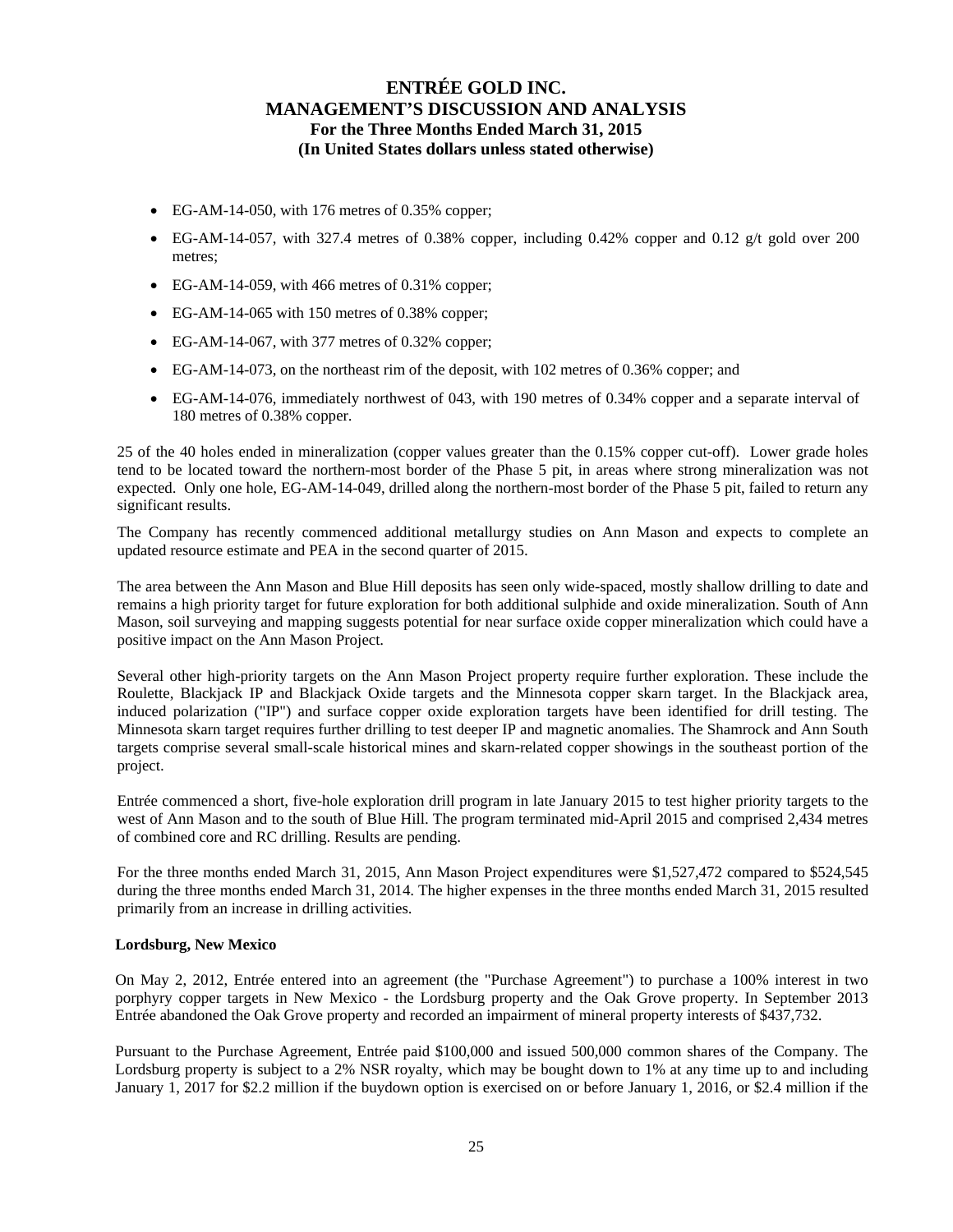buydown is exercised between January 2, 2016 and January 1, 2017. The buydown price is payable in cash or a combination of cash and common shares at Entrée's election.

The Lordsburg claims cover 2,013 hectares adjacent to the historic Lordsburg copper-gold-silver district in New Mexico. Drilling at Lordsburg has been successful in discovering a porphyry copper-gold occurrence in an area previously known only for vein-style gold mineralization. Future drilling will be directed towards expanding the existing drill defined copper and gold zone. No exploration work was completed in 2013 or 2014.

The proposed Plan of Operations for Lordsburg has been approved by the BLM and an Application to Conduct Mineral Exploration has been approved by the New Mexico Division of Mining and Minerals. The Lordsburg Plan of Operations/Environmental Assessment and Application to Conduct Mineral Exploration provides for drilling on 65 additional sites and 28.2 acres of surface disturbance.

### **MONGOLIA**

#### **Lookout Hill – Joint Venture Property**

In mid-December 2012 a drill hole was collared at the north end of Heruga on the Javhlant licence but directed northwest onto the Oyu Tolgoi licence. In early February 2013, the hole passed onto the Oyu Tolgoi licence at a depth of approximately 1,500 metres and still above the mineralized zone. The hole terminated February 26, 2013 at a depth of 2,067 metres within the Oyu Tolgoi licence. No exploration has been completed by OTLLC on the Joint Venture Property since February 2013 and no work is currently planned for 2015.

Since formation, and as of March 31, 2015, the Entrée-OTLLC Joint Venture had expended \$26.9 million to advance the Joint Venture Property. Under the terms of the Entrée-OTLLC Joint Venture, OTLLC contributed on Entrée's behalf the required cash participation amount of \$6.4 million, equal to 20% of the \$26.9 million incurred to date, plus interest at prime plus 2%.

#### **Lookout Hill - Shivee West**

Entrée has a 100% interest in the western portion of the Shivee Tolgoi mining licence.

No work has been completed on Shivee West since 2012 and in the three months ended March 31, 2015. The Company does not anticipate significant exploration and development on Shivee West until the current regulatory environment in Mongolia has been stabilized.

For the three months ended March 31, 2015, Shivee West expenses were \$348,390 compared to \$946,310 during the three months ended March 31, 2014. The lower expenses in 2015 compared to 2014 resulted from lower legal fees and license fees, partially offset by higher consulting fees and travel expenses.

### **AUSTRALIA**

### **Blue Rose Joint Venture**

Entrée has a 55.32% interest in the Blue Rose copper-iron-gold-molybdenum joint venture property, with Giralia Resources Pty Ltd, now a subsidiary of Atlas Iron Limited (ASX:AGO) ("Atlas"), retaining a 44.68% interest. The property is located in the Olary Region of South Australia, 300 kilometres north-northeast of Adelaide. Magnetite iron formations occur in the southern portion of this 1,000 square kilometre tenement, and a zone of copper oxide mineralization and a gold target (Golden Sophia) are located in the north-central area of the tenement. The joint venture covers tenement EL5129, which was granted on July 19, 2012, for a 3-year term.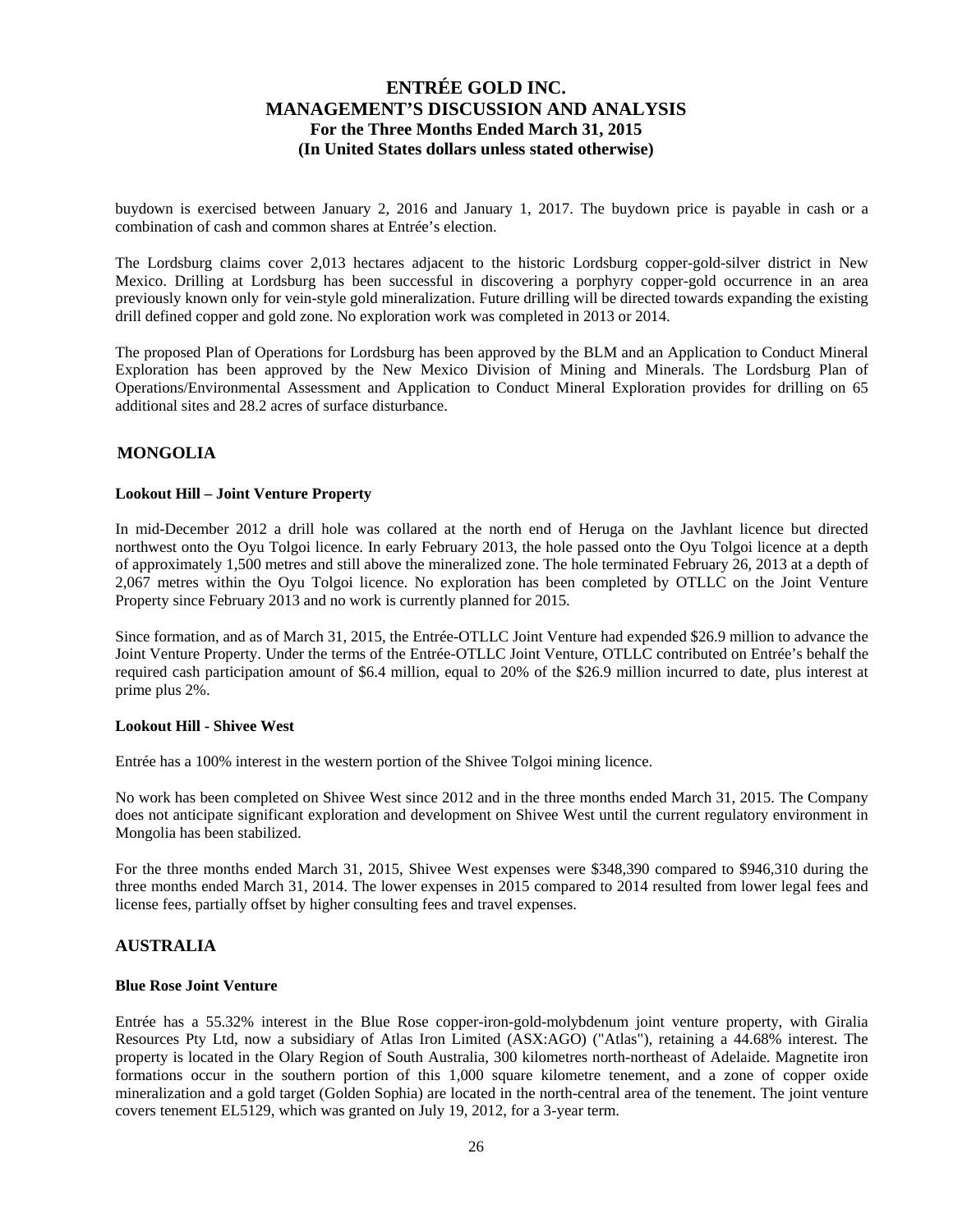In September 2010, the joint venture entered into an agreement with Bonython Metals Group Pty Ltd ("BMG"), a private Australian resource company. BMG purchased 100% of the iron ore rights on the joint venture property in exchange for 6% of BMG's future issued capital. On February 27, 2012, the Federal Court of Australia ordered that BMG be wound up; a liquidator has been appointed. In October 2013, pursuant to an agreement whereby a third party acquired the Blue Rose joint venture's iron ore rights from BMG, Entrée received the first of two cash payments of A\$475,778 plus GST. The third party is currently in breach of this agreement as a consequence of failing to make the second required payment.

Soil sampling was completed by the joint venture in August 2011 over the Golden Sophia shallow gold target. The survey confirmed the historic Battle Mountain gold in soil anomaly and defined a new, linear gold anomaly located approximately 700 metres to the northeast.

On October 23, 2013, the Blue Rose joint venture filed a Part 9B native title application under the South Australia Mining Act and the Wilyakali and Ngadjuri groups registered as native title claimants. Native title agreements must be concluded with claimants prior to any exploration on the joint venture licence. A native title agreement was signed with the Wilyakali group in December 2013 and an agreement with the Ngadjuri group was signed in late March 2014.

### **PERU**

In September 2010, Entrée entered into a conditional agreement with a private Peruvian company whereby Entrée may acquire an initial 70% interest in the Lukkacha property located in Tacna Province of southeastern Peru. The property is situated within 50 kilometres of the international border with Chile, and initiation of work is subject to Entrée obtaining a Supreme Decree allowing it to work on the property. Subject to obtaining the Supreme Decree, Entrée may earn a 70% interest by making cash payments totaling \$215,000 and expending a minimum of \$1.5 million on exploration, to include a minimum 6,000 metres of diamond drilling, within 24 months. Once Entrée has earned a 70% interest, it may acquire a further 30% interest by paying the vendors \$2 million within 24 months. The vendors would retain a 2% NSR royalty, half of which may be purchased at any time for \$1 million.

The property consists of seven concessions totaling 4,400 hectares which cover two large areas of surface alteration, iron oxides and quartz veining approximately 50 kilometres along the structural trend southeast from the giant Toquepala mining operation of Grupo Mexico. The property has never been drilled and represents a unique opportunity for early stage exploration within an under-explored major copper district. Further exploration is dependent on receipt of the Supreme Decree. As a first step in obtaining the Supreme Decree, a joint military inspection of the property took place on September 12, 2013. The military submitted a favourable written opinion to the General Secretary of the Ministry of Defense on September 15, 2013. During 2014, the Company held several meetings with the local village to discuss completion of a community economic and land use agreement. The agreement was completed and registered in March 2015.

For the three months ended March 31, 2015, Lukkacha expenses were \$5,184 compared to \$32,936 during the three months ended March 31, 2014.

### **GENERAL AND ADMINISTRATIVE**

For the three months ended March 31, 2015, general and administrative expense, excluding foreign exchange gains and losses and before stock-based compensation, was \$938,740 compared to \$1,144,090 during the three months ended March 31, 2014. The decrease in 2015 was due primarily to decreases in legal fees and personnel expenses compared to 2014.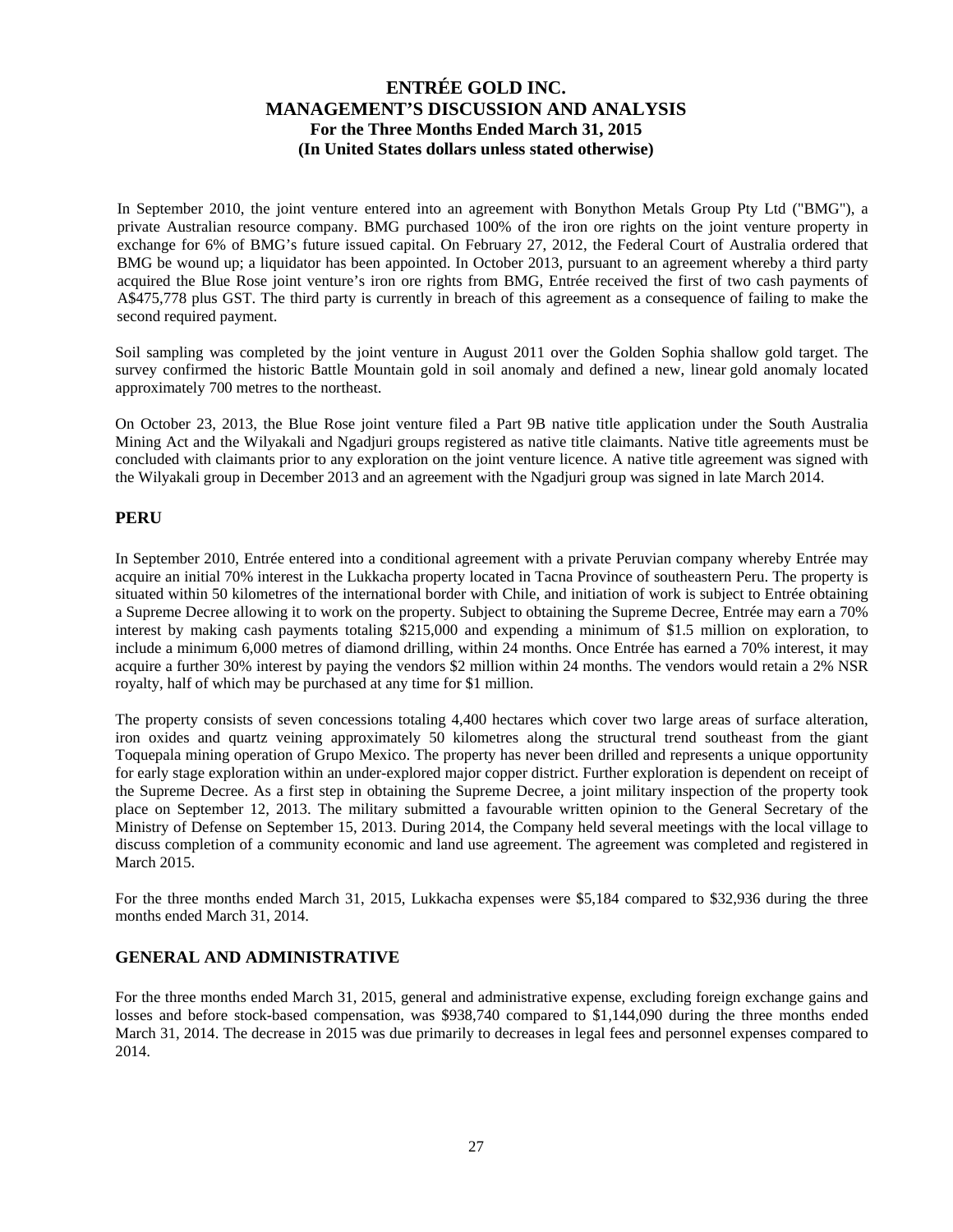### **STOCK-BASED COMPENSATION**

Stock-based compensation expense was \$Nil during the three months ended March 31, 2014 and 2015. No options were granted during the three months ended March 31, 2014 and 2015.

### **INTEREST INCOME AND EXPENSE**

For the three months ended March 31, 2015, interest expense was \$64,289 compared to \$64,861 during the three months ended March 31, 2014. Interest expense is due to accrued interest on the OTLLC loan payable. For the three months ended March 31, 2015, interest income was \$47,027 compared to \$83,226 for the three months ended March 31, 2014. The Company earns interest income on its invested cash.

### **VALUATION OF LONG-TERM INVESTMENT**

#### **Equity Method Investment**

As further described in the notes to the unaudited Financial Statements, Entrée accounts for its interest in a joint venture with OTLLC as a 20% equity investment. As at March 31, 2015, the Company's investment in the Entrée-OTLLC Joint Venture was \$60,045 (December 31, 2014 - \$93,914). The Company's share of the loss of the Entrée-OTLLC Joint Venture was \$26,146 for the three months ended March 31, 2015 (March 31, 2014 - \$20,792) plus accrued interest expense of \$64,289 for the three months ended March 31, 2015 (March 31, 2014 - \$64,861).

# **OUTLOOK**

Entrée is primarily focused on exploring its principal properties in Nevada and Mongolia. In addition, Entrée is engaged in evaluating acquisition opportunities which are complementary to its existing projects, particularly large tonnage base and precious metal targets in mining friendly jurisdictions. These efforts have resulted in the consolidation of the Ann Mason Project in Nevada and the acquisition of the Lordsburg property in New Mexico. The commodities Entrée is most likely to pursue include copper, gold and molybdenum, which are often associated with large tonnage, porphyry related environments. Smaller, higher grade systems will be considered by Entrée if they demonstrate potential for nearterm production and cash-flow.

Entrée has not generated any revenue from operations since its incorporation and Entrée anticipates that it will continue to incur operating expenses without revenues until the Joint Venture Property in Mongolia is brought into production or it builds and operates a mine on one or more of its other mineral properties. As at March 31, 2015, Entrée had working capital of approximately \$29.4 million. Entrée's average monthly operating expenses for the three months ended March 31, 2015, were approximately \$1,226,000, including exploration, general and administrative expenses and investor relations expenses.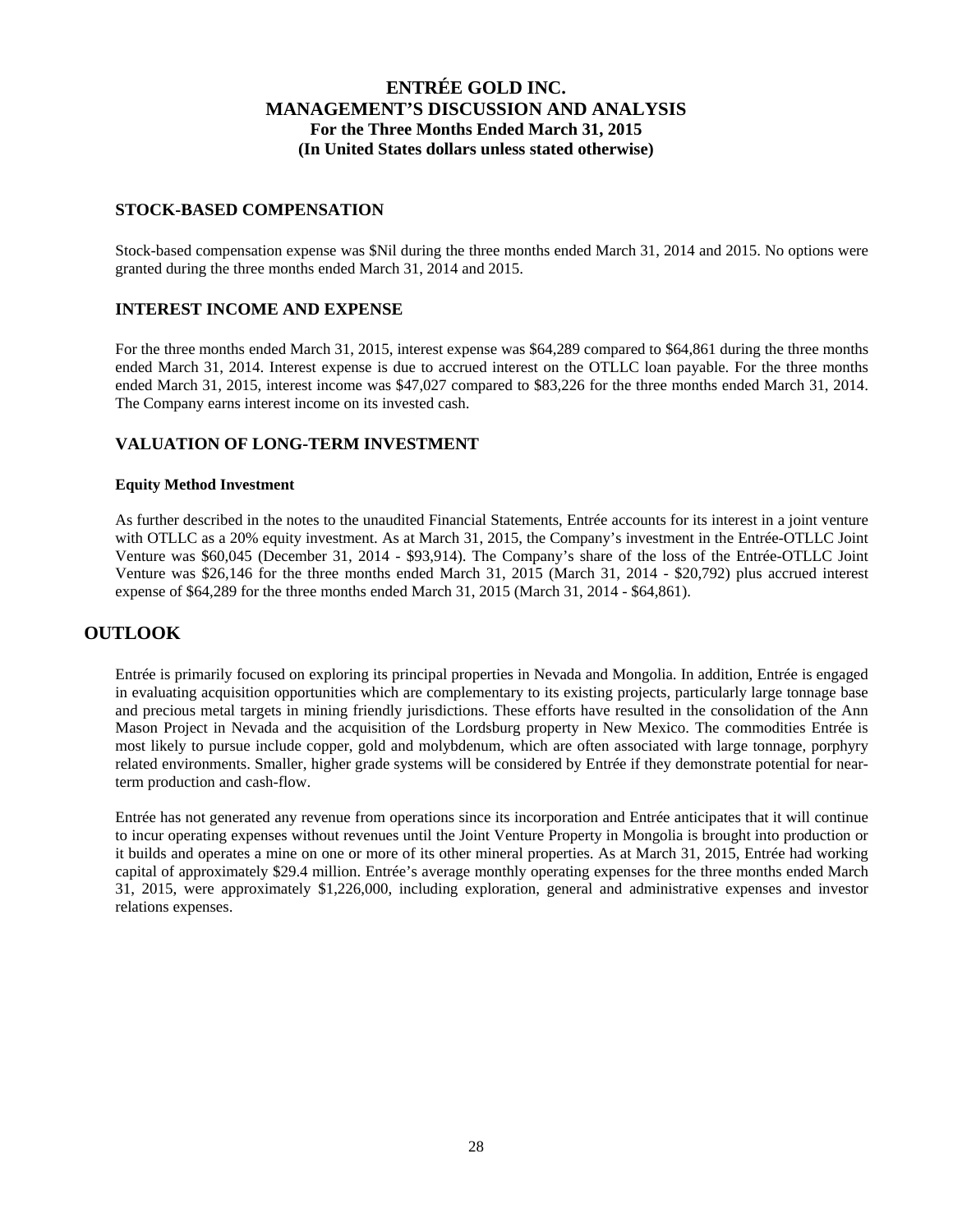# **SELECTED QUARTERLY DATA**

|                                           | <b>Three Months</b><br><b>Ended</b><br>March 31,<br>2015 |               | <b>Three Months</b><br><b>Ended</b><br>December 31,<br>2014 |               | <b>Three Months</b><br><b>Ended</b><br>September 30,<br>2014 |               | <b>Three Months</b><br><b>Ended</b><br><b>June 30,</b><br>2014 |
|-------------------------------------------|----------------------------------------------------------|---------------|-------------------------------------------------------------|---------------|--------------------------------------------------------------|---------------|----------------------------------------------------------------|
| Exploration                               | \$<br>1,897,609                                          | \$            | 4,465,219                                                   | $\mathbb{S}$  | 2,268,197                                                    | S.            | 757,325                                                        |
| General and administrative                | 938,740                                                  |               | 1,183,067                                                   |               | 844,646                                                      |               | 980,107                                                        |
| Consultancy and advisory fees             | 125,000                                                  |               | 133,687                                                     |               | 177,194                                                      |               | 234,070                                                        |
| Impairment of mineral property interests  |                                                          |               |                                                             |               | 552,095                                                      |               |                                                                |
| Depreciation                              | 11,726                                                   |               | 14,405                                                      |               | 16,277                                                       |               | 17,160                                                         |
| Gain on sale of mineral property interest |                                                          |               |                                                             |               |                                                              |               | (28,096)                                                       |
| Foreign exchange loss (gain)              | (1,748,949)                                              |               | (662, 619)                                                  |               | (1,126,822)                                                  |               | 882,044                                                        |
| Loss from operations                      | (1,224,126)                                              |               | (5, 133, 759)                                               |               | (2,731,587)                                                  |               | (2,842,610)                                                    |
| Interest income                           | 47,027                                                   |               | 35,559                                                      |               | 79,174                                                       |               | 97,064                                                         |
| Interest expense                          | (64,289)                                                 |               | (67, 749)                                                   |               | (66, 735)                                                    |               | (65, 524)                                                      |
| Loss from equity investee                 | (26, 146)                                                |               | (28, 974)                                                   |               | (29,369)                                                     |               | (28, 772)                                                      |
| Current income tax recovery (expense)     |                                                          |               | (10, 124)                                                   |               |                                                              |               | 246,609                                                        |
| Deferred income tax recovery (expense)    | 706,856                                                  |               | 2,141,233                                                   |               | 1,348,919                                                    |               | (332, 558)                                                     |
| Net loss                                  | \$<br>(560, 678)                                         | <sup>\$</sup> | (3,063,814)                                                 | <sup>\$</sup> | (1,399,598)                                                  | <sup>\$</sup> | (2,925,791)                                                    |
| Loss per share, basic and diluted         | \$<br>$(0.00)$ \$                                        |               | $(0.02)$ \$                                                 |               | $(0.01)$ \$                                                  |               | (0.02)                                                         |

|                                                            | <b>Three Months</b><br><b>Ended</b><br>March 31,<br>2014 |               | <b>Three Months</b><br><b>Ended</b><br>December 31,<br>2013 |               | <b>Three Months</b><br><b>Ended</b><br>September 30,<br>2013 |     | <b>Three Months</b><br><b>Ended</b><br><b>June 30,</b><br>2013 |
|------------------------------------------------------------|----------------------------------------------------------|---------------|-------------------------------------------------------------|---------------|--------------------------------------------------------------|-----|----------------------------------------------------------------|
| Exploration                                                | \$<br>1,564,146                                          | <sup>\$</sup> | 1,426,239                                                   | <sup>\$</sup> | 1,168,327                                                    | \$. | 1,904,636                                                      |
| General and administrative                                 | 1,144,090                                                |               | 1,626,040                                                   |               | 1,047,875                                                    |     | 1,190,851                                                      |
| Consultancy and advisory fees                              | 285,672                                                  |               | 309,462                                                     |               | 320,567                                                      |     | 324,175                                                        |
| Impairment of mineral property interests                   |                                                          |               |                                                             |               |                                                              |     | 437,732                                                        |
| Depreciation                                               | 17,675                                                   |               | 22,570                                                      |               | 24,831                                                       |     | 26,704                                                         |
| Gain on sale of mineral property interest                  |                                                          |               | (451,892)                                                   |               |                                                              |     |                                                                |
| Foreign exchange loss (gain)                               | (1,071,457)                                              |               | (765, 656)                                                  |               | 662,337                                                      |     | (892, 725)                                                     |
| Loss from operations                                       | (1,940,126)                                              |               | (2,166,763)                                                 |               | (3,223,937)                                                  |     | (2,991,373)                                                    |
| Interest income                                            | 83,226                                                   |               | 126,664                                                     |               | 140,418                                                      |     | 100,948                                                        |
| Interest expense                                           | (64, 861)                                                |               | (66, 331)                                                   |               | (65,313)                                                     |     | (64, 553)                                                      |
| Gain (loss) from equity investee                           | (20,792)                                                 |               | (29,756)                                                    |               | (23,049)                                                     |     | 19,683                                                         |
| Fair value adjustment of asset backed<br>commercial papers |                                                          |               |                                                             |               |                                                              |     | 147,564                                                        |
| Current income tax expense                                 | (113, 230)                                               |               | (319,112)                                                   |               |                                                              |     |                                                                |
| Deferred income tax recovery                               | 775,798                                                  |               | 1,331,336                                                   |               | 241,279                                                      |     | 512,114                                                        |
| Net loss                                                   | \$<br>(1,279,985)                                        | S.            | (1, 123, 962)                                               | \$            | (2,930,602)                                                  | S.  | (2,275,617)                                                    |
| Loss per share, basic and diluted                          | \$<br>$(0.01)$ \$                                        |               | $(0.01)$ \$                                                 |               | (0.02)                                                       | -S  | (0.02)                                                         |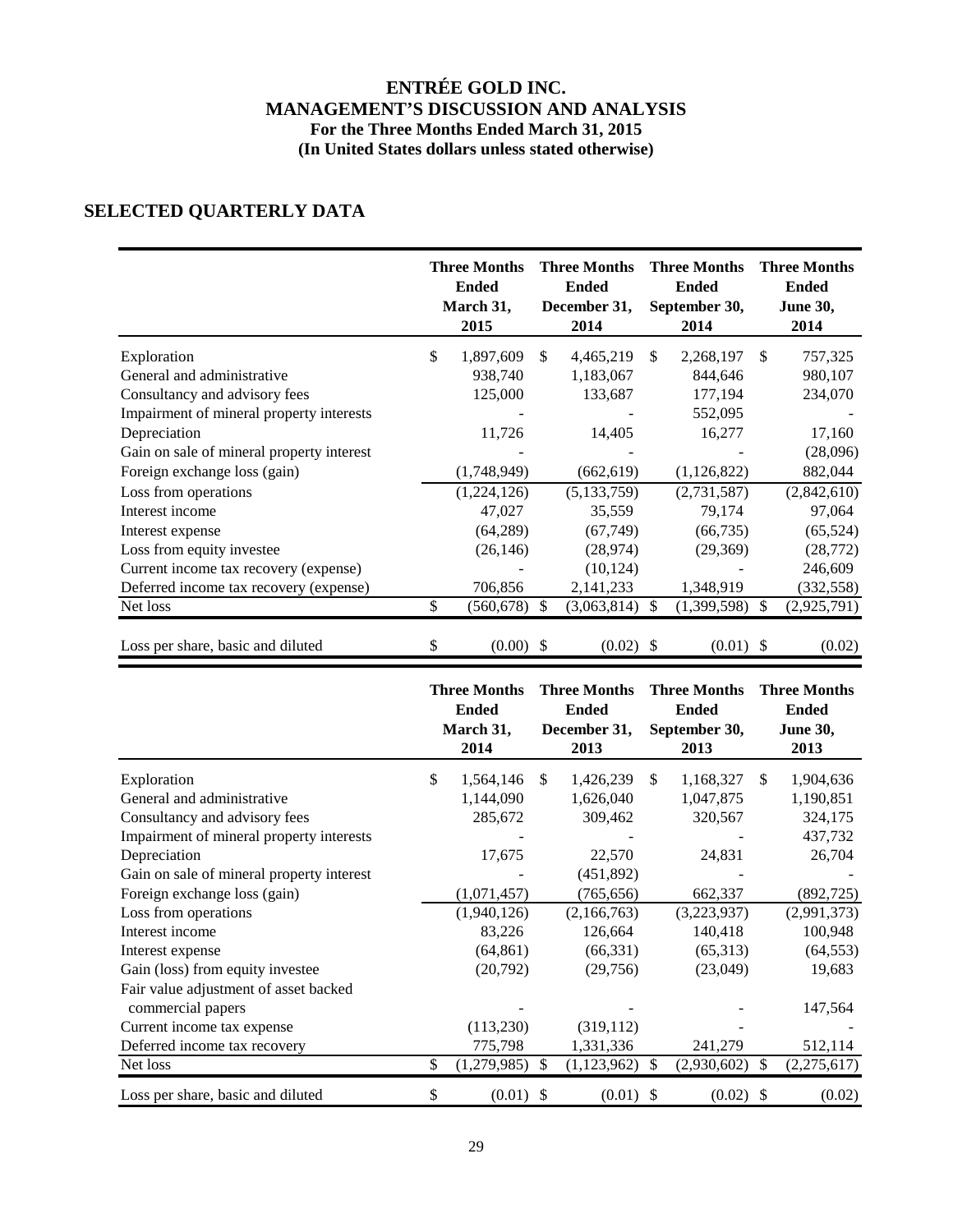Exploration costs were higher in the three months ended March 31, 2015 compared to the three months ended March 31, 2014, primarily due to an increase in drilling activity on the Ann Mason Project, partially offset by lower sales tax and legal fees during the three months ended March 31, 2015. General and administrative costs, excluding stock-based compensation charges, were approximately 18% lower in the three months ended March 31, 2015 compared to the three months ended March 31, 2014. This decrease is primarily attributable to decreased consulting fees, legal fees and personnel expenses. During the three months ended September 30, 2014, the Company recorded an impairment of mineral property interests of \$552,095 on the Blue Rose joint venture property. During the three months ended June 30, 2014, Entrée sold its interest in the Mystique property for proceeds of \$28,096, net of taxes. During the three months ended December 31, 2013, Entrée received a cash payment of \$451,892 pertaining to an agreement whereby a third party acquired the Blue Rose joint venture iron ore rights. During the three months ended March 31, 2015, Entrée recorded deferred income tax recovery of \$706,856 compared to \$775,798 during the three months ended March 31, 2014.

# **LIQUIDITY**

To date, Entrée has not generated revenues from its operations, has been dependent on equity and production-based financings for additional funding and is considered to be in the exploration stage. Working capital on hand at March 31, 2015 was \$29,409,210. Cash was \$29,564,669 at March 31, 2015. On February 15, 2013, the Company closed the approximately \$55 million financing package with Sandstorm which will be used to advance the Ann Mason Project, support operations in Mongolia and for general working capital requirements. In the event of a partial expropriation of Entrée's economic interest, contractually or otherwise, in the Joint Venture Property, which is not reversed during the abeyance period provided for in the Funding Agreement, the Company will be required to return a pro rata portion of the Deposit (the amount of the repayment not to exceed the amount of the Unearned Balance).

Under the terms of the Entrée-OTLLC Joint Venture, Entrée elected to have OTLLC debt finance Entrée's share of costs on the Joint Venture Property, with interest accruing at OTLLC's actual cost of capital or prime plus 2%, whichever is less, at the date of the advance. As at March, 2015, the total amount that OTLLC has contributed to costs on the Company's behalf, including interest, is \$6.4 million.

### **Operating activities**

Cash used in operations was \$3,679,308 for the three months ended March 31, 2015 compared to \$2,143,715 for the three months ended March 31, 2014. This increase is primarily due to higher foreign exchange gains and an increase in expenditures on mineral property exploration during the three months ended March 31, 2015.

### **Investing activities**

During the three months ended March 31, 2015, Entrée made payments of \$3,628 related to reclamation deposits (March 31, 2014 – \$Nil) and received cash proceeds of \$Nil on the release of reclamation deposits (March 31, 2014 – \$83,428). During the three months ended March 31, 2015, Entrée expended \$2,997 on equipment, primarily for exploration activities (March 31, 2014 – \$2,841).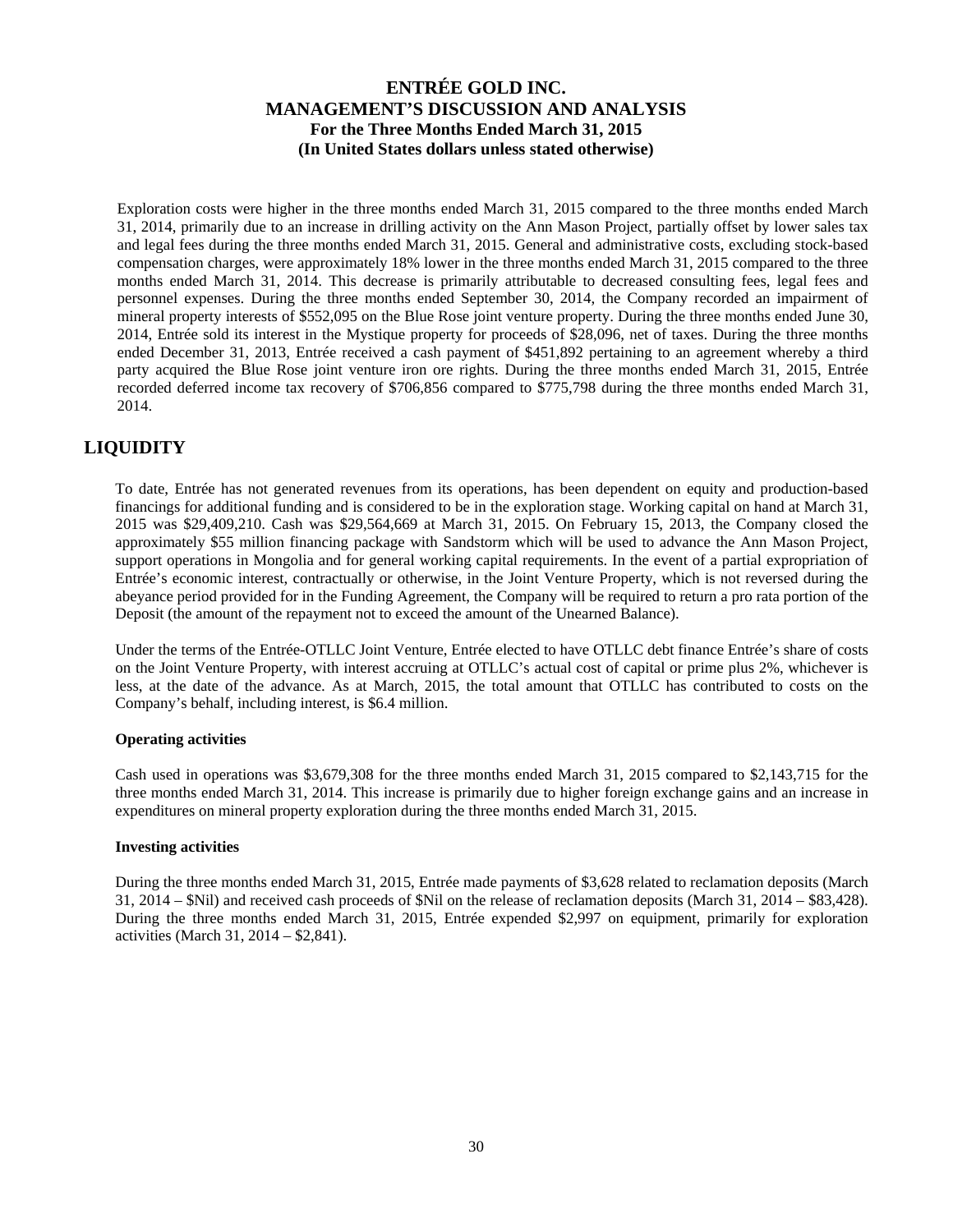#### **Contingencies and Contractual Commitments**

The following table lists, as at March 31, 2015, the Company's contractual obligations. Entrée is committed to make lease payments totalling \$461,243 over its two year office lease in Vancouver, Canada and two office, three warehouse and four accommodation leases in the United States.

|               | <b>Less than</b><br>1 Year | 1-2 Years  | <b>Total</b> |
|---------------|----------------------------|------------|--------------|
| Office leases | \$<br>205,242 \$           | 256,001 \$ | 461,243      |
| Total         | \$<br>205,242 \$           | 256,001 \$ | 461,243      |

#### **Outstanding share data**

As at March 31, 2015, there were 146,984,385 common shares outstanding and as at May 12, 2015, there were 147,014,385 common shares outstanding. In addition, as at March 31, 2015, there were 13,699,000 stock options outstanding and as at May 12, 2015, there were 13,669,000 stock options outstanding, in each case with exercise prices ranging from C\$0.21 to C\$3.47 per share. There were no warrants outstanding at March 31, 2015 or at May 12, 2015.

### **CAPITAL RESOURCES**

Entrée had no commitments for capital assets at March 31, 2015.

At March 31, 2015, Entrée had working capital of \$29,409,210 compared to \$32,603,711 as at December 31, 2014.

### **OFF-BALANCE SHEET TRANSACTIONS**

Entrée has no off-balance sheet arrangements except for the contractual obligation noted above.

### **TRANSACTIONS WITH RELATED PARTIES**

The Company did not enter into any transactions with related parties during the three months ended March 31, 2015.

### **CRITICAL ACCOUNTING ESTIMATES**

The preparation of consolidated financial statements in conformity with generally accepted accounting principles in the United States requires management to make estimates and assumptions that affect the reported amount of assets and liabilities and the disclosure of contingent assets and liabilities at the date of the financial statements and the reported amount of revenues and expenses during the period. Actual results could differ from these estimates.

The Company must make estimates and judgments in determining income tax expense for financial statement purposes. These estimates and judgments occur in the calculation of tax credits, benefits, and deductions, and in the calculation of certain tax assets and liabilities that arise from differences in the timing of recognition of revenue and expense for tax and financial statement purposes. Significant changes in these estimates may result in an increase or decrease to the tax provision in a subsequent period. The Company must assess the likelihood that we will be able to recover any deferred tax assets. If recovery is not likely, the provision for taxes must be increased by recording a valuation allowance against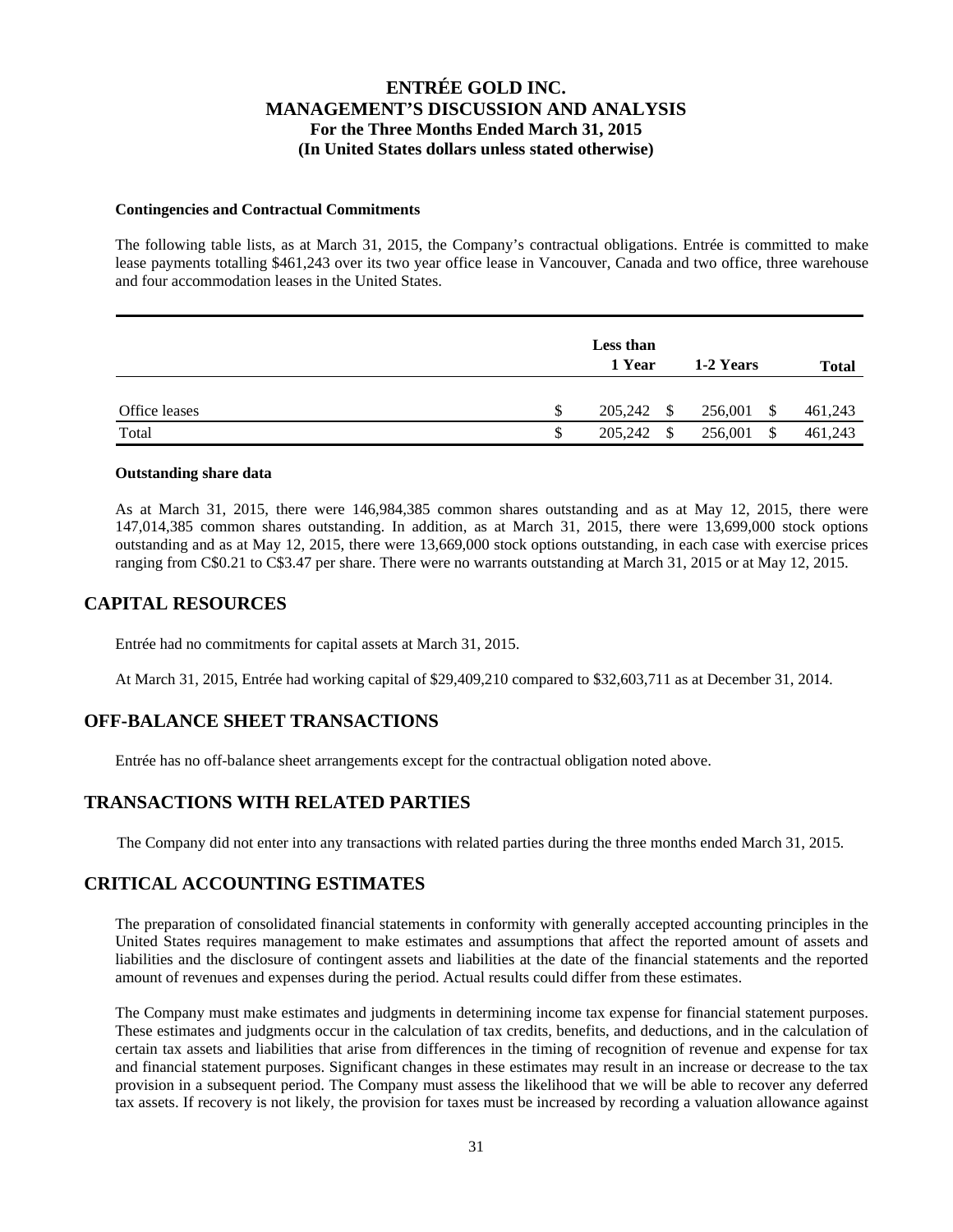the deferred tax assets. However, should there be a change in the ability to recover any deferred tax assets, the tax provision would increase in the period in which it is determined that the recovery was not likely. Recovery of a portion of the deferred tax assets is impacted by Company plans with respect to holding or disposing of certain assets. Changes in economic conditions, exploration results, metal prices and other factors could result in changes to the estimates and judgements used in determining the income tax expense.

The Company capitalizes the cost of acquiring mineral property interests, including undeveloped mineral property interests, until the viability of the mineral interest is determined. Capitalized acquisition costs are expensed if it is determined that the mineral property has no future economic value. The Company must make estimates and judgments in determining if any capitalized amounts should be written down by assessing if future cash flows, including potential sales proceeds, related to the mineral property are estimated to be less than the property's total carrying value. The carrying value of each mineral property is reviewed periodically, and whenever events or changes in circumstances indicate that the carrying value may not be recoverable. Reductions in the carrying value of a property would be recorded to the extent that the total carrying value of the mineral property exceeds its estimated fair value.

The Company follows accounting guidelines in determining the value of stock option compensation, as disclosed in Note 9 to the Annual Financial Statements. Unlike other numbers in the accounts, this is a calculated amount not based on historical cost, but on subjective assumptions introduced to an option pricing model, in particular: (1) an estimate for the average future hold period of issued stock options before exercise, expiry or cancellation; and (2) future volatility of the Company's share price in the expected hold period (using historical volatility as a reference). Given that there is no market for the options and they are not transferable, the resulting value calculated is not necessarily the value the holder of the option could receive in an arm's-length transaction.

The Company's accounting policy is to expense exploration costs on a project by project basis consistent with US GAAP. The policy is consistent with that of other exploration companies that have not established mineral reserves. When a mineral reserve has been objectively established further exploration costs would be deferred. Management is of the view that its current policy is appropriate for the Company.

# **CHANGES IN ACCOUNTING POLICIES**

In June 2014, the Financial Accounting Standards Board ("FASB") issued Accounting Standards Update (ASU) No. 2014-10, "Development Stage Entities (Topic 915): Elimination of Certain Financial Reporting Requirements, Including an Amendment to Variable Interest Entities Guidance in Topic 810, Consolidation". This ASU does the following, among other things: a) eliminates the requirement to present inception-to-date information on the statements of income, cash flows, and shareholders' equity, b) eliminates the need to label the financial statements as those of a development stage entity, c) eliminates the need to disclose a description of the development stage activities in which the entity is engaged, and d) amends FASB ASC 275, "Risks and Uncertainties", to clarify that information on risks and uncertainties for entities that have not commenced planned principal operations is required. The amendments in ASU No. 2014-10 related to the elimination of Topic 915 disclosures and the additional disclosure for Topic 275 are effective for public companies for annual and interim reporting periods beginning after December 15, 2014. Early adoption is permitted. The Company has evaluated this ASU and early adopted for the period beginning on April 1, 2014.

In August 2014, the FASB issued "Disclosure of Uncertainties about an Entity's Ability to Continue as a Going Concern" ("ASU 2014-15"). Historically, there has been no guidance in GAAP about management's responsibility to evaluate whether there is substantial doubt about an entity's ability to continue as a going concern. This ASU clarifies when and how management should be assessing their ability to continue as a going concern. ASU 2014-15 is effective for fiscal years ending after December 15, 2016. Early adoption of this standard is permitted, and the Company expects to adopt the standard for the fiscal year ending December 31, 2015. The Company expects the adoption of ASU 2014-15 will have an impact on the frequency with which going concern assessments are conducted but does not expect the adoption to have significant changes to existing disclosure.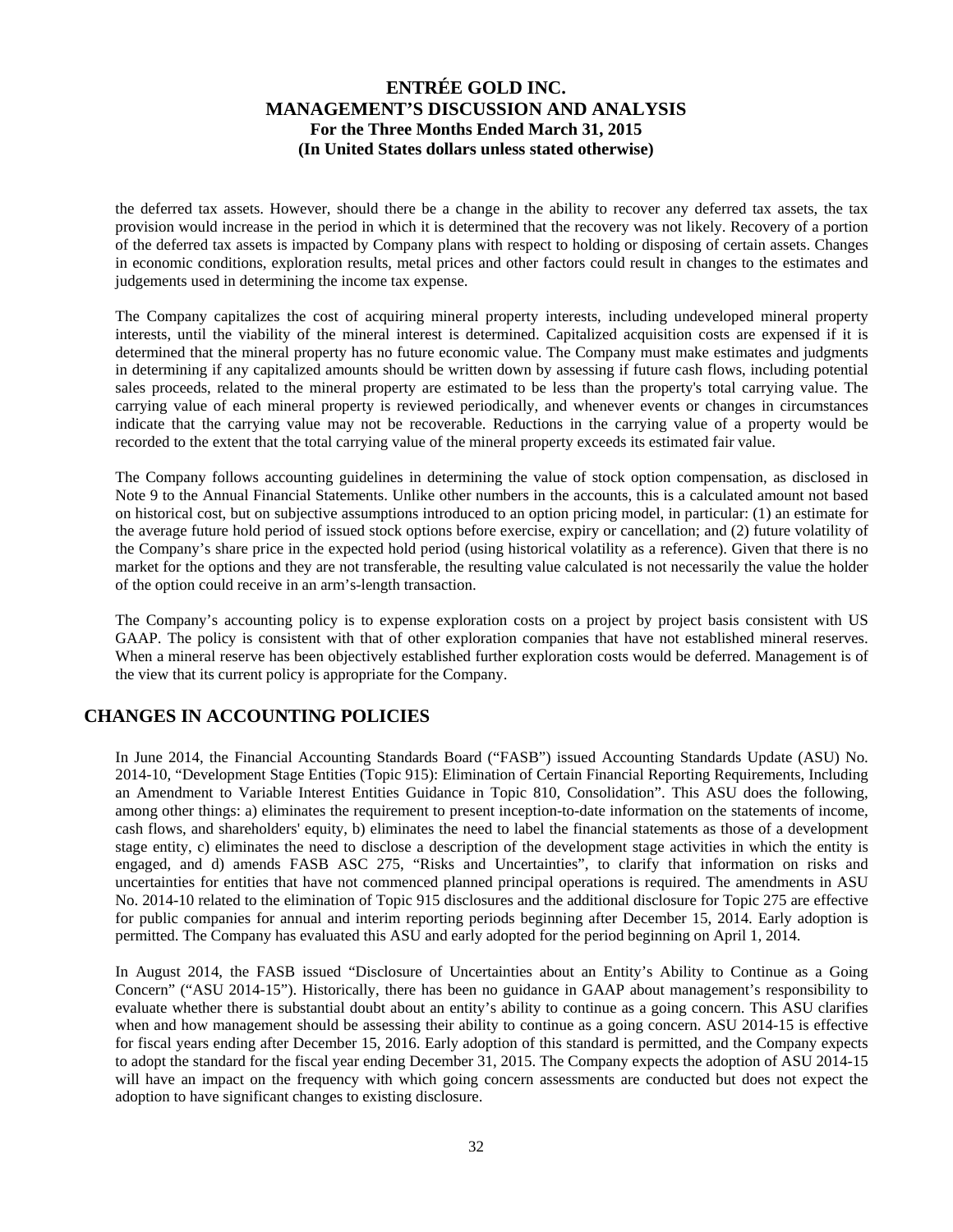A detailed summary of all of the Company's significant accounting policies and the estimates derived therefrom is included in Note 2 to the Annual Financial Statements for the year ended December 31, 2014.

### **FINANCIAL INSTRUMENTS AND OTHER INSTRUMENTS**

The Company's financial assets and liabilities generally consist of cash and cash equivalents, receivables, deposits, accounts payable and accrued liabilities and loans payable, some of which are denominated in foreign currencies including United States dollars, Mongolian Tugriks and Australian dollars. The Company is at risk to financial gain or loss as a result of foreign exchange movements against the Canadian dollar. The Company does not currently have major commitments to acquire assets in foreign currencies; but historically it has incurred the majority of its exploration costs in foreign currencies.

### **OTHER MD&A REQUIREMENTS**

### **Forward-Looking Statements**

This MD&A contains forward-looking statements within the meaning of the United States Private Securities Litigation Reform Act of 1995 and forward-looking information within the meaning of applicable Canadian securities laws.

Forward-looking statements include, but are not limited to, statements with respect to the future prices of copper, gold, molybdenum and silver; the estimation of mineral reserves and resources; the realization of mineral reserve and resource estimates; anticipated future production, cash flows and mine life; the initiation of a prefeasibility study on the Ann Mason deposit; the preparation and release of an updated resource estimate and PEA for the Ann Mason deposit; the potential development of the Ann Mason Project; the potential impact of future exploration results on Ann Mason mine design and economics; anticipated capital and operating costs; the potential funding and development of the Oyu Tolgoi underground mine; the expected timing of initial production from Lift 1 of the Oyu Tolgoi underground mine; discussions with the Government of Mongolia, Rio Tinto, OTLLC and Turquoise Hill on a range of issues including Entrée's interest in the Joint Venture Property, the Shivee Tolgoi and Javhlant mining licences and certain material agreements; potential actions by the Government of Mongolia with respect to the Shivee Tolgoi and Javhlant mining licences and Entrée's interest in the Joint Venture Property; the potential for Entrée to be included in or otherwise receive the benefits of the Investment Agreement or another similar agreement; the potential for the Government of Mongolia to seek to directly or indirectly invest in Entrée's interest in the Hugo North Extension and Heruga deposits; the potential impact of amendments and proposed amendments to the laws of Mongolia; potential size of a mineralized zone; potential expansion of mineralization; potential discovery of new mineralized zones; potential types of mining operations; government regulation of exploration and mining operations; the potential application of the Government of Mongolia's Resolution 140 and Resolution 175 to the Shivee Tolgoi and Javhlant licences; potential metallurgical recoveries and grades; plans for future exploration and/or development programs and budgets; permitting timelines; anticipated business activities; corporate strategies; requirements for additional capital; uses of funds; proposed acquisitions and dispositions of assets; and future financial performance.

In certain cases, forward-looking statements and information can be identified by the use of words such as "plans", "expects" or "does not expect", "is expected", "budgeted", "scheduled", "estimates", "forecasts", "intends", "anticipates", or "does not anticipate" or "believes" or variations of such words and phrases or statements that certain actions, events or results "may", "could", "would", "might", "will be taken", "occur" or "be achieved". While the Company has based these forward-looking statements on its expectations about future events as at the date that such statements were prepared, the statements are not a guarantee of Entrée's future performance and are subject to risks, uncertainties, assumptions and other factors which could cause actual results to differ materially from future results expressed or implied by such forward-looking statements and information. Such factors and assumptions include, amongst others, that the size, grade and continuity of deposits and resource and reserve estimates have been interpreted correctly from exploration results; that the results of preliminary test work are indicative of what the results of future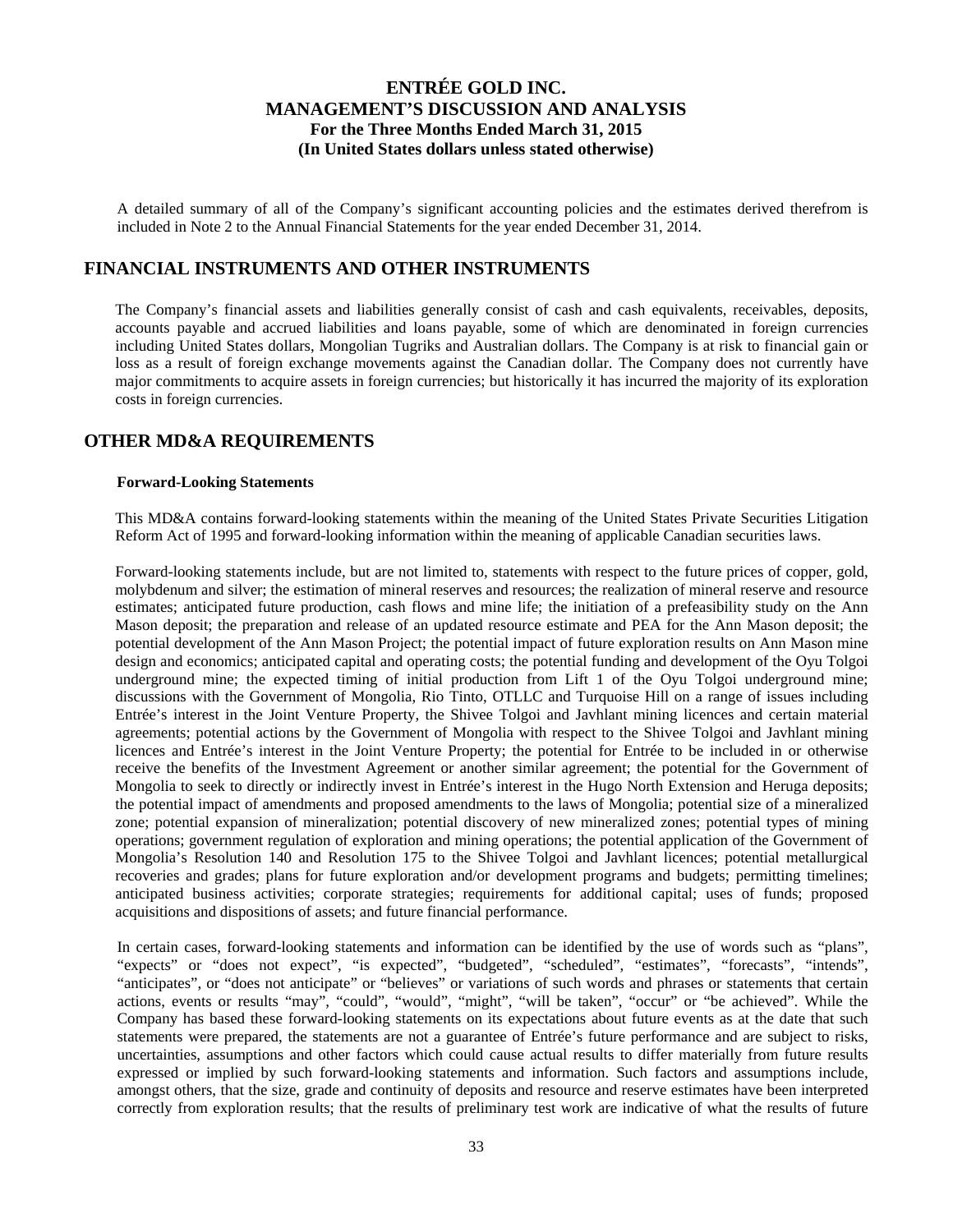test work will be; that the prices of copper, gold, molybdenum and silver will remain relatively stable; the effects of general economic conditions, changing foreign exchange rates and actions by Rio Tinto, Turquoise Hill and OTLLC and by government authorities including the Government of Mongolia; the availability of funding on reasonable terms; the impact of the decision announced by Turquoise Hill to delay the funding and development of the Oyu Tolgoi underground mine pending resolution of outstanding issues with the Government of Mongolia associated with the development and operation of the Oyu Tolgoi mine and to satisfy all conditions precedent to the availability of Oyu Tolgoi project financing, and the costs which could result from delays; the time required for OTFS14 to be approved by OTLLC's shareholders and the Minerals Council of Mongolia; the impact of changes in interpretation to or changes in enforcement of laws, regulation and government practices, including laws, regulation and government practices with respect to mining, foreign investment, royalties and taxation; the terms and timing of obtaining necessary environmental and other government approvals, consents and permits; the availability and cost of necessary items such as skilled labour, transportation, power, water, and appropriate smelting and refining arrangements; uncertainties associated with legal proceedings and negotiations; and misjudgements in the course of preparing forward-looking statements. In addition, there are also known and unknown risk factors which may cause the actual results, performances or achievements of Entrée to be materially different from any future results, performance or achievements expressed or implied by the forward-looking statements and information. Such factors include, among others, risks related to international operations, including legal and political risk in Mongolia; risks associated with changes in the attitudes of governments to foreign investment; risks associated with the conduct of joint ventures; discrepancies between actual and anticipated production, mineral reserves and resources and metallurgical recoveries; global financial conditions; changes in project parameters as plans continue to be refined; inability to upgrade Inferred mineral resources to Indicated or Measured mineral resources; inability to convert mineral resources to mineral reserves; conclusions of economic evaluations; future prices of copper, gold, silver and molybdenum; failure of plant, equipment or processes to operate as anticipated; accidents, labour disputes and other risks of the mining industry; delays in obtaining government approvals, permits or licences or financing or in the completion of development or construction activities; environmental risks; title disputes; limitations on insurance coverage; as well as those factors discussed in the section entitled "Risk" in this MD&A and in the section entitled "Risk Factors" in the AIF. Although the Company has attempted to identify important factors that could cause actual actions, events or results to differ materially from those described in forward-looking statements, there may be other factors that cause actions, events or results not to be as anticipated, estimated or intended. There can be no assurance that forward-looking statements will prove to be accurate, as actual results and future events could differ materially from those anticipated in such statements. Except as required under applicable securities legislation, the Company undertakes no obligation to publicly update or revise forwardlooking statements, whether as a result of new information, future events, or otherwise. Accordingly, readers should not place undue reliance on forward-looking statements.

#### **Risk**

Entrée is a mineral exploration company and is exposed to a number of risks and uncertainties; some of these risks and uncertainties have been discussed elsewhere in this MD&A. For a more extensive discussion of risks and uncertainties to which Entrée is exposed, the reader should refer to the section titled "Risk Factors" contained in the Company's AIF available on SEDAR at www.sedar.com.

#### *Legal and Political Risk*

The Minerals Law of Mongolia provides that the State may be an equity participant with any private legal entity, up to a 34% equity interest, in the exploitation of any Strategic Deposit where the quantity and grade of the deposit have been defined by exploration that has not been funded from the State budget.

The Ministry of Mining has advised Entrée that it considers the deposits on the Joint Venture Property to be part of the series of Oyu Tolgoi deposits, which were declared to be Strategic Deposits under Resolution No. 57 dated July 16, 2009 of the State Great Khural. Entrée has been in discussions with stakeholders of the Oyu Tolgoi project, including the Government of Mongolia, OTLLC, Erdenes Oyu Tolgoi LLC, Turquoise Hill and Rio Tinto, since the Government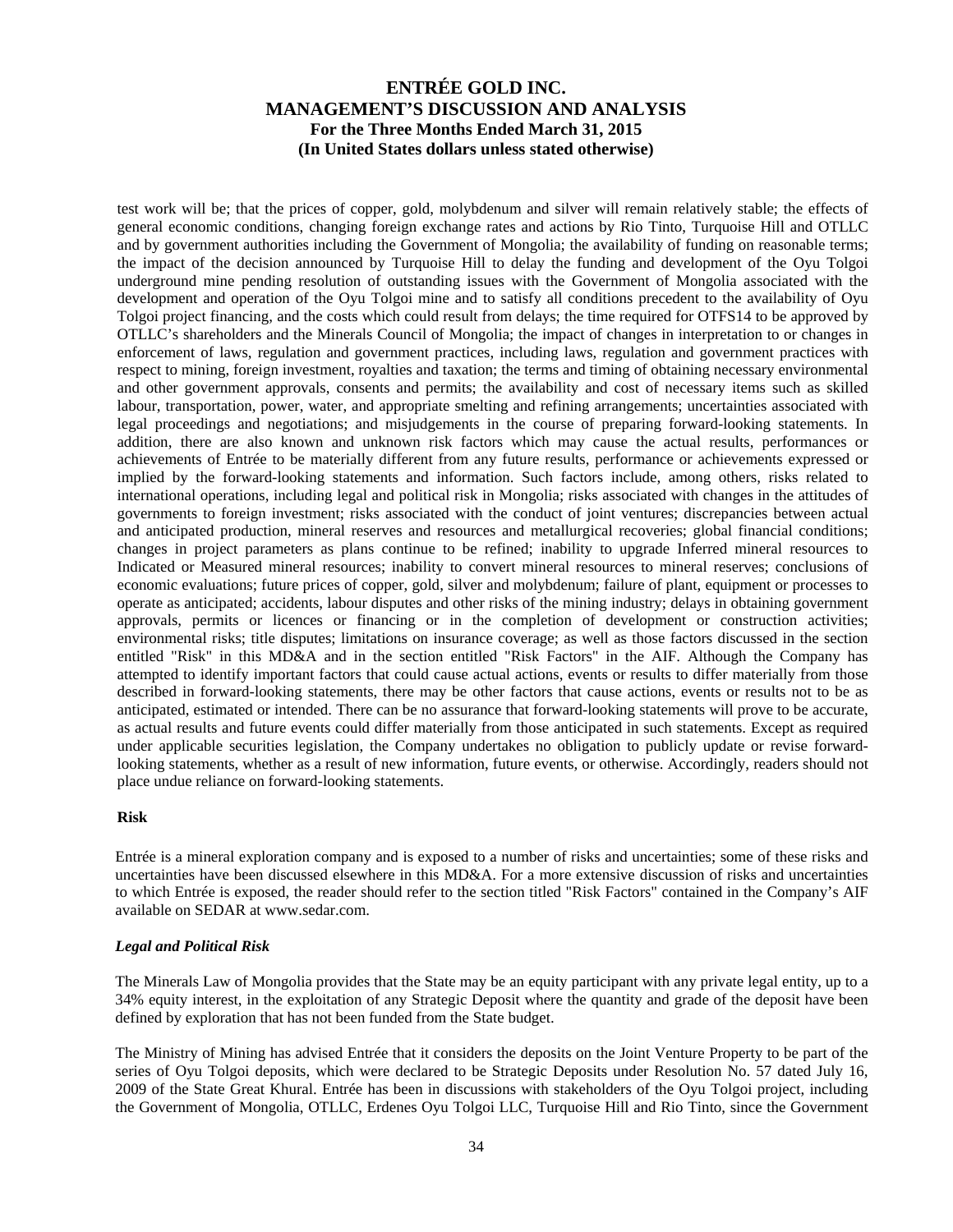of Mongolia temporarily restricted the joint venture licences from transfer in February 2013. The discussions to date have focussed on issues arising from Entrée's exclusion from the Investment Agreement, including the fact that the Government of Mongolia does not have a full 34% interest in the Joint Venture Property; the fact that the mining licences integral to future underground operations are held by more than one corporate entity; and the fact that Entrée does not benefit from the stability that it would otherwise have if it were a party to the Investment Agreement. In order to receive the benefits of the Investment Agreement, the Government of Mongolia may require Entrée to agree to certain concessions, including with respect to the ownership of the Entrée-OTLLC Joint Venture, Entrée LLC or the economic benefit of Entrée's interest in the Joint Venture Property, or the royalty rates applicable to Entrée's share of the Joint Venture Property mineralization. No agreements have been finalized. If the parties fail to reach mutually acceptable agreements in a timely manner, there is a risk that the Government of Mongolia may resort to measures which, whether legitimate or not, could have an adverse effect on the business, assets and financial condition of Entrée as well as the Company's share price. Such measures could include suspending, revoking, cancelling or withdrawing the Shivee Tolgoi and Javhlant mining licences; attempting to invalidate, confiscate, expropriate or rescind the Entrée-OTLLC Joint Venture or Entrée's interest in the Joint Venture Property; and filing legal proceedings against Entrée.

Entrée is not presently a party to the Investment Agreement. Although OTLLC agreed under the terms of the Earn-In Agreement to use its best efforts to cause Entrée to be brought within the ambit of, made subject to and be entitled to the benefits of the Investment Agreement or a separate stability agreement on substantially similar terms to the Investment Agreement, unless and until Entrée finalizes agreements with the Government of Mongolia and other Oyu Tolgoi stakeholders, there can be no assurance that Entrée will be entitled to all of the benefits of the Investment Agreement, including stability with respect to taxes payable. If Entrée is not entitled to all of the benefits of the Investment Agreement, it could be subject to the surtax royalty which came into effect in Mongolia on January 1, 2011. The rates of the surtax royalty vary from 1% to 5% for minerals other than copper. For copper, the surtax royalty rates range between 22% and 30% for ore, between 11% and 15% for concentrates, and between 1% and 5% for final products. No surtax royalty is charged on any minerals below a certain threshold market price, which varies depending on the type of minerals. This is in addition to the standard royalty rates of 2.5% for coal sold in Mongolia and commonly occurring minerals sold in Mongolia, and 5% for all other minerals.

Even if Entrée does finalize agreements with the Government of Mongolia and other Oyu Tolgoi stakeholders, there can be no assurance that the present or future Parliament will refrain from enacting legislation that undermines such agreements or the Investment Agreement or that the present or a future government will refrain from adopting government policies or seeking to renegotiate the terms of such agreements or the Investment Agreement (which was threatened in both 2011 and 2012) in ways that are adverse to Entrée's interests or that impair Entrée's ability to develop Shivee West or OTLLC's ability to develop and operate the Oyu Tolgoi project on the basis currently contemplated, which may have a material adverse impact on Entrée and the Company's share price.

The Government of Mongolia has put in place a framework and environment for foreign direct investment. However, there are political constituencies within Mongolia that have espoused ideas that would not be regarded by the international mining community as conducive to foreign investment if they were to become law or official government policy. This was evidenced by revisions to the Minerals Law in 2006 as well as by the recent passage of legislation to control foreign direct investment in strategic sectors of the Mongolian economy, including mining. In October 2011, Prime Minister Batbold stated in his 2012 budget speech that the Government of Mongolia is revisiting all treaties for the avoidance of double taxation, including the 2002 convention between Canada and Mongolia for the avoidance of double taxation and the prevention of fiscal evasion with respect to taxes on income and on capital (the "Canadian Double Tax Treaty").

On November 1, 2013, a new Investment Law came into effect in Mongolia. The new law is aimed at reviving foreign investment by easing restrictions on investors in key sectors such as mining and by providing greater certainty on the taxes they must pay. The new law replaces two previous laws, including SEFIL. The full impact of the new Investment Law is not yet known.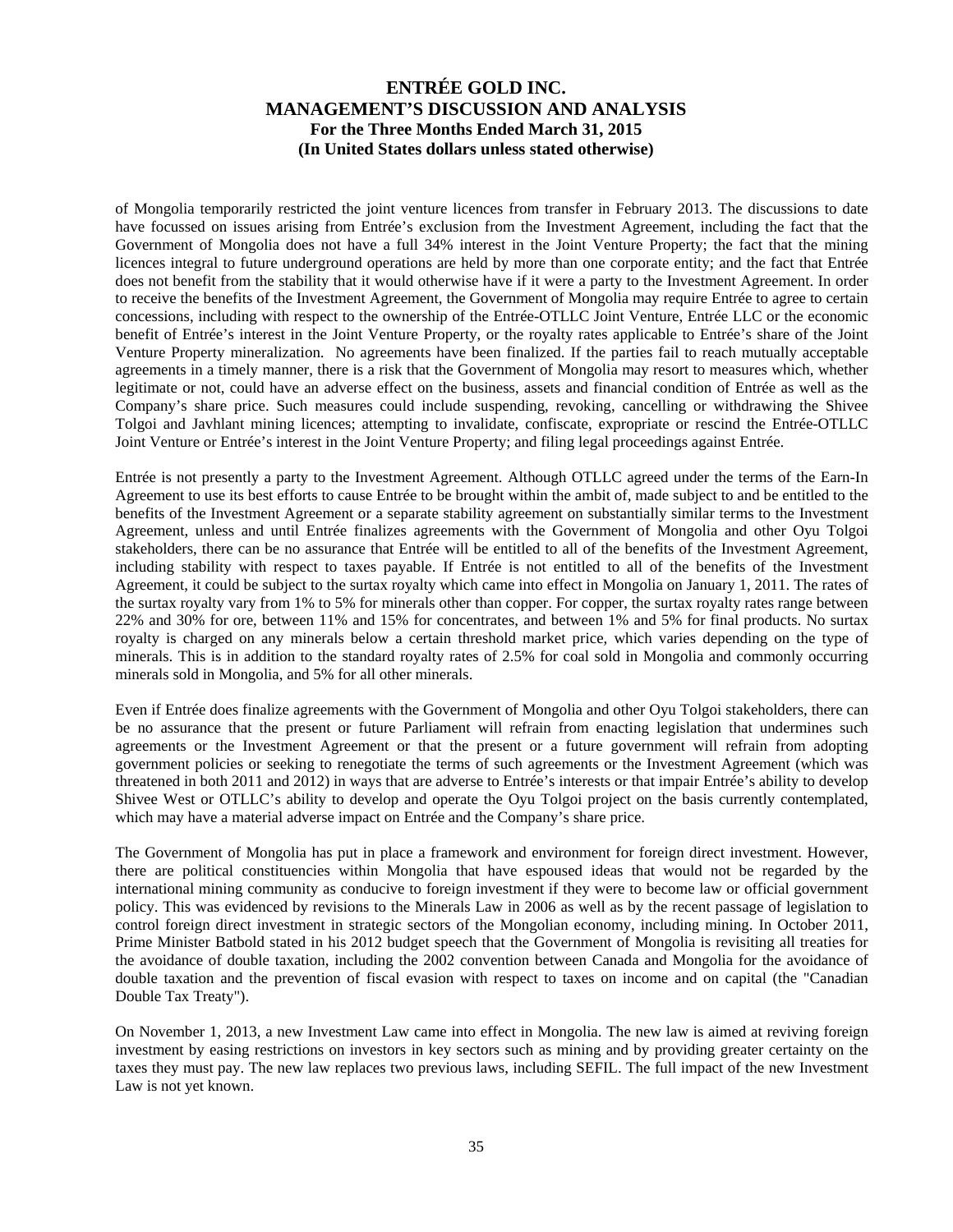On January 16, 2014, the Mongolian Parliament adopted a new State Minerals Policy. The main focus of the policy is to establish a stable investment environment; improve the quality of mineral exploration, mining and processing; encourage the use of environmentally friendly and modern technology; and strengthen the competitiveness of the Mongolian mining sector on the international market. The State Minerals Policy is also intended to serve as the basis for amendments to the existing Minerals Law and other laws relating to the mining sector. On July 1, 2014, the Mongolian Parliament passed the 2014 Amendments to the Minerals Law. In addition, the Mongolian Parliament also passed a separate law which repeals the 2010 statute which imposed a moratorium on the granting of new exploration licences and the transfer of existing licences. The 2014 Amendments extend the maximum period for an exploration licence from 9 years to 12 years (although it ended the three year pre-mining period sometimes given to licence holders upon the expiration of their exploration rights), extend the requirement for holders of mining licences to ensure that 90% of their workforce is comprised of Mongolian nationals to the mining licence holder's subcontractors as well, make clearer the roles and responsibilities of government ministries and departments with respect to mineral matters, modify the definition of Strategic Deposit to reflect its impact on the national economy and not regional economy, and provide for some instances where a tender may not be required to obtain minerals licences where state funding has been used if related to compensation for declaring a special needs area, among other changes. On February 18, 2015, the Mongolian Parliament adopted the 2015 Amendment, which purports to allow a licence holder to negotiate with the Government of Mongolia with respect to an exchange of the Government's 34% (50% in cases where exploration has been funded by the State budget) equity interest in a licence holder with a Strategic Deposit for an additional royalty payable to the Government. The amount of the royalty payment would vary depending on the particulars of the Strategic Deposit but cannot exceed five percent. The rate of this royalty payment shall be approved by the Government of Mongolia. The full impact of the 2015 Amendment is not yet known.

The Ministry of Finance and certain Members of Parliament have released draft laws and draft amendments to the tax legislation of Mongolia which include provisions related to the taxation of foreign legal entities operating in Mongolia and minerals companies in general. If certain provisions of these amendments were adopted by Parliament as currently drafted, they could adversely affect Entree's interests. It is not possible to determine when, if ever, these amendments would be adopted and in what form.

If the Government of Mongolia revises, amends or cancels the Canadian Double Tax Treaty; if the new Investment Law, State Minerals Policy, 2014 Amendments or 2015 Amendment are implemented or interpreted in a manner that is not favourable to foreign investment or Entrée's interests; or if new tax laws or amendments to tax laws are adopted that are not favourable to foreign investment or Entrée's interests, it could have an adverse effect on Entrée's operations in Mongolia and future cash flow, earnings, results of operations and financial condition as well as the Company's share price.

On February 27, 2013, Notice was delivered to Entrée by MRAM that by Order No. 43 dated February 22, 2013, the Ministry of Mining has cancelled the 2009 Order of the Ministry of Mineral Resources and Energy registering the Hugo Dummett (including the Hugo North Extension) and Heruga reserves, and has requested that the Minerals Resource Council go over its previous conclusion that the reserves should be submitted to MRAM. The registration of reserves is a pre-condition to applying for the conversion of an exploration licence into a mining licence. The Notice states that the 2009 Order breached Clause 48.4 of the Minerals Law of Mongolia and Clause 9 of the Charter of the Minerals Resource Council because it was not within the authority of the Ministry of Mineral Resources and Energy to order that the reserves be registered. The Notice, which is not explicitly concerned with the issuance of the mining licences, further advises that any transfer, sale or lease of the Shivee Tolgoi and Javhlant mining licences is temporarily restricted. On September 4, 2013, the Minister of Mining issued Order No. 179, advising the Minerals Professional Council to resubmit its previous conclusions regarding the reserves to MRAM for review and registration. On September 6, 2013, the head of MRAM ordered that the Hugo Dummett (including the Hugo North Extension) and Heruga reserves be registered. While Entrée was also subsequently advised that the temporary transfer restriction on the joint venture mining licences will be lifted, it has not received official notification of the lifting of the restriction. Any future action by the Government of Mongolia to suspend, revoke, withdraw or cancel the Shivee Tolgoi and Javhlant mining licences,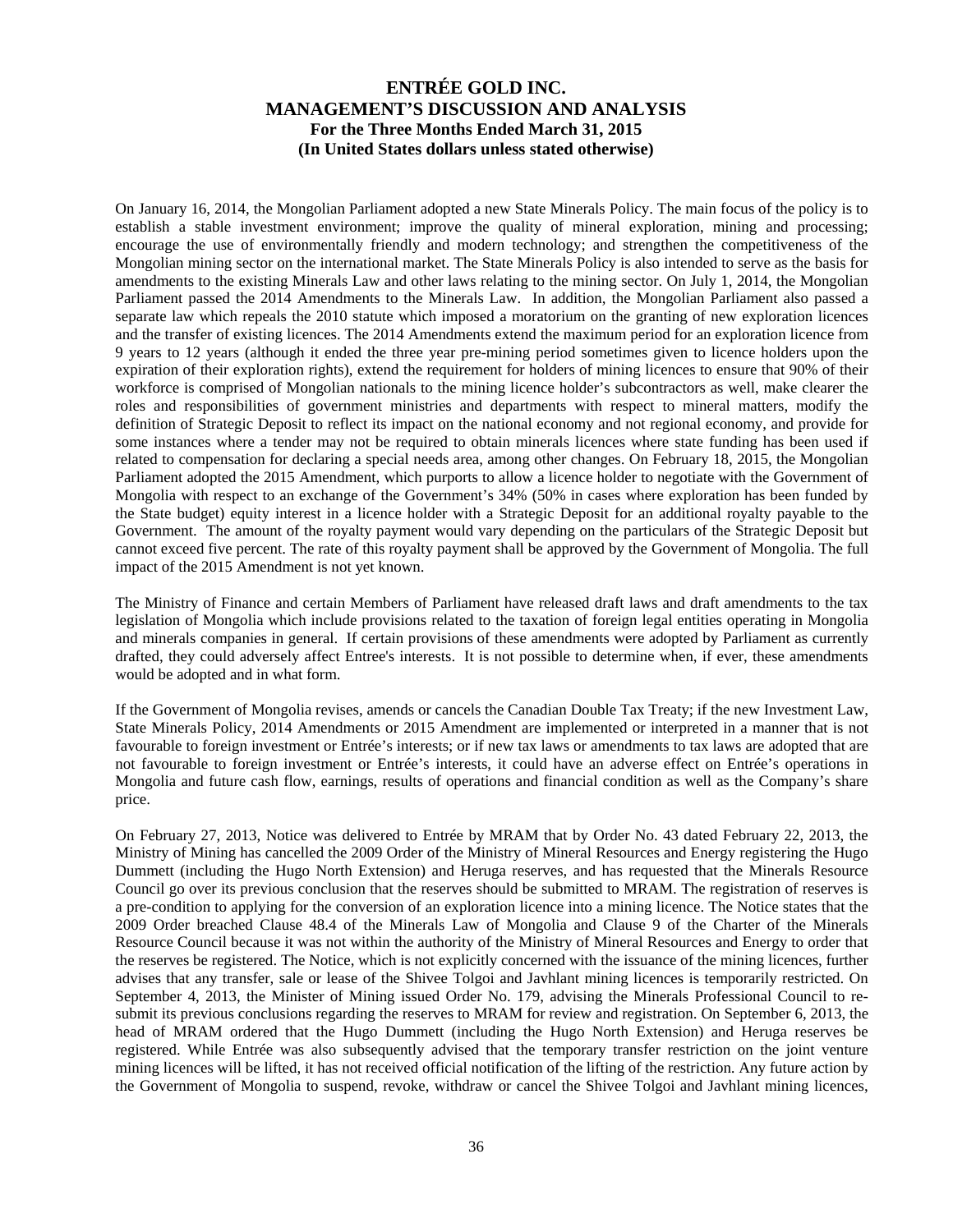whether legitimate or not, would have an adverse effect on the business, assets and financial condition of Entrée as well as the Company's share price.

The Earn-In Agreement requires OTLLC to enter into a form of joint venture agreement that bestows upon it certain powers and duties as manager of the Entrée-OTLLC Joint Venture, including the duty to cure title defects, the duty to prosecute and defend all litigation or administrative proceedings arising out of operations, and the duty to do all acts reasonably necessary to maintain the Joint Venture Property assets, including the mining licences. Pursuant to the Assignment Agreement dated March 1, 2005 between the Company, Turquoise Hill and OTLLC, the Company is also entitled to look to Turquoise Hill for the performance of OTLLC's obligations under the Earn-In Agreement, which is governed by British Columbia law. In addition, the Shivee Tolgoi and Javhlant mining licences are included in the contract area of the Investment Agreement. The Investment Agreement restricts the grounds upon which the Mongolian State administrative authority in charge of geology and mining may revoke a mining licence covered by the Investment Agreement. The Investment Agreement also includes a dispute resolution clause that requires the parties to resolve disputes through international commercial arbitration procedures. Entrée is not a party to the Investment Agreement and does not have any direct rights under the Investment Agreement. In the event that the Government of Mongolia suspends, revokes, withdraws or cancels the Shivee Tolgoi and Javhlant mining licences, there can be no assurance that OTLLC, Turquoise Hill or Rio Tinto will invoke the international arbitration procedures, or that Entrée will be able to enforce the terms of the Earn-In Agreement to cause OTLLC or Turquoise Hill to do all acts reasonably necessary to maintain the Joint Venture Property assets, including by invoking the international arbitration procedures under the Investment Agreement. There may also be limitations on OTLLC, Turquoise Hill and Rio Tinto's ability to enforce the terms of the Investment Agreement against the Government of Mongolia, which is a sovereign entity, regardless of the outcome of an arbitration proceeding. Without an effective means of enforcing the terms of the Earn-In Agreement or the Investment Agreement, Entrée could be deprived of substantial rights and benefits with little or no recourse for fair and reasonable compensation as well as the Company's share price.

While the Entrée-OTLLC Joint Venture is operating under the terms of the form of joint venture agreement appended to the Earn-in Agreement, the joint venture agreement has not been formally executed by the parties. There can be no assurance that OTLLC or its shareholders will not attempt to renegotiate some or all of the material terms governing the joint venture relationship in a manner which could have an adverse effect on Entrée's future cash flow, earnings, results of operations and financial condition.

OTLLC has earned either a 70% or 80% interest in mineralization extracted from the Joint Venture Property, depending on the depth at which minerals are extracted, and has effective control of the Entrée-OTLLC Joint Venture. Rio Tinto, which beneficially owns 20.7% of the Company's issued and outstanding shares, exerts a significant degree of control over the business and affairs of Turquoise Hill and OTLLC. Under the Heads of Agreement and MOA, Rio Tinto is responsible for the management of the building and operation of the Oyu Tolgoi project (which includes the Heruga and Hugo North Extension deposits on the Joint Venture Property); is responsible for all exploration operations on behalf of OTLLC, including exploration on the Joint Venture Property; and prepares all programs and budgets for approval by the OTLLC board. The interest of Rio Tinto, Turquoise Hill and OTLLC and the interests of the Company's other shareholders are not necessarily aligned and there can be no assurance that Rio Tinto, Turquoise Hill or OTLLC will exercise its rights or act in a manner that is consistent with the best interests of the Company's other shareholders.

Entrée is and will be subject to the risks normally associated with the conduct of joint ventures, which include disagreements as to how to develop, operate and finance a project, inequality of bargaining power, incompatible strategic and economic objectives and possible litigation between the participants regarding joint venture matters. These matters may have an adverse effect on Entrée's ability to realize the full economic benefits of its interest in the property that is the subject of a joint venture, which could affect its results of operations and financial condition as well as the Company's share price.

In the event of a dispute arising at or in respect of Entrée's foreign operations, Entrée may be subject to the exclusive jurisdiction of foreign courts or may not be successful in subjecting foreign persons to the jurisdiction of courts in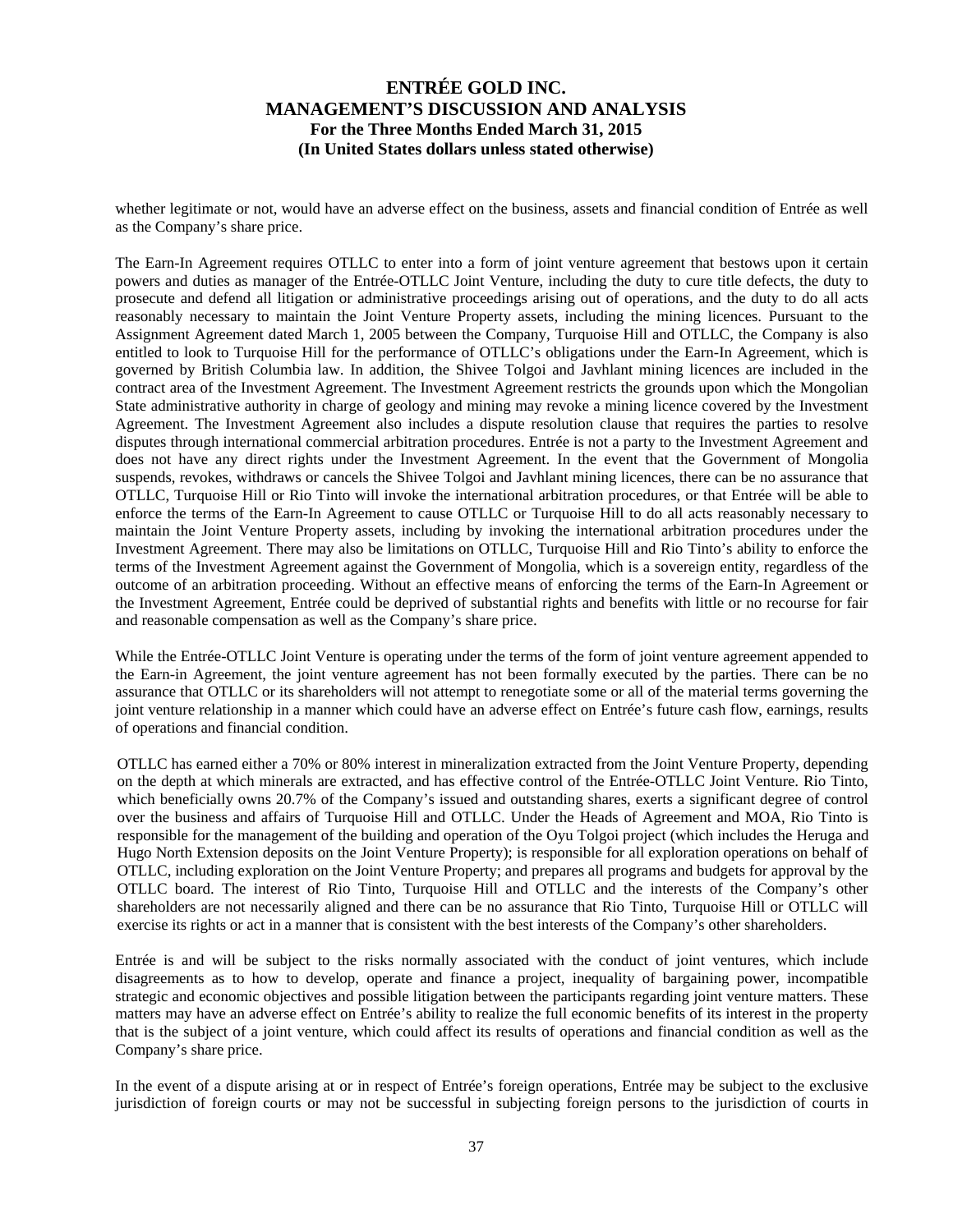Canada or other jurisdictions. Entrée may also be hindered or prevented from enforcing its rights with respect to a governmental entity or instrumentality because of the doctrine of sovereign immunity. Any adverse or arbitrary decision of a court, arbitrator or other governmental or regulatory body, or Entrée's inability to enforce its contractual rights, may have a material adverse impact on Entrée's business, assets, prospects, financial condition and results of operation as well as the Company's share price.

In June 2010, the Government of Mongolia passed Resolution 140, the purpose of which is to authorize the designation of certain land areas for "state special needs" within certain defined areas, some of which include or are in proximity to the Oyu Tolgoi project. These state special needs areas are to be used for Khanbogd village development and for infrastructure and plant facilities necessary in order to implement the development and operation of the Oyu Tolgoi project. A portion of the Shivee Tolgoi licence is included in the land area that is subject to Resolution 140.

In June 2011, the Government of Mongolia passed Resolution 175, the purpose of which is to authorize the designation of certain land areas for "state special needs" within certain defined areas in proximity to the Oyu Tolgoi project. These state special needs areas are to be used for infrastructure facilities necessary in order to implement the development and construction of the Oyu Tolgoi project. Portions of the Shivee Tolgoi and Javhlant licences are included in the land area that is subject to Resolution 175.

It is expected but not yet formally confirmed by the Government that to the extent that a consensual access agreement exists or is entered into between OTLLC and an affected licence holder, the application of Resolution 175 to the land area covered by the access agreement will be unnecessary. OTLLC has existing access and surface rights to the Joint Venture Property pursuant to the Earn-In Agreement. If Entrée is unable to reach a consensual arrangement with OTLLC with respect to Shivee West, Entrée's right to use and access a corridor of land included in the state special needs areas for a proposed power line may be adversely affected by the application of Resolution 175. While the Mongolian Government would be responsible for compensating Entrée in accordance with the mandate of Resolution 175, the amount of such compensation is not presently quantifiable.

While the Investment Agreement contains provisions restricting the circumstances under which the Shivee Tolgoi and Javhlant licences may be expropriated which may make the application of Resolution 140 and Resolution 175 to the Joint Venture Property unnecessary, there can be no assurances that the Resolutions will not be applied in a manner that has an adverse impact on Entrée.

#### *Risks Associated with the Development of the Oyu Tolgoi Project*

Further development of the Oyu Tolgoi project depends upon Turquoise Hill's ability to obtain a reliable source of funding. Volatility in capital markets and commodity prices and other macroeconomic factors may adversely affect Turquoise Hill's ability to secure project financing. Even if macroeconomic factors are conducive to securing project financing, there can be no assurance that final agreement with the project lenders will be reached on terms reasonably satisfactory to Turquoise Hill and Rio Tinto or that Turquoise Hill or Rio Tinto will continue to pursue project financing for the Oyu Tolgoi project. In addition, OTLLC operates in a region of the world that is prone to economic and political upheaval and instability, which may make it more difficult to obtain sufficient debt financing from project lenders.

On August 12, 2013, development of the Oyu Tolgoi underground mine, including Lift 1 of the Entrée-OTLLC Joint Venture's Hugo North Extension deposit, was suspended until outstanding OTLLC shareholder issues could be resolved. The parties were unable to reach agreement on outstanding shareholder issues and close project financing prior to the March 31, 2014 expiry of the commitment letters that Rio Tinto signed with 15 global banks. On May 12, 2014, Turquoise Hill announced that 14 of the 15 global banks participating in the Oyu Tolgoi project financing had agreed to extend their commitment letters to September 30, 2014. On September 22, 2014, Turquoise Hill announced that the OTFS14 has been finalized and presented to the board of directors of OTLLC. On October 2, 2014, Turquoise Hill announced that while the extended expiry date for the commitment letters of September 30, 2014 had passed and there is ongoing engagement with the lenders, no requests have been made to further extend the lender commitments.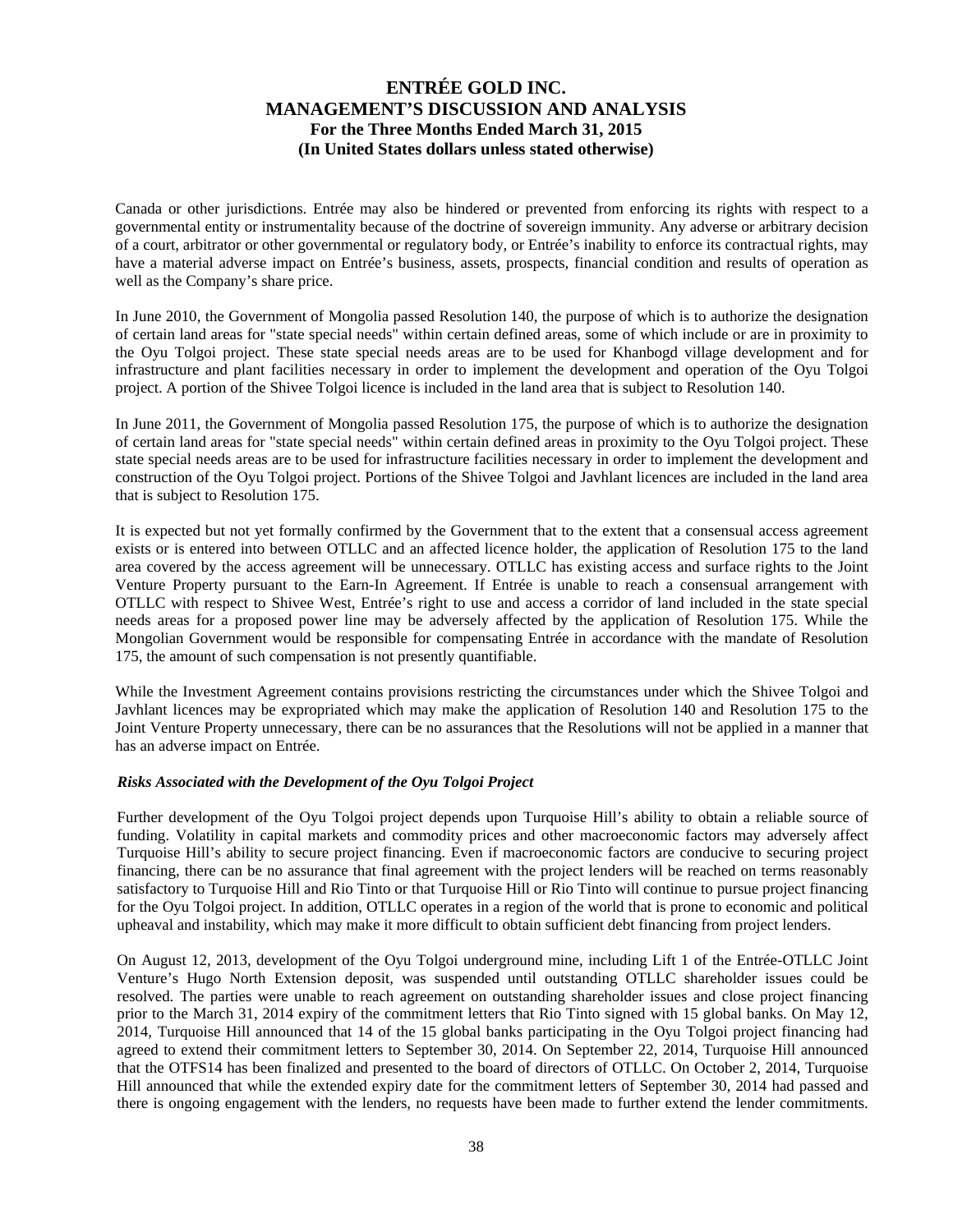Turquoise Hill further stated that underground development remains subject to: (1) successful resolution of remaining OTLLC shareholder issues, including the tax situation; (2) agreement of a comprehensive funding plan including project finance; (3) approval of the OTFS14 by the OTLLC shareholders and acceptance by the Mongolian Minerals Council; and (4) obtaining all necessary permits for the Oyu Tolgoi mine's operations and development. There can be no assurance that outstanding shareholder matters will be resolved in a satisfactory manner, and given that the commitments from the commercial bank consortium forming part of the proposed project financing lender group formally expired on September 30, 2014 and have not yet been renewed, there can be no assurance that Oyu Tolgoi project financing will be available within the time frame required to permit development of the underground mine within current cost estimates, on schedule or at all. Further, there can be no assurance that the corporate, governmental and other approvals required to implement Oyu Tolgoi project financing will be obtained or that, even if such required approvals are obtained, Oyu Tolgoi project financing will be available.

Turquoise Hill's estimates regarding the cost of development and operation of the Oyu Tolgoi project are estimates only. The estimates and the assumptions upon which they are based are subject to a variety of risks and uncertainties and other factors that could cause actual expenditures to differ materially from those estimated. If these estimates prove incorrect, the total capital expenditures required to complete development of the Oyu Tolgoi project underground mine, including the portion that Entrée is responsible for, may increase, which may have a material adverse impact on Entrée, its results of operations, financial conditions, and the Company's share price.

There are a number of uncertainties inherent in the development and construction of any new or existing mine, including the Oyu Tolgoi project. These uncertainties include: the timing and cost, which can be considerable, of the construction of mining and processing facilities; the availability and cost of skilled labour, process water, power and transportation, including costs of transport for the supply chain for the Oyu Tolgoi project, which requires routing approaches which have not been fully tested; the annual usage costs to the local province for sand, aggregate and water; the availability and cost of appropriate smelting and refining arrangements; and the need to obtain necessary environmental and other government permits, such permits being on reasonable terms, and the timing of those permits. The cost, timing and complexities of mine construction and development are increased by the remote location of the Oyu Tolgoi project.

It is common in new mining operations and in the development or expansion of existing facilities to experience unexpected problems and delays during development, construction and mine start-up, which may cause delays in commencement or expansion of mineral production. In particular, funding and development of the Oyu Tolgoi project underground mine, including the Hugo North Extension deposit and the Heruga deposit, has been delayed until matters with the Mongolian government can be resolved and a new timetable agreed. Any of these delays could impact disclosed project economics. Accordingly, there is no assurance that the future development, construction or expansion activities will be successfully completed within cost estimates, on schedule or at all and, if completed, there is no assurance that such activities will result in profitable mining operations.

#### *Risks Associated with the Funding Agreement*

In the event of a partial expropriation of Entrée's economic interest, contractually or otherwise, in the Joint Venture Property, which is not reversed during the abeyance period provided for in the Funding Agreement with Sandstorm, the Company will be required to return a pro rata portion of the Deposit (the amount of the repayment not to exceed the amount of the Unearned Balance).

If an event of default occurs under the Funding Agreement, the Company may be required to immediately pay to Sandstorm a default fee, which it may not have sufficient funds to cover. Some potential events of default may be outside of Entrée's control, including a partial or full expropriation of Entrée's economic interest, contractually or otherwise, in the Joint Venture Property which is not reversed during the abeyance period provided for in the Funding Agreement. If an event of default occurs and the Company is required to pay a default fee to Sandstorm, it may have a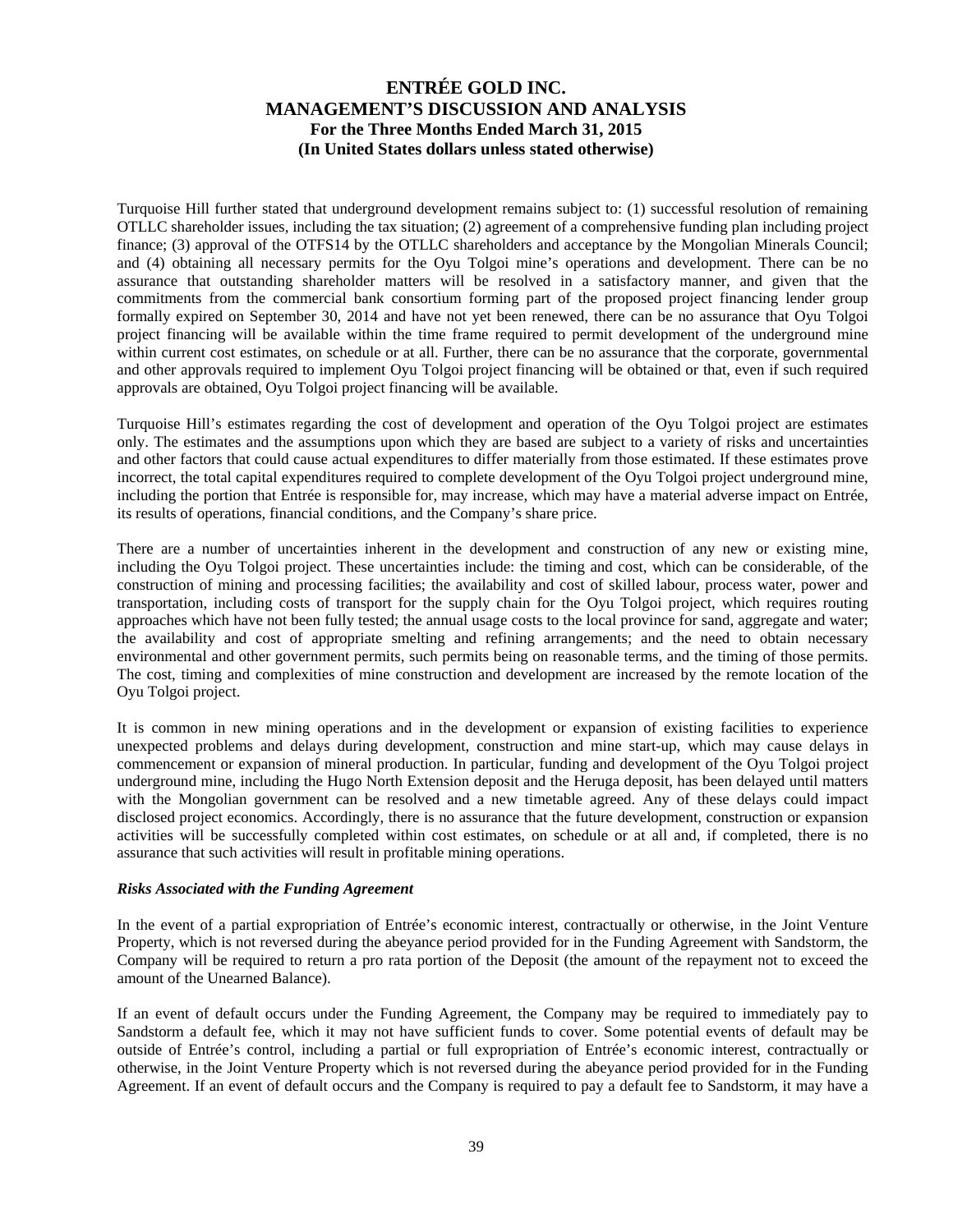material adverse impact on Entrée's business, financial condition, assets and prospects, and on the Company's share price.

Under the Funding Agreement, the Company agreed to use future cash flows from its mineral property interests to purchase and deliver metal credits to Sandstorm. The Funding Agreement does not require the Company to deliver actual metal production, therefore the Company will have to use revenue it receives from the sale of its share of metal production to purchase the requisite amount of metal credits for delivery to Sandstorm. To the extent metal prices on the day on which the Company's production is sold are different from metal prices on the day on which the Company purchases metal credits for delivery to Sandstorm, the Company may suffer a gain or loss on the difference.

#### *Risks Associated with Mining or Related to Entrée*

The estimates of reserves and resources, including the anticipated tonnages and grades that will be achieved or the indicated level of recovery that will be realized, are estimates only and no assurances can be given as to their accuracy. Such estimates are, in large part, based on interpretations of geological data obtained from drill holes and other sampling techniques. Actual mineralization or formations may be different from those predicted. Reserve and resource estimates are materially dependent on prevailing market prices and the cost of recovering and processing minerals at the mine site. Market fluctuations in the price of metals or increases in the costs to recover metals may render the mining of ore reserves uneconomical and materially adversely affect operations.

There is no assurance that a commercially viable mineral deposit exists on any of the exploration properties in which Entrée has an interest. There is also no assurance that, even if commercial quantities of ore are discovered, a mineral property will be brought into commercial production. The discovery of mineral deposits is dependent upon a number of factors, not the least of which is the technical skill of the exploration personnel involved. The commercial viability of a mineral deposit, once discovered, is also dependent upon a number of factors, some of which are the particular attributes of the deposit, such as size, grade and proximity to infrastructure, metal prices and government regulations, including regulations relating to taxation, royalties, allowable production, importing and exporting of minerals, and environmental protection. Most of the above factors are beyond the control of Entrée. If mineral reserves in commercially exploitable quantities are established on any of Entrée's properties (other than the Joint Venture Property, in which Entrée has a carried interest), Entrée will be required to expend substantial sums of money to establish the extent of the resource, develop processes to extract it and develop extraction and processing facilities and infrastructure. Although Entrée may derive substantial benefits from the discovery of a major deposit, there can be no assurance that such a resource will be large enough to justify commercial operations, nor can there be any assurance that Entrée will be able to raise the funds required for development on a timely basis. If Entrée cannot raise the necessary capital or complete the necessary facilities and infrastructure, its business may fail. Entrée may be required to acquire rights to additional lands in order to develop a mine if a mine cannot be properly located on Entrée's properties. There can be no assurance that Entrée will be able to acquire such additional lands on commercially reasonable terms, if at all.

Recent global financial and market conditions have been subject to increased volatility, which may impact the ability of Entrée to obtain equity or debt financing in the future and, if obtained, on terms favourable to Entrée. If Entrée cannot raise the money that it needs to continue exploration of its mineral properties, there is a risk that Entrée may be forced to delay, scale back, or eliminate certain of its exploration activities. If these increased levels of volatility and market turmoil continue, Entrée's operations could be adversely impacted and the value and the price of the Company's common shares could be adversely affected.

Rio Tinto's beneficial shareholdings in the Company potentially give Rio Tinto the voting power to influence the policies, business and affairs of Entrée and the outcome of any significant corporate transaction or other matter, including a merger, business combination or a sale of all, or substantially all, of Entrée's assets. In addition, Rio Tinto (on behalf of OTLLC) has operational control over the Joint Venture Property. OTLLC also has a right of first refusal with respect to any proposed disposition by Entrée of an interest in Shivee West, which is not subject to the Entrée-OTLLC Joint Venture. The share position in the Company of each of Turquoise Hill and Rio Tinto may have the effect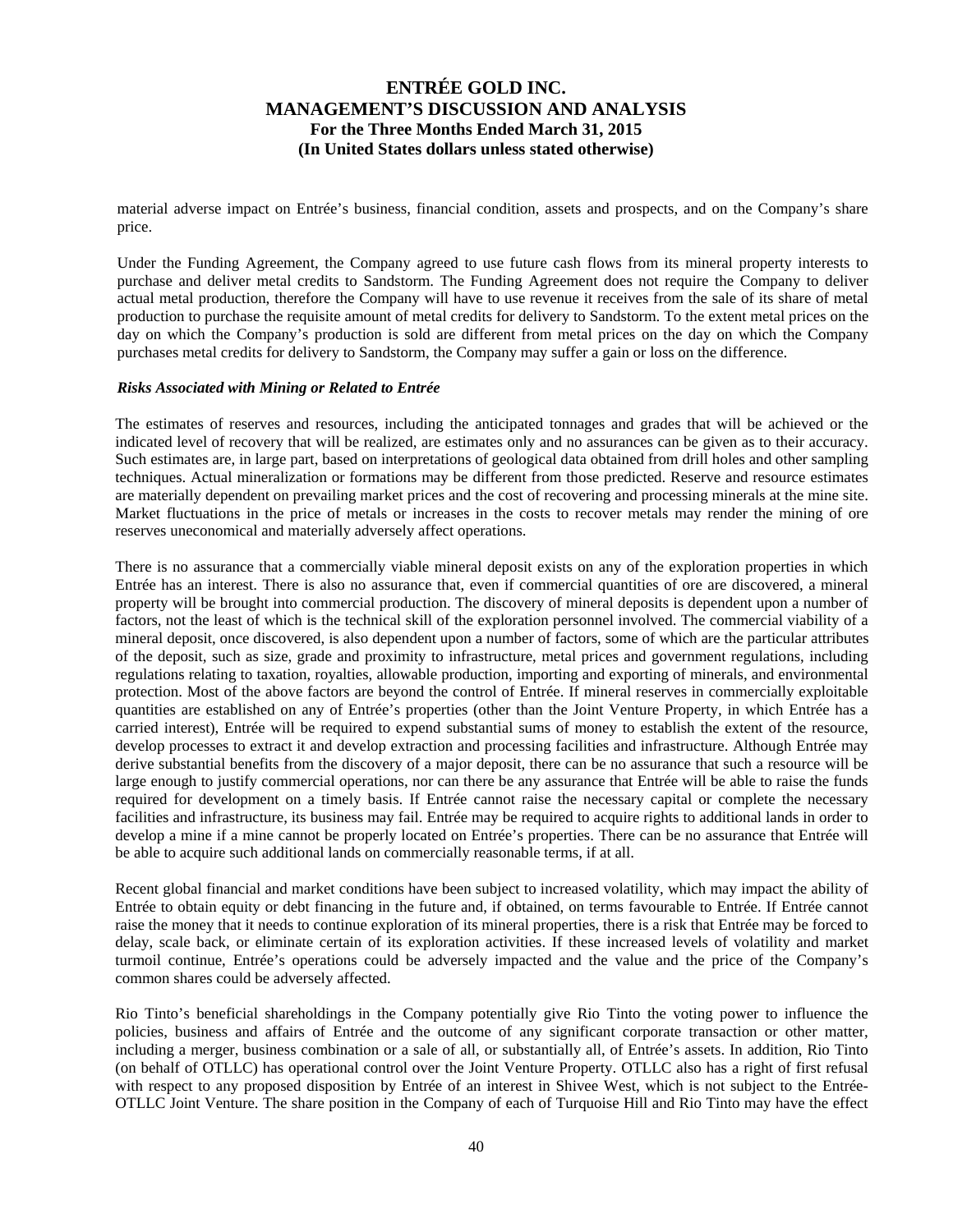of delaying, deterring or preventing a transaction involving a change of control of the Company in favour of a third party that otherwise could result in a premium in the market price of the Company's common shares in the future.

Entrée must comply with licence and permitting requirements. In Mongolia, the Shivee Tolgoi and Javhlant exploration licences were converted to mining licences on October 27, 2009. These licences now have a term of 30 years, with two potential extensions of 20 years each. The total estimated annual fees in order to maintain the Shivee Tolgoi and Javhlant mining licences in good standing is \$1,100,000. Approximately \$600,000 of the total is recoverable from, or loaned by, OTLLC. Subsequent to the year ended December 31, 2014, the Government of Mongolia announced that the annual fees will be now be denominated in Tugriks. As a consequence, the annual amount payable in United States dollars will be subject to foreign currency fluctuation.

In Nevada, maintenance fees must be paid to the BLM. For the 2014 assessment year, the aggregate fee for the Ann Mason Project is approximately \$189,000. Due to addition land staking and acquisitions, the annual maintenance fees for 2015 are expected to be approximately \$320,000.

In both Nevada and Mongolia, Entrée must comply with environmental regulations that govern air and water quality and land disturbance and provide mine reclamation and closure costs.

#### **Internal Control over Financial Reporting**

Management is responsible for designing internal control over financial reporting, to provide reasonable assurance regarding the reliability of financial reporting and the preparation of financial statements for external purposes in accordance with US GAAP. No change in the Company's internal control over financial reporting occurred during the period beginning on January 1, 2015 and ended on March 31, 2015 that has materially affected, or is reasonably likely to materially affect, the Company's internal control over financial reporting.

### **Cautionary Note to United States Investors - Canadian Disclosure Standards in Mineral Resources and Mineral Reserve**s

The terms "mineral reserve", "Proven mineral reserve" and "Probable mineral reserve" are Canadian mining terms as defined in accordance with NI 43-101 under the guidelines set out in the CIM Standards on Mineral Resources and Mineral Reserves, adopted by the CIM Council, as may be amended from time to time by the CIM.

The definitions of Proven and Probable reserves used in NI 43-101 differ from the definitions in the United States Securities and Exchange Commission ("SEC") Industry Guide 7. Under SEC Industry Guide 7 standards, a "final" or "bankable" feasibility study is required to report reserves, the three year history average price is used in any reserve or cash flow analysis to designate reserves and the primary environmental analysis or report must be filed with the appropriate governmental authority.

In addition, the terms "mineral resource", "Measured mineral resource", "Indicated mineral resource" and "Inferred mineral resource" are defined in and required to be disclosed by NI 43-101; however, these terms are not defined terms under SEC Industry Guide 7 and normally are not permitted to be used in reports and registration statements filed with the SEC. Investors are cautioned not to assume that all or any part of mineral deposits in these categories will ever be converted into reserves. "Inferred mineral resources" have a great amount of uncertainty as to their existence, and great uncertainty as to their economic and legal feasibility. It cannot be assumed that all or any part of an Inferred mineral resource will ever be upgraded to a higher category. Under Canadian rules, estimates of Inferred mineral resources may not form the basis of feasibility or prefeasibility studies, except in rare cases.

Accordingly, information contained in this MD&A containing descriptions of our mineral deposits may not be comparable to similar information made public by U.S. companies subject to the reporting and disclosure requirements under the United States federal securities laws and the rules and regulations thereunder.